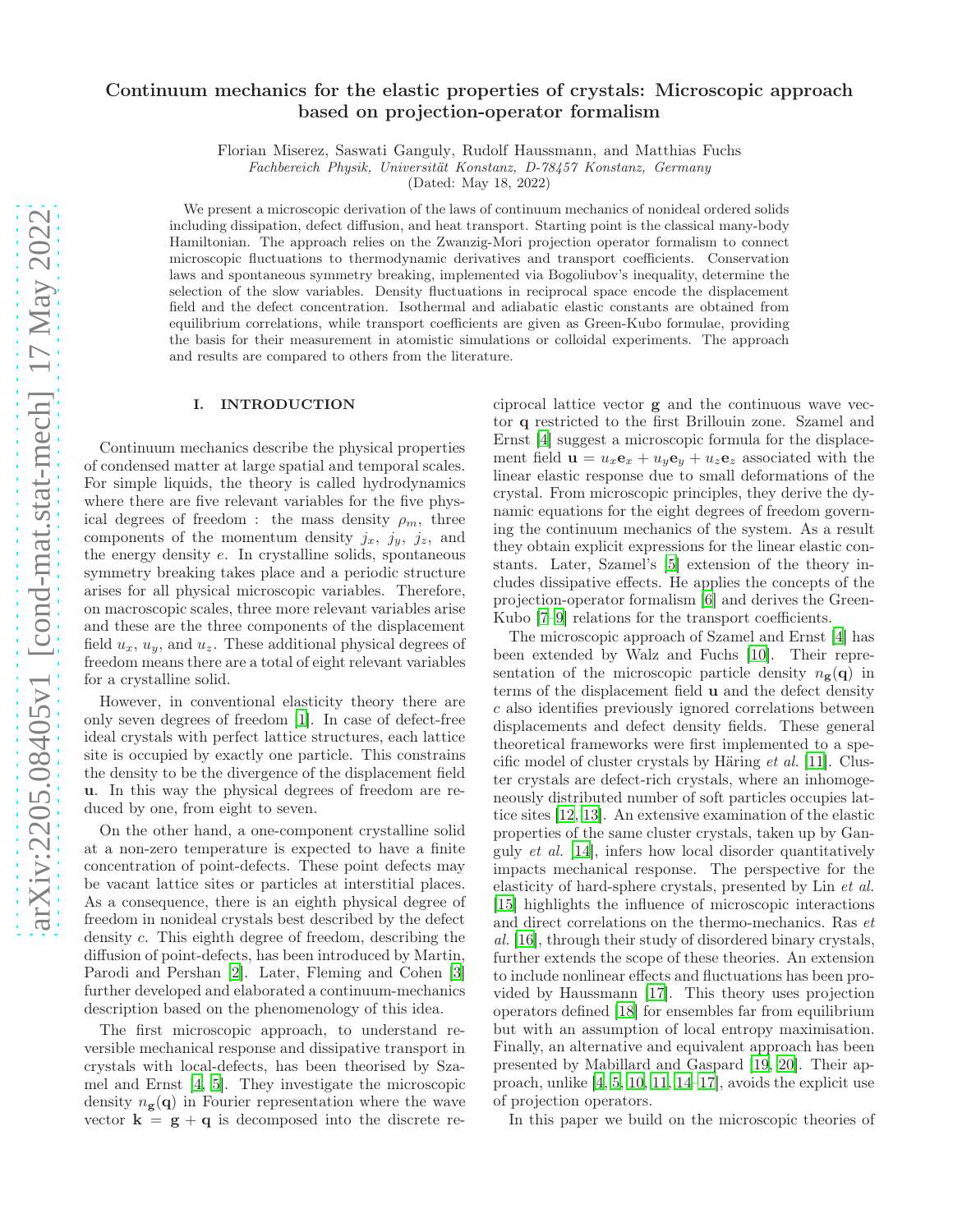Walz-Fuchs [\[10\]](#page-24-8) and Häring et al. [\[11\]](#page-24-9). These previous theories are restricted to the reversible isothermal case where the temperature is constant and dissipative processes are neglected. In this paper we consider nonconstant temperatures which imply heat transport by diffusion. Furthermore, we consider dissipative contributions to calculate the transport coefficients of diffusive processes and attenuation in propagative modes. We focus on general concepts and the derivation of explicit formulas from microscopic principles.

The paper is organised as follows: Section [II](#page-1-0) is devoted to developing and explaining the microscopic basis of our theoretical framework. In it, section [II A](#page-1-1) briefly summarises the conceptual premise of the Mori-Zwanzig projection operators and introduces the set of microscopic dynamical variables relevant for this paper. Section [II B,](#page-3-0) then derives the equations of motion for these relevant variables after defining the static and dynamic correlations responsible for the reactive and dissipative couplings in the equations. The main focus of section [III](#page-7-0) is to obtain the coarse-grained fields of elasticity from the microscopic fluctuating fields through an appropriate ansatz. Once the equations of motion are obtained in the reduced space of the coarse-grained relevant variables, section [IV](#page-10-0) derives their connection to macroscopic thermodynamic properties of the system. This is achieved by the consideration of thermodynamic identities and expansions which allow us to interpret our theoretical perspective in the broader context of material properties in different thermodynamic ensembles. Finally, in section [V](#page-15-0) we conclude giving outlines of future directions.

### <span id="page-1-0"></span>II. THE MICROSCOPIC THEORY

### <span id="page-1-1"></span>A. Densities of the relevant variables and their projected dynamics

The thermodynamics of macroscopic systems predominantly depend on the dynamics of a few relevant variables. Specialised projection tools allow the derivation of the dynamics of the few relevant variables from the microscopic degrees of freedom governed by the Hamiltonian dynamics. In the crystalline phase, the reversible parts of the equations of motion of the slowly relaxing relevant variables govern the macroscopic mechanical response, while the dissipative parts describe the coefficients associated with heat or momentum transport. The Mori-Zwanzig projection operator formalism [\[6,](#page-24-5) [21](#page-24-19)] provides a way to connect these measurable equilibrium and nonequilibrium thermodynamic properties to the underlying large number of microscopic degrees of freedom. The success of this formalism leading to an useful representation of a material phase relies on a good choice of the relevant variables. They will be called 'hydrodynamic variables' in the following and will be identified in the 'hydrodynamic limit' of small frequencies and long wavelengths. Conservation laws and long-ranged elastic correlations arising

from spontaneous symmetry breaking provide the basis for their selection.

The equations of motion for a chosen set of relevant variables  $\{A_i(t)\}\$  within a linear response framework is the eventual outcome of the Mori-Zwanzig for-malism [\[6](#page-24-5), [21\]](#page-24-19). Averages  $\langle \delta \hat{A}_k(t) \rangle^{\text{lr}}$  of interest for time  $t > 0$  describe the relaxation of small initial perturbations  $\langle \delta \hat{A}_k(t=0) \rangle^{\text{lr}}$  of the relevant variables generated by external fields in the past  $(t < 0)$ . The general form of these equations and the expressions for the matrices involved are summarised here.

$$
\partial_t \langle \delta \hat{A}_k(t) \rangle^{\text{lr}} = i \sum_{i,j} \chi_{ij}^{-1} \omega_{jk} \langle \delta \hat{A}_i(t) \rangle^{\text{lr}}
$$

$$
- \sum_{i,j} \int_0^t d\tau \chi_{ij}^{-1} m_{jk}(t-\tau) \langle \delta \hat{A}_i(\tau) \rangle^{\text{lr}} + F_k(t)
$$
(2.1)

<span id="page-1-2"></span>The projection operation splits the time evolution of the relevant variables into reversible (first term in Eq. [\(2.1\)](#page-1-2)) and dissipative (second term in Eq. [\(2.1\)](#page-1-2)) parts. Besides these two contributions arising from the present and earlier values of the relevant variables, there exists a random force term  $F_k(t)$ . As we aim to derive linear elasticity theory along with the attenuation in the elastic waves due to the dissipative couplings, only the motion of the averaged fields are of interest. Including the fluctuating forces would lead to stochastic equations introduced by Langevin. Here that would correspond to fluctuating elasticity theory which is not our aim as it would provide a far too detailed description. So we neglect the fluctuating force  $F_k(t)$  in our calculations. The angular brackets in Eq. [\(2.1\)](#page-1-2) denotes ensemble averages and the relation between the small fluctuation of the relevant variable and the average correlation functions within the linear response theory is highlighted by the use of index "lr". Because of the closeness to equilibrium, the dynamical parameters entering Eq. [\(2.1\)](#page-1-2) can be then evaluated by (grand) canonical averaging. Yet, before defining the matrices of static susceptibility  $\chi_{ij}$ , frequency  $\omega_{ij}$ , and memory  $m_{ij}$ , that appear in the dynamical equations of the averaged fields, one needs to define the Liouville operator  $\mathcal L$  governing the dynamics of the microscopic variables. The Liouville operator  $\mathcal{L}$ , acting on the dynamical variables of a system with a conserved phase space volume, is defined as the Poisson bracket of an arbitrary dynamical variable  $\ddot{A}$  and the Hamiltonian  $\mathcal H$  of the system. The time evolution of a microscopic variable  $A$  is given by [\[22\]](#page-24-20)

<span id="page-1-3"></span>
$$
\partial_t \hat{A}(t) = {\hat{A}(t), \mathcal{H}} = i\mathcal{L}\hat{A}(t)
$$
 (2.2a)

$$
\hat{A}(t) = e^{i\mathcal{L}t}\hat{A}(0). \tag{2.2b}
$$

With the Liouville operator, the definitions of the matri-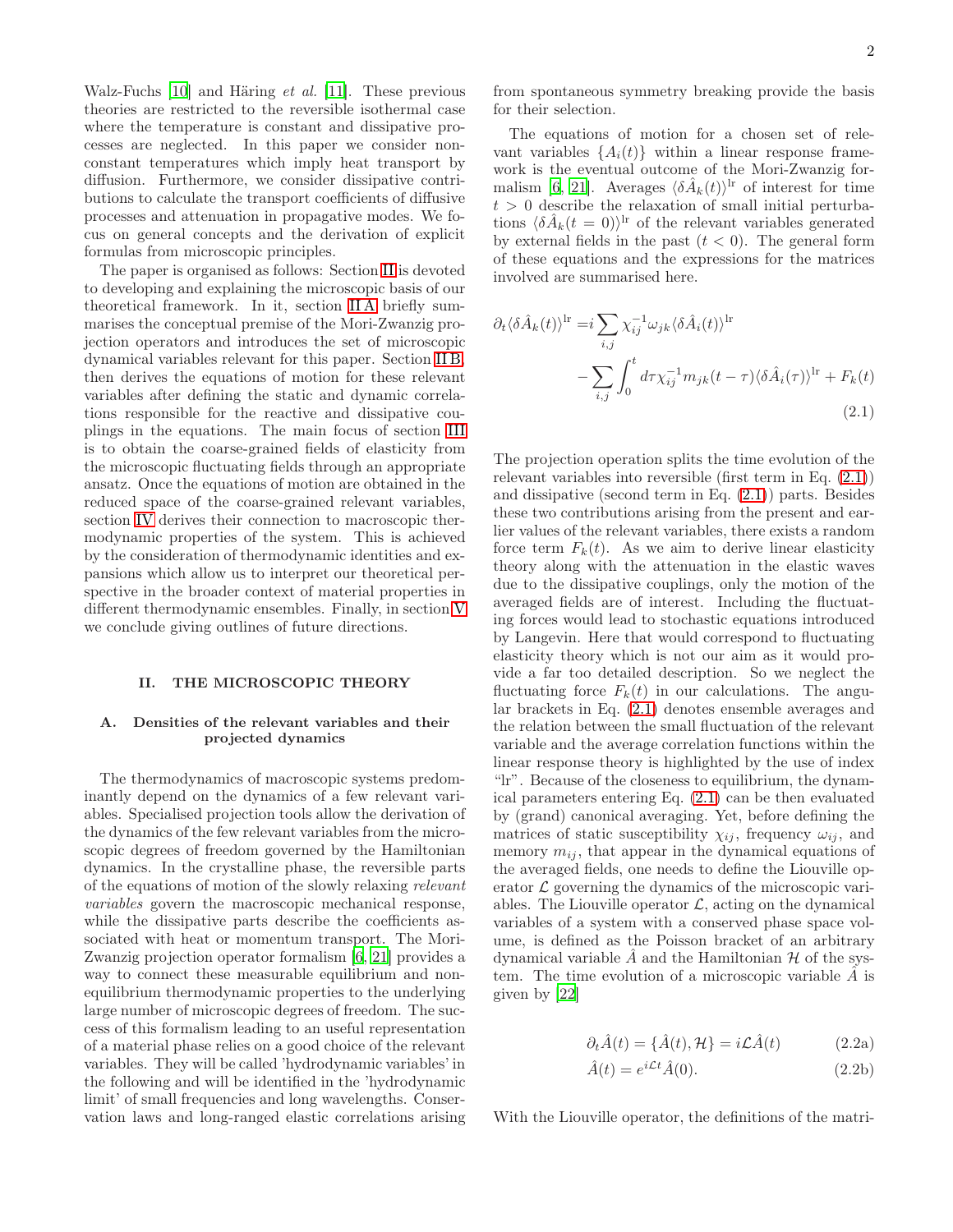ces in Eq.  $(2.1)$  can be given:

<span id="page-2-4"></span>
$$
\chi_{ij} = \beta \langle \delta \hat{A}_i^* \delta \hat{A}_j \rangle \tag{2.3a}
$$

$$
\omega_{jk} = \beta \langle \delta \hat{A}_j^* \mathcal{L} \delta \hat{A}_k \rangle \tag{2.3b}
$$

$$
m_{jk}(t) = \beta \langle \delta \hat{A}_j^* \mathcal{L} \mathcal{Q} e^{-i\mathcal{Q}\mathcal{L}\mathcal{Q}t} \mathcal{Q} \mathcal{L} \delta \hat{A}_k \rangle. \tag{2.3c}
$$

Here,  $\beta^{-1} = k_B T$  *i.e.* the temperature T multiplied to the Boltzmann constant  $k_B$ , represents the scale of energy in the system. As  $k_B$  is a constant, its value is set to one without any loss of generality. The generalised Langevin equation  $(Eq. (2.1))$  $(Eq. (2.1))$  $(Eq. (2.1))$  is derived [\[21\]](#page-24-19) by splitting the Liouville dynamics onto two orthogonal subspaces described by the projectors

<span id="page-2-5"></span>
$$
\mathcal{P} = \sum_{i,j} \delta \hat{A}_i \langle \delta \hat{A}_i^* \delta \hat{A}_j \rangle^{-1} \langle \delta \hat{A}_j^* = \beta \sum_{i,j} \delta \hat{A}_i \rangle \chi_{ij}^{-1} \langle \delta \hat{A}_j^* \rangle
$$
\n
$$
\mathcal{Q} = 1 - \mathcal{P}
$$
\n(2.4a)\n
$$
(2.4b)
$$

The latter projector  $Q$  enters the matrix of memory functions  $m_{ij}(t)$ .

Guided by hydrodynamic description of fluids or magnetic systems [\[6,](#page-24-5) [23](#page-24-21)], conserved quantities and variables associated with spontaneously broken continuous symmetries are chosen as the hydrodynamic variables for an ordered solid. This includes non-ideal crystals that possess finite concentrations of point-defects. Mass, three components of linear momentum and energy are the conserved variables in the system. The fluctuations in the densities of the following set of relevant variables

$$
\{\delta(\hat{A}_i/V)\} = \left(\delta\hat{\rho}_{\mathbf{g}}(\mathbf{q}), \delta\hat{j}_{\alpha=1,2,3}(\mathbf{q}), \delta\hat{e}(\mathbf{q})\right) \tag{2.5}
$$

are chosen to describe the mechanical response and transport processes in a three dimensional crystalline solid. Here, q is a wave vector restricted to lie in the first Brillouin zone of reciprocal space, and the limit  $q \to 0$  is of interest for deriving hydrodynamic theories. For a thermodynamic system of volume  $V$ , the first set of variables  $\delta \hat{\rho}_{\mathbf{g}}(\mathbf{q})$  are the density fluctuations with almost the periodicity of the lattice; see their definition in Eq. [\(2.10\)](#page-3-1) below. They are indexed by the reciprocal lattice vectors **g**, whose number we call N. While  $N \to \infty$  is the relevant limit, considering  $N$  finite helps in interpreting some algebraic manipulations later on. The finite values  $\mathbf{g} \neq 0$  reflect the broken translational symmetry of an ordered phase. The relation of  $\delta \hat{\rho}_{g}(q)$  to the microscopic particle density  $(Eq. (2.7))$  $(Eq. (2.7))$  $(Eq. (2.7))$  justifies its use as the relevant variable associated with the conservation of mass as well. The second set  $\delta j_{\alpha=1,2,3}$  and the third variable  $\delta\hat{e}$  are the fluctuations in the three components of linear-momentum-densities and the energy density. The respective conservation laws are given in Eq. [\(2.13\)](#page-3-2) and Eq. [\(2.14\)](#page-3-3).

All the conservation laws in this section have the general form of the continuity equation

$$
\partial_t \hat{\rho}^A(\mathbf{q}, t) + i q_\alpha \hat{j}^A_\alpha(\mathbf{q}, t) = 0 \tag{2.6}
$$

for the density  $\hat{\rho}^A$  and current  $\hat{j}^A$  of a conserved variable A. Here, the equations are given in reciprocal space. In real space, these equations state that for a conserved quantity, like the total energy of the system, any small temporal change in its density at some spatial point r, will be due to a resultant current of that quantity to or from a small volume element around that spatial point. We denote microscopic operators with a hat on the symbol of the variable to distinguish it from the averaged quantity of the same variable (for example see Eq. [\(2.12\)](#page-3-4)). The use of microscopic operators further implies that these conservation laws are obeyed locally for any microscopically defined phase space function. Macroscopic conservation laws relating the average densities to averaged currents, in the complex dynamical system, can be obtained through ensemble or coarse-grained averages. This is the conceptual basis for deriving the generalised Langevin equations  $(Eq. (2.1))$  $(Eq. (2.1))$  $(Eq. (2.1))$ .

With particles of unit mass, the microscopic particle density operator is  $\hat{\rho}(\mathbf{r},t) = \sum_{i=1}^{N_p} \delta(\mathbf{r} - \mathbf{r}_i(t))$  where the sum runs over all  $N_p$  particles, indexed by i, in the system. In the Fourier space, it is

<span id="page-2-0"></span>
$$
\hat{\rho}(\mathbf{k},t) = \int d^3 r e^{-i\mathbf{k}\cdot\mathbf{r}} \hat{\rho}(\mathbf{r},t)
$$

$$
= \sum_{i=1}^{N_p} e^{-i\mathbf{k}\cdot\mathbf{r}_i(t)} = \sum_{i=1}^{N_p} e^{-i(\mathbf{g}+\mathbf{q})\cdot\mathbf{r}_i(t)}.
$$
(2.7)

<span id="page-2-1"></span>The total wave vector  $\mathbf{k} = \mathbf{g} + \mathbf{q}$  is written as a sum of the reciprocal lattice vector g and the wave vector q of the first Brillouin zone. This separation is possible because, in equilibrium crystals and in the thermodynamic limit, the averages of  $\hat{\rho}(\mathbf{g} + \mathbf{q}, t)$  have only contributions at reciprocal lattice vectors and thus the ensemble averaged Bragg peak amplitudes at g are

<span id="page-2-3"></span>
$$
n_{\mathbf{g}} = \frac{1}{V} \langle \hat{\rho}(\mathbf{g}, t) \rangle = \frac{1}{V} \left\langle \sum_{i=1}^{N_p} e^{-i\mathbf{g} \cdot \mathbf{r}_i(t)} \right\rangle.
$$
 (2.8)

The reciprocal lattice vectors g form a Bravais lattice [\[24\]](#page-24-22). In the absence of thermal fluctuations for an ideal crystal, with rigidly fixed particles at each lattice site,  $n_{\rm g}$  simplifies to the inverse of the volume of the lattice unit cells. But, in any other scenario, the deviations in  $n_{\rm g}$  results from particle motions due to thermal fluctuations or defect diffusion. In ordered structures like crystalline solids, the Bogoliubov inequality [\[6,](#page-24-5) [25\]](#page-24-23) indicates a long range correlation of the density fluctuations  $\delta \hat{\rho}_{g}(\mathbf{q})$ , whose correlation function diverges as  $\propto q^{-2}$  for wave vectors close to all non-zero reciprocal lattice vectors  $g \neq 0$ . This is the argument for the inclusion of the density fluctuation close to a reciprocal lattice vector,  $\delta \hat{\rho}_{g}(q)$ , in the set of slow variables (Eq. [\(2.5\)](#page-2-1)). With the continuity equation for the mass density or number density for particles of unit mass

<span id="page-2-6"></span><span id="page-2-2"></span>
$$
\partial_t \hat{\rho}(\mathbf{g} + \mathbf{q}, t) + i(g + q)_{\alpha} \hat{j}_{\alpha}(\mathbf{g} + \mathbf{q}, t) = 0, \quad (2.9)
$$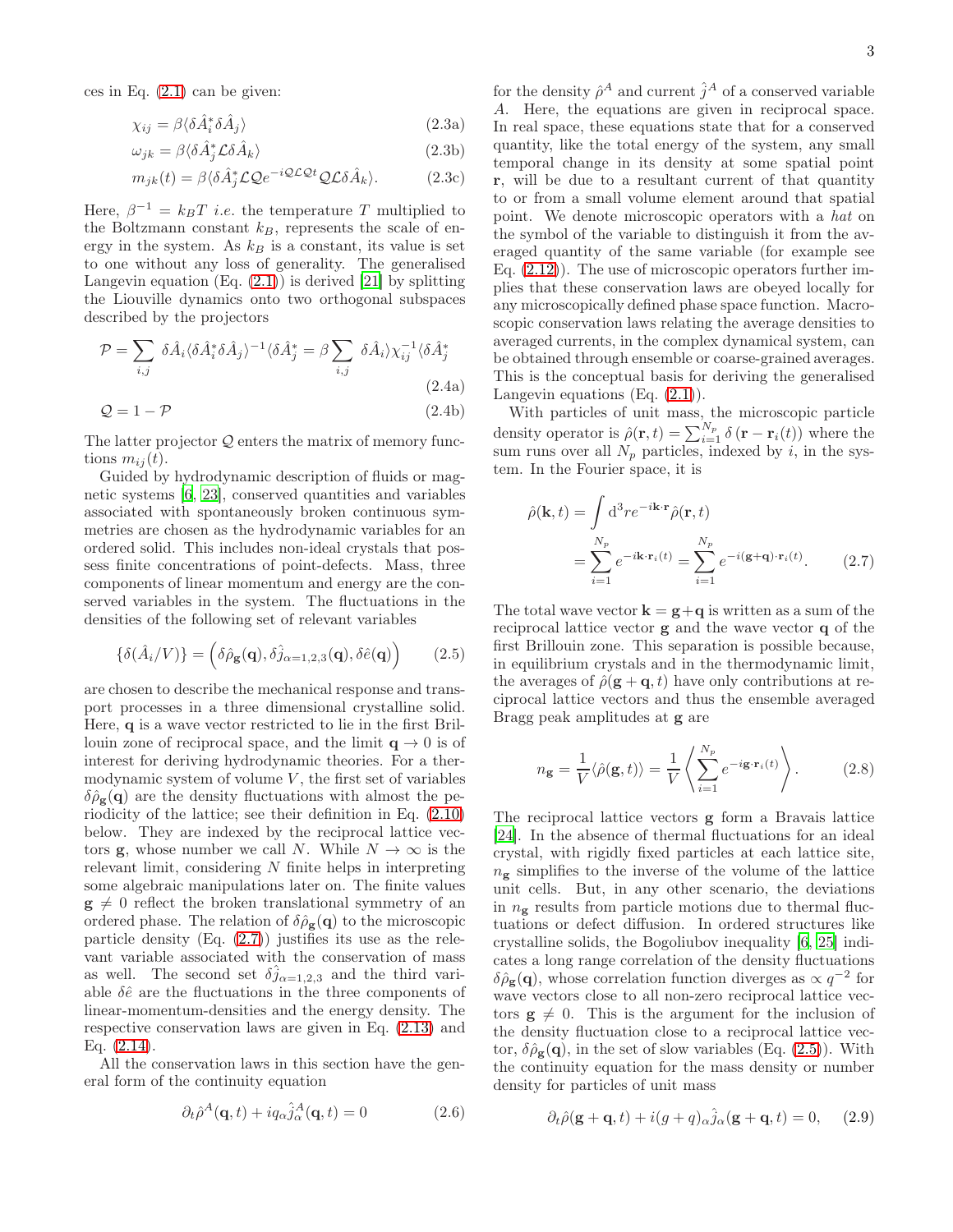the amplitude at  $g = 0$  still serves as the slow hydrodynamic variable associated with the conservation of mass.

In Eq. [\(2.9\)](#page-2-2) and subsequent equations the Einstein convention of summation over repeated indices is used. Here,  $\hat{j}_{\alpha}$  is a component of the density of the linear momentum. The Fourier representation of the space and time dependent number densities, allows us to circumvent the necessity of defining the fields of elasticity attached to a reference lattice structure. Instead, the microscopic operator corresponding to the fluctuations in the density close to Bragg peaks

<span id="page-3-1"></span>
$$
\delta \hat{\rho}_{\mathbf{g}}(\mathbf{q},t) = \hat{\rho}(\mathbf{g} + \mathbf{q},t) - n_{\mathbf{g}} V \delta_{\mathbf{q}0} \tag{2.10}
$$

are defined as deviation from the equilibrium ensemble averaged Bragg peak amplitudes  $n_{\rm g}$  (Eq. [\(2.8\)](#page-2-3)) for reciprocal lattice vectors **g**. Now averaging  $\delta \hat{\rho}_{g}(q, t)$  over the linear response many-body distribution yields the observable microscopic field for the density fluctuations measured within the linear hydrodynamic regime[\[10](#page-24-8)] when evaluated in the small q limit

<span id="page-3-5"></span>
$$
\delta n_{\mathbf{g}}(\mathbf{q},t) = \langle \delta \hat{\rho}_{\mathbf{g}}(\mathbf{q},t) \rangle^{\mathrm{lr}} \tag{2.11}
$$

Here we want to reiterate the distinct notations used for microscopic operators and averaged variables in Eq. [\(2.11\)](#page-3-5). In all our calculations, we use symbols with hat for microscopic density operators like  $\hat{\rho}_{g}(q, t)$ to distinguish them from their averaged counterparts  $\langle \hat{\rho}_{\bf g}({\bf q}, t) \rangle^{\text{lr}}$ . For notational clarity, we choose to represent all average fluctuations by latin letters and thus use the symbol  $\delta n_{\mathbf{g}}(\mathbf{q},t)$  instead of  $\langle \hat{\rho}_{\mathbf{g}}(\mathbf{q},t)\rangle^{\text{lr}}$  (this connects to the notation in Eq. [\(2.8\)](#page-2-3)). These conventions are consistently followed for all variable notations in this paper.

The next set of slow, relevant fluctuations are given by

<span id="page-3-4"></span>
$$
\delta j_{\alpha}(\mathbf{q},t) = \langle \hat{j}_{\alpha}(\mathbf{q},t) \rangle^{\text{lr}}.
$$
 (2.12)

justified by the conservation of linear momentum

<span id="page-3-2"></span>
$$
\partial_t \hat{j}_{\alpha}(\mathbf{q}, t) + i q_{\beta} \hat{\sigma}_{\alpha \beta}(\mathbf{q}, t) = 0, \qquad (2.13)
$$

derived from the operator for the momentum density components  $\hat{j}_{\alpha}(\mathbf{r},t) = \sum_{i=1}^{N_p} p_{\alpha}(\mathbf{r}_i) \delta(\mathbf{r} - \mathbf{r}_i(t))$  and their corresponding spatial Fourier transforms  $\hat{j}_{\alpha}(\mathbf{q}, t) =$  $\int d^3r e^{-i\mathbf{q}\cdot\mathbf{r}}\hat{j}_{\alpha}(\mathbf{r}, t)$ . The term  $\hat{\sigma}_{\alpha\beta}$  is the stress tensor; see Appendix [A 1](#page-16-0) for its definition. The conservation of energy

<span id="page-3-3"></span>
$$
\partial_t \hat{e}(\mathbf{q}, t) + i\mathbf{q} \cdot \hat{\mathbf{j}}^e(\mathbf{q}, t) = 0 \tag{2.14}
$$

in an isolated system also provides a relevant variable and its coupling with number density is related to heat transport and thermal expansion in the system. The spatial Fourier transform for the microscopic energy density

<span id="page-3-9"></span>
$$
\hat{e}(r,t) = \sum_{i=1}^{N_p} E(\mathbf{r}_i) \delta(\mathbf{r} - \mathbf{r}_i(t))
$$
\n(2.15a)

$$
= \sum_{i} \frac{\hat{j}_{\alpha}(\mathbf{r}_{i}) \hat{j}_{\alpha}(\mathbf{r}_{i})}{2m} \delta(\mathbf{r} - \mathbf{r}_{i}) + \frac{1}{2} \sum_{i \neq j} V(r_{ij}) \delta(\mathbf{r} - \mathbf{r}_{i}),
$$
\n(2.15b)

is given by

<span id="page-3-10"></span>
$$
\hat{e}(\mathbf{q},t) = \int d^3 r e^{-i\mathbf{q}\cdot\mathbf{r}} \hat{e}(\mathbf{r},t)
$$
 (2.16)

similar to the mass and momentum densities. The microscopic definition of the energy current  $\hat{\mathbf{j}}^e$  is given in the appendix [A 1.](#page-16-0) Following arguments similar to the momentum conservation law, the relevant fluctuations for the energy is denoted by

<span id="page-3-8"></span>
$$
\delta e(\mathbf{q}, t) = \langle \delta \hat{e}(\mathbf{q}, t) \rangle^{lr} \tag{2.17}
$$

This concludes the introduction of the slow variables enlisted in Eq. [\(2.5\)](#page-2-1) and required in providing a microscopic basis for the hydrodynamic equations of a crystalline solid including all dissipative processes such as heat and defect diffusion.

# <span id="page-3-0"></span>B. Microscopic basis for the equations of motion in the hydrodynamic limit

In order to understand the dynamics of the relevant variables, that impact the macroscopic properties like the elastic constants and the different transport coefficients, we first need to focus on the microscopic definitions of the three key quantities  $\chi_{ij}, \omega_{ij}$  and  $m_{ij}$  (Eq. [\(2.3\)](#page-2-4)) of the generalised Langevin equation (Eq. [\(2.1\)](#page-1-2)). In the fol-lowing paragraphs [II B 1,](#page-3-6) [II B 2,](#page-5-0) [II B 3,](#page-6-0) we define and discuss each of these quantities. Finally, in paragraph [II B 4](#page-6-1) we present the microscopic time evolution equations for the set of  $N+4$  relevant variables.

# <span id="page-3-6"></span>1. The static susceptibility matrix and intensive variables

The static susceptibility matrix contains the direct and the cross correlations, measured at equilibrium, between the different relevant variables (see Eq. [\(2.3\)](#page-2-4)a). In the linear response framework, the equilibrium susceptibility quantifies the small change in a system property, for example density, on being subjected to an external field, for example a changing chemical potential. Reading this relation in the opposite direction, intensive variables  $\tilde{A}_i$ conjugate to the selected slow variables can be introduced. The set of these conjugate variables  $\{\tilde{A}_i\}$  is built from the general form

<span id="page-3-7"></span>
$$
\langle \delta \tilde{A}_i \rangle^{\text{lr}} = \sum_j \chi_{ij}^{-1} \langle \delta \hat{A}_j \rangle^{\text{lr}}.
$$
 (2.18)

The generalised Langevin equation in Eq. [\(2.1\)](#page-1-2) translates to a simpler one written in terms of these conjugate variables; see Eq. [\(2.25\)](#page-5-1) below. Equation [\(2.18\)](#page-3-7) also helps in interpreting  $\chi_{ij}$ . The comparison with phenomenological approaches, e.g. the one in Ref. [\[3\]](#page-24-2), can take place on the level of equations combining conjugate variable sets. Moreover, the intensive variables are used in nonlinear projection operator formalism extending our linear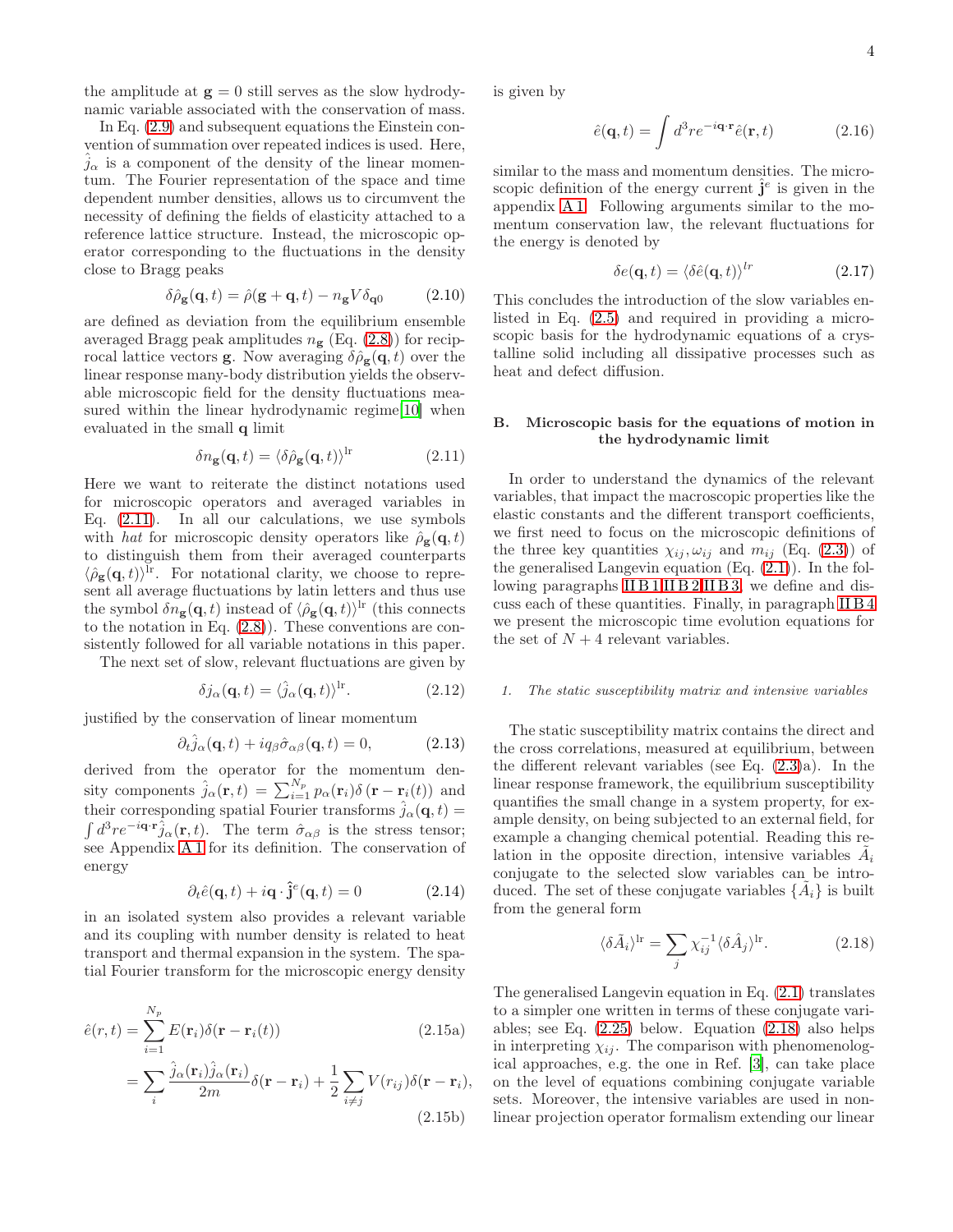response study [\[17\]](#page-24-15). Therefore, we use conjugate sets of variables in the following presentation and derive explicit expressions for their equations of motion. Starting with the relation between the three sets of relevant variables (see Eq. [\(2.5\)](#page-2-1), Eq. [\(2.11\)](#page-3-5), Eq. [\(2.12\)](#page-3-4), Eq. [\(2.17\)](#page-3-8)), their respective thermodynamic conjugates are defined using the static susceptibility matrix,

$$
\begin{bmatrix}\n\delta \mathbf{a_g}(\mathbf{q},t) \\
\delta b(\mathbf{q},t) \\
\delta \mathbf{v}(\mathbf{q},t)\n\end{bmatrix} = V \chi^{-1} \begin{bmatrix}\n\delta \mathbf{n_g}(\mathbf{q},t) \\
\delta e(\mathbf{q},t) \\
\delta \mathbf{j}(\mathbf{q},t)\n\end{bmatrix}.
$$
\n(2.19)

Here  $\mathbf{n}_{g}(\mathbf{q},t)$  and its conjugate  $\mathbf{a}_{g}$  denote N-dimensional column vectors whose components  $n_{\rm g}$  (Eq. [\(2.11\)](#page-3-5)),  $a_{\rm g}$ and their fluctuations are indexed by g (the set of N reciprocal lattice vectors) ordered in some fixed but arbitrary way. The 3 dimensional vectors  $\mathbf{j}$  (Eq. [\(2.12\)](#page-3-4)) and  $\mathbf{v}$  comprise of the three Cartesian components of the linear momentum density and their respective conjugates. Finally, b is the thermodynamic conjugate to the internal energy density  $e$  (Eq.  $(2.17)$ ) of the system. Consequently, the static susceptibility matrix is a  $(N + 4) \times (N + 4)$  dimensional matrix denoted by  $\chi$ . The matrix  $\chi$  contains blocks representative of self and cross correlations between the different sets of hydrodynamic variables.

<span id="page-4-1"></span>
$$
\chi(\mathbf{q}) = \begin{bmatrix}\n\chi_{(N \times N)}^{\rho \rho} & \chi_{(N \times 1)}^{\rho e} & \chi_{(N \times 3)}^{\rho j} \\
\chi_{(1 \times N)}^{\rho} & \chi_{(1 \times 1)}^{e e} & \chi_{(1 \times 3)}^{\epsilon j} \\
\chi_{(3 \times N)}^{\gamma \rho} & \chi_{(3 \times 1)}^{\gamma e} & \chi_{(3 \times 3)}^{\gamma j} \\
\chi_{(N \times N)}^{\rho \rho} & \chi_{(N \times 1)}^{\rho e} & 0 \\
\chi_{(1 \times N)}^{\rho \rho} & \chi_{(1 \times 1)}^{e e} & 0 \\
0 & 0 & \chi_{(3 \times 3)}^{\gamma j}\n\end{bmatrix}
$$
\n(2.20a)

The general form of  $\chi$  can be ascertained using arguments pertaining to the time reversal symmetries of density, energy and momentum [\[6\]](#page-24-5). While density and energy are even, momentum is odd with respect to time reversal. Quantities with opposite parity under time reversal cannot have non-zero static correlations i.e. the blocks  $\chi^{\rho j}$ ,  $\chi^{ej}$  and their complex conjugates are null matrices. Constituent components of the matrices  $\chi_{(\Lambda)}^{\rho\rho}$  $\chi^{\rho\rho}_{(N\times N)}$ ,  $\chi^{\rho e}_{(N\times 1)}$  and  $\chi^{ee}_{(1\times 1)}$  are  $\beta\langle\delta n_{\bf g}^*(\bf q)\delta n_{{\bf g}'}(\bf q)\rangle$ ,  $\beta\langle \delta n_{\bf g}^*(\mathbf{q})\delta e(\mathbf{q})\rangle$  and  $\beta\langle \delta e^*(\mathbf{q})\delta e(\mathbf{q})\rangle$  respectively.

Acquiring explicit expressions of the variables  $\delta a_{\rm g}$ ,  $\delta b$ and  $\delta v_{\alpha}$  in terms of the relevant variables (see Eq. [\(2.19\)](#page-4-0)), requires  $\chi^{-1}$  and some shorthand definitions for the constituent matrix blocks of  $\chi$ . The simple block diagonal form of the matrix (Eq. [\(2.20\)](#page-4-1)) allows the independent inversion of the diagonal blocks (see Eq. [\(B1\)](#page-17-0)a). The diagonal block  $\chi_{(3\times3)}^{jj}$  involving the correlations between the momentum density fluctuations, can be inverted easily using the classical equipartition theorem  $\langle p_\alpha^i p_\beta^j \rangle = m k_B T \delta_{ij} \delta_{\alpha\beta}$ . With the mass per particle m set to one, the correlations between the fluctuations of the densities of different components of linear momentum

$$
\chi^{jj}(\mathbf{q}) = \beta \langle \hat{\delta}_{\alpha}^*(\mathbf{q}) \hat{\delta}_{\beta}^*(\mathbf{q}) \rangle = n_0 V \delta_{\alpha \beta} \tag{2.21}
$$

leads to the identification of the field conjugate to momentum; it is the velocity as given in Eq.  $(2.22)c$  (see Appendix [B\)](#page-17-1). The block diagonal structure and the matrix identities in Eq. [\(B1\)](#page-17-0) are used to perform the inversion of the  $(N \times N)$  submatrix in  $\chi$  and to derive the relation between the remaining pairs of thermodynamic conjugate variables

<span id="page-4-2"></span><span id="page-4-0"></span>
$$
\delta a_{\mathbf{g}}(\mathbf{q},t) = \sum_{\mathbf{g}'} J_{\mathbf{g}\mathbf{g}'}^* \delta n_{\mathbf{g}'}(\mathbf{q},t) - U_{\mathbf{g}}(\mathbf{q}) \delta b(\mathbf{q},t) \qquad (2.22a)
$$

$$
\delta b(\mathbf{q},t) = -L^{-1}(\mathbf{q}) \sum_{\mathbf{g}'} U_{\mathbf{g}'}^*(\mathbf{q}) \delta n_{\mathbf{g}'}(\mathbf{q},t) + L^{-1}(\mathbf{q}) \delta e(\mathbf{q},t)
$$

$$
(2.22b)
$$

$$
\delta v_{\alpha}(\mathbf{q},t) = n_0^{-1} \delta j_{\alpha}(\mathbf{q},t). \tag{2.22c}
$$

Each of the terms  $J_{gg'}$ ,  $U_g$  and L needs further interpretation. Given the general form (Eq. [\(2.3\)](#page-2-4)a) for the components of the matrix  $\chi$ , first we focus on the block  $\chi^{\rho\rho}_{\alpha\alpha}$  $_{(N\times N)}^{\rho\rho}$ . Let us define a  $(N\times N)$  dimensional matrix  $\mathbf{J}^{\rho\rho}$ such that  $\mathbf{J}^{\rho\rho} = (\chi^{\rho\rho})^{-1}$ . This inverse density correlation matrix  $J^{\rho\rho}$  has components  $J_{gg'}$  and is Hermitian. The Ornstein-Zernike relation (Eq. [\(2.23\)](#page-4-3)a) provides a connection between the density correlations and the inverse density correlation matrix. Moreover, the components  $J_{gg'}$  can be obtained from the direct correlation function  $c(\mathbf{r}_1, \mathbf{r}_2)$ . Previous works [\[11,](#page-24-9) [14\]](#page-24-12) by the authors, explored this connection in great detail and here we present these relations for the sake of completeness.

<span id="page-4-3"></span>
$$
k_B T V \delta_{\mathbf{g}\mathbf{g}''} = \sum_{\mathbf{g}'} \langle \delta \hat{\rho}_{\mathbf{g}}^* (\mathbf{q}, t) \delta \hat{\rho}_{\mathbf{g}'} (\mathbf{q}, t) \rangle J_{\mathbf{g}'\mathbf{g}''(\mathbf{q})}
$$
(2.23a)  

$$
J_{\mathbf{g}\mathbf{g}'} (\mathbf{q}) = \frac{k_B T}{V} \int d^3 r_1 \int d^3 r_2 e^{i \mathbf{g} \cdot \mathbf{r}_1} e^{-i \mathbf{g}' \cdot \mathbf{r}_2} e^{i \mathbf{q} \cdot (\mathbf{r}_1 - \mathbf{r}_2)}
$$

$$
\left[ \frac{\delta(\mathbf{r}_1 - \mathbf{r}_2)}{n(\mathbf{r}_1)} - c(\mathbf{r}_1, \mathbf{r}_2) \right]
$$
(2.23b)

Next, we define L and  $U_{\mathbf{g}}$  through the introduction of some short hand notations to represent components of specific correlations in the matrix  $\chi$  (Eq. [\(2.20\)](#page-4-1))

<span id="page-4-4"></span>
$$
K_{\mathbf{g}}(\mathbf{q}) = \beta \langle \delta \hat{e}^*(\mathbf{q}) \delta \hat{\rho}_{\mathbf{g}}(\mathbf{q}) \rangle \tag{2.24a}
$$

$$
K(\mathbf{q}) = \beta \langle \delta \hat{e}^*(\mathbf{q}) \delta \hat{e}(\mathbf{q}) \rangle \tag{2.24b}
$$

$$
L(\mathbf{q}) = K(\mathbf{q}) - \sum_{\mathbf{g}\mathbf{g}'} K_{\mathbf{g}}(\mathbf{q}) J_{\mathbf{g}\mathbf{g}'}(\mathbf{q}) K_{\mathbf{g}'}^*(\mathbf{q}) \qquad (2.24c)
$$

$$
U_{\mathbf{g}}(\mathbf{q}) = \sum_{\mathbf{g}'} J_{\mathbf{g}\mathbf{g}'}^*(\mathbf{q}) K_{\mathbf{g}'}(\mathbf{q})
$$
 (2.24d)

<span id="page-4-5"></span>The term  $K_{\mathbf{g}}(\mathbf{q})$  is the correlation between the fluctuations in energy density and Bragg peak amplitude around a reciprocal lattice vector **g**.  $K(\mathbf{q})$  is the length  $(\mathbf{q})$  dependent second moment of the energy density. The inverse density correlation components  $J_{\mathbf{g}\mathbf{g}'}(\mathbf{q})$  has been defined already in Eq. [\(2.23\)](#page-4-3). Multiplicative combinations of these three terms show up as  $L(\mathbf{q})$  (Eq. [\(2.24\)](#page-4-4)c) and  $U_{\mathbf{g}}(\mathbf{q})$  (Eq. [\(2.24\)](#page-4-4)d) in the components of the matrix  $\chi^{-1}$ . In matrix representation, these constitute the matrix  $\chi^{-1}$  (see Appendix [B\)](#page-17-1) finally leading to the relations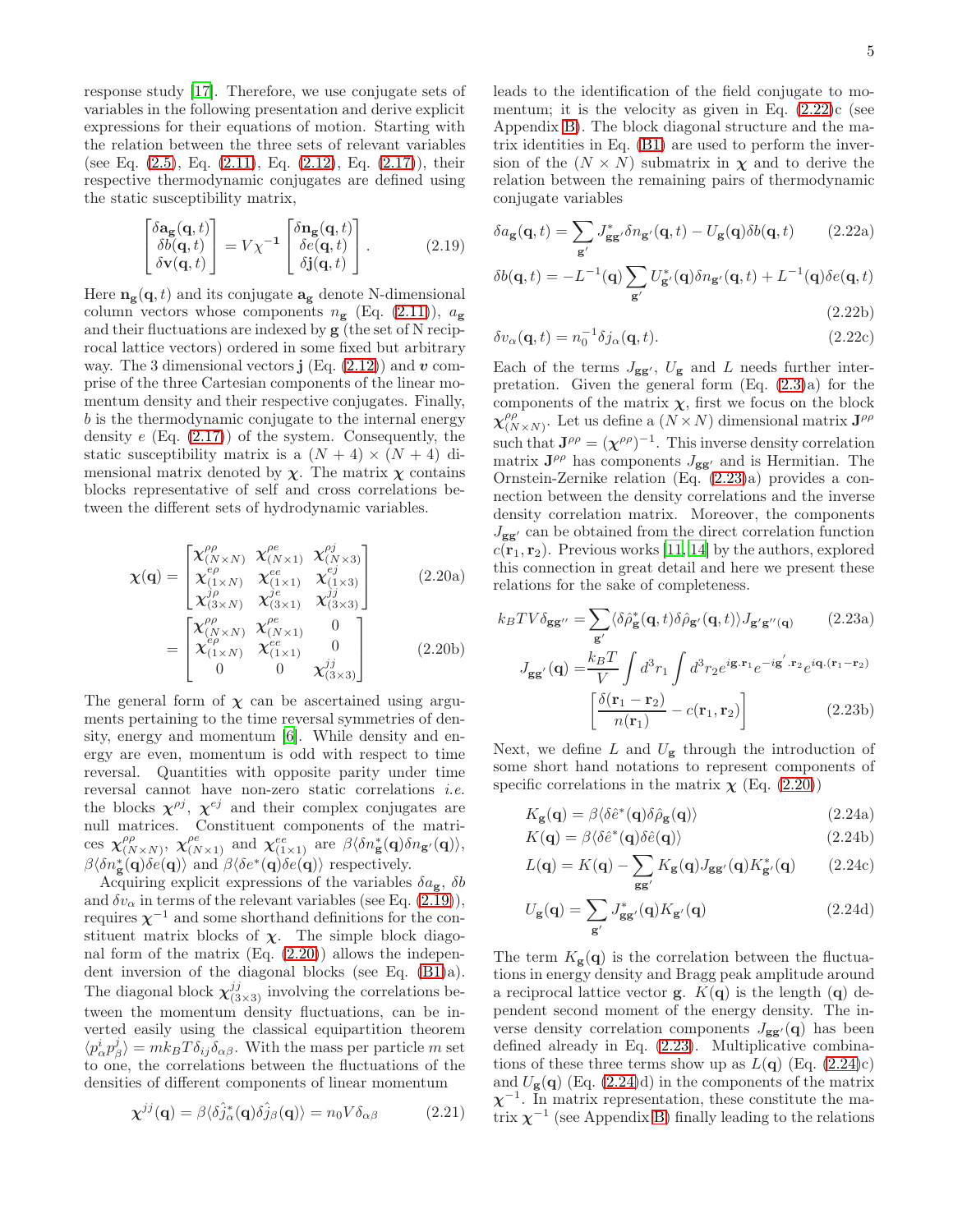given in Eq. [\(2.22\)](#page-4-2). These microscopically defined quantities  $L(\mathbf{q})$  and  $U_{\mathbf{g}}(\mathbf{q})$  will be revisited (see Eq. [\(3.7\)](#page-8-0)), their small wave vector  $q$  limits will be examined (see Eq. [\(3.8\)](#page-8-1)) and the implications of their symmetry properties will be discussed in section [III B.](#page-7-1)

Incorporating the thermodynamic conjugates of  $\hat{A}_i$ (see Eq.  $(2.18)$  and Eq. $(2.22)$ ), the generalised Langevin equations Eq. [\(2.1\)](#page-1-2) can be re-written as

<span id="page-5-1"></span>
$$
\langle \partial_t \hat{A}_k(t) \rangle^{\text{lr}} = i \sum_j \omega_{kj}^* \langle \delta \tilde{A}_j(t) \rangle^{\text{lr}}
$$

$$
- \sum_j \int_0^t d\tau m_{kj}^* (\tau - t) \langle \delta \tilde{A}_j(\tau) \rangle^{\text{lr}}. \quad (2.25)
$$

Note the use of notations  $\hat{A}_i$  and  $\tilde{A}_i$  to denote microscopic dynamical variables and their respective thermodynamic conjugates.

<span id="page-5-2"></span>
$$
\mathcal{P} = \beta V^{-1} \sum_{\mathbf{q}} \left( \sum_{\mathbf{g}, \mathbf{g}'} \delta n_{\mathbf{g}}(\mathbf{q}) \rangle J_{\mathbf{g}\mathbf{g}'} \langle \delta n_{\mathbf{g}'}^*(\mathbf{q}) + \delta e(\mathbf{q}) \rangle L^{-1}(\mathbf{q}) \langle \delta e^*(\mathbf{q}) - \delta e(\mathbf{q}) \rangle L^{-1}(\mathbf{q}) \sum_{\mathbf{g}''} U_{\mathbf{g}''}^*(\mathbf{q}) \langle \delta n_{\mathbf{g}''}^*(\mathbf{q}) + n_0^{-1} \delta j_\alpha(\mathbf{q}) \rangle \langle \delta j_\alpha^*(\mathbf{q}) \rangle \right)
$$
\n(2.26a)

$$
= \beta V^{-1} \sum_{\mathbf{q}} \left( \sum_{\mathbf{g}'} \delta a_{\mathbf{g}'}(\mathbf{q}) \rangle \langle \delta n_{\mathbf{g}'}^*(\mathbf{q}) + \delta b(\mathbf{q}) \rangle \langle \delta e^*(\mathbf{q}) + \delta v_\alpha(\mathbf{q}) \rangle \langle \delta j_\alpha^*(\mathbf{q}) \right).
$$
 (2.26b)

Г

The projectors in Eq. [\(2.4\)](#page-2-5), constructed from the set of relevant variables can now be given a more specific form for our system of interest. The Eq. [\(2.26\)](#page-5-2) highlights the relation between the projection operator and the pairs of conjugate variables in Eq. [\(2.19\)](#page-4-0).

Before we present Eq. [\(2.25\)](#page-5-1) for the crystalline solid with local defects, we simplify its terms further, in section [II B 2a](#page-5-0)nd section [II B 3](#page-6-0) to finally derive the equations of motion in section [II B 4.](#page-6-1)

#### <span id="page-5-0"></span>2. The frequency matrix

Once we have defined and simplified the components of the matrix  $\chi$ , we attempt to first simplify and then evaluate the components of the  $(N+4) \times (N+4)$  dimensional frequency matrix  $\omega$ . This, as defined in Eq.  $(2.3)$ b, governs the reversible dynamical response of a system, pushed slightly out of equilibrium by an external perturbing field. Given the expression Eq.  $(2.3)$ b for the components of the frequency matrix, the symmetry of the relevant variables with respect to time-reversal renders the components of  $\omega_{(N)}^{\rho\rho}$  $\big(\begin{smallmatrix} \rho\rho & \sigma(x) \ N \times N \end{smallmatrix}\big)$ ,  $\boldsymbol{\omega}^{ee}_{(1\times1)}$  and  $\boldsymbol{\omega}^{jj}_{(3\times3)}$  to zero [\[6\]](#page-24-5). The rest of the components have been evaluated, from their microscopic definitions, in the Appendix [A 3](#page-17-2) (Eq. [\(A9\)](#page-17-3) and Eq. [\(A10\)](#page-17-4)).

$$
\omega(\mathbf{q}) = \begin{bmatrix}\n\omega_{(N \times N)}^{\rho \rho} & \omega_{(N \times 1)}^{\rho \sigma} & \omega_{(N \times 3)}^{\rho \sigma} \\
\omega_{(N \times N)}^{\rho \sigma} & \omega_{(1 \times 1)}^{\sigma} & \omega_{(1 \times 3)}^{\sigma \sigma} \\
\omega_{(3 \times N)}^{\sigma \rho} & \omega_{(3 \times 1)}^{\sigma \sigma} & \omega_{(3 \times 3)}^{\sigma \sigma}\n\end{bmatrix}
$$
\n(2.27a)\n
$$
\begin{bmatrix}\n0 & 0 & \omega_{(N \times 3)}^{\rho \sigma} \\
\omega_{(N \times 3)}^{\sigma} & \omega_{(3 \times 3)}^{\sigma \sigma}\n\end{bmatrix}
$$
\n(2.27b)

$$
= \begin{bmatrix} 0 & 0 & \omega_{(1\times3)}^{ej} \\ \omega_{(3\times N)}^{j\rho} & \omega_{(3\times1)}^{je} & 0 \end{bmatrix}
$$
 (2.27b)

Since our calculations, seek to provide connections between microscopically derived equations of motion to well defined macroscopic thermodynamic variables, we need to interpret the different correlation functions in the small **q** limit. To this end, we present here the definitions of the non-zero components  $\hat{\omega}_{(N\times3)}^{\rho j}$ ,  $\omega_{(3)}^{j\rho}$  $j \rho \over (3 \times N)}, \omega^{ej}_{(1 \times 3)}$  and  $\omega_{(3\times1)}^{j\dot{e}}$  of the frequency matrix at  $\mathbf{q}\to0$ 

<span id="page-5-3"></span>
$$
\omega_{\mathbf{g}\alpha}^{\rho j}(\mathbf{q}) = \beta \langle \delta \hat{\rho}_{\mathbf{g}}^*(\mathbf{q}) \mathcal{L} \delta \hat{j}_{\alpha}(\mathbf{q}) \rangle
$$
  
= 
$$
-V(g+q)_{\alpha} n_{\mathbf{g}}^* + \mathcal{O}(q^2)
$$
(2.28a)

$$
\omega_{\alpha \mathbf{g}}^{j\rho}(\mathbf{q}) = \beta \langle \delta \hat{j}_{\alpha}^* (\mathbf{q}) \mathcal{L} \delta \hat{\rho}_{\mathbf{g}} (\mathbf{q}) \rangle \n= -V(g+q)_{\alpha} n_{\mathbf{g}} + \mathcal{O}(q^2)
$$
\n(2.28b)

$$
\omega_{\alpha}^{ej}(\mathbf{q}) = \beta \langle \delta \hat{e}^*(\mathbf{q}) \mathcal{L} \delta \hat{j}_{\alpha}(\mathbf{q}) \rangle
$$
  
=  $-q_{\alpha} V (e_0 + p_0) + \mathcal{O}(q^2)$  (2.28c)

$$
\omega_{\alpha}^{je}(\mathbf{q}) = \beta \langle \delta \hat{j}_{\alpha}^{*}(\mathbf{q}) \mathcal{L} \delta \hat{e}(\mathbf{q}) \rangle
$$
  
=  $-q_{\alpha} V (e_0 + p_0) + \mathcal{O}(q^2)$  (2.28d)

We evaluate them in terms of familiar thermodynamic parameters like energy and pressure. The explicit derivations of these terms from the microscopic expressions of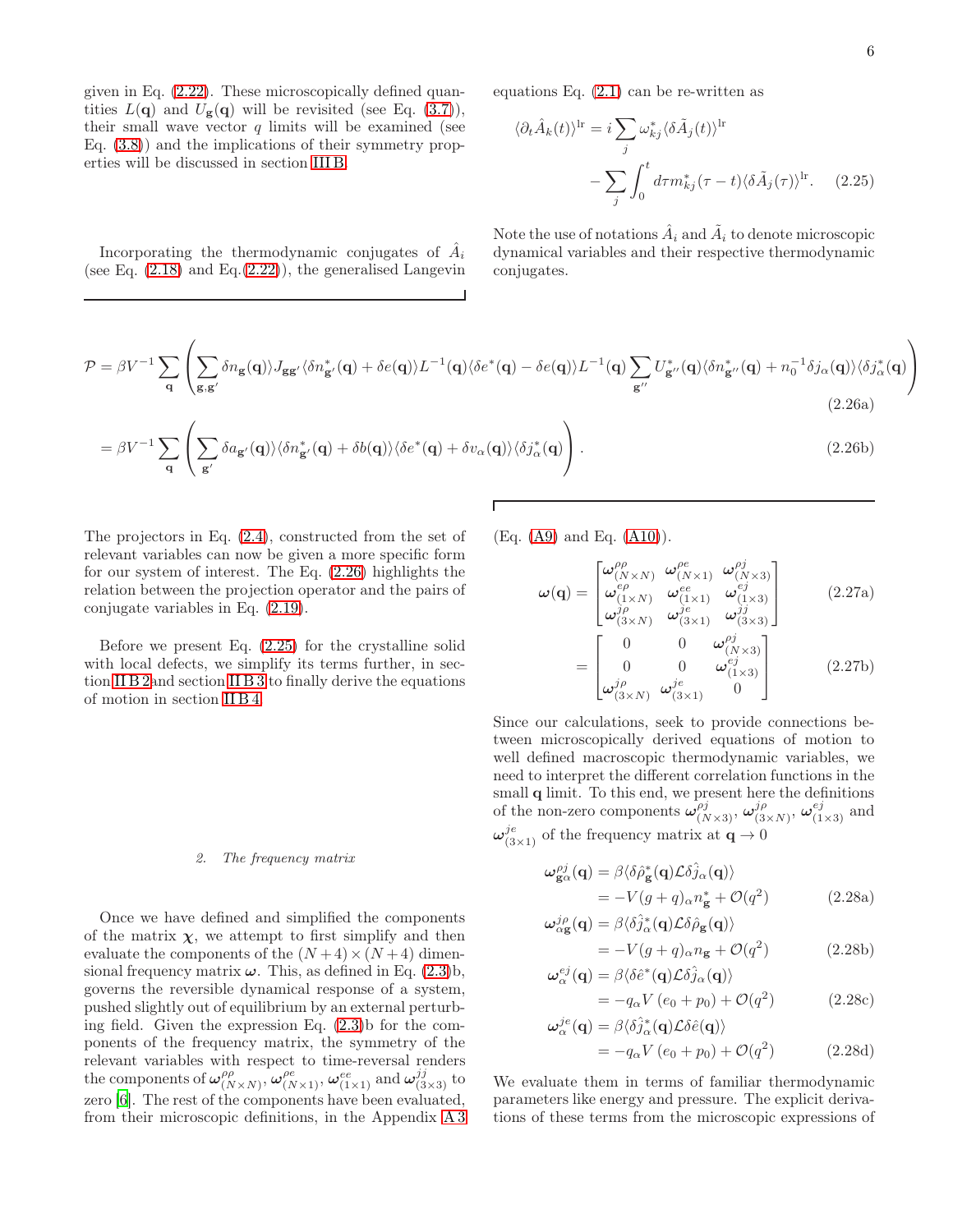the correlations are given in the Appendix [A 3](#page-17-2) (Eq. [\(A9\)](#page-17-3) and Eq. [\(A10\)](#page-17-4)). It is important to note that the expressions for  $e_0$  and  $p_0$  are achieved by taking the small wave vector q limit of the microscopically defined, spatially varying energy and pressure, as depicted in the Appendix [A 2.](#page-16-1) The section [III A](#page-7-2) will once again take up the discussion of this frequency matrix  $\omega(\mathbf{q})$  after identifying, through coarse-graining, the connection between these definitions and the hydrodynamic definition of the analogous quantities in terms of the elastic fields like macroscopic density and displacements.

### <span id="page-6-0"></span>3. The memory matrix

Next we focus on the memory matrix  $m$  introduced in Eq.  $(2.1)$  and defined in Eq.  $(2.3)c$ . Invoking the general continuity equation  $(Eq. (2.6))$  $(Eq. (2.6))$  $(Eq. (2.6))$  and the definition of the Liouville operator (Eq. [\(2.2\)](#page-1-3)), it becomes evident that the memory terms deal with the overlap between currents of the relevant variables. Therefore, these terms are expected to have finite correlation times. This again is a  $(N+4) \times (N+4)$  dimensional Hermitian matrix separated into blocks similar to the susceptibility and the frequency matrix.

$$
\mathbf{m}(\mathbf{q},t) = \begin{bmatrix} \mathbf{m}_{(N \times N)}^{\rho \rho} & \mathbf{m}_{(N \times 1)}^{\rho \epsilon} & \mathbf{m}_{(N \times 3)}^{\rho j} \\ \mathbf{m}_{(1 \times N)}^* & \mathbf{m}_{(1 \times 1)}^{\epsilon \epsilon} & \mathbf{m}_{(1 \times 3)}^{\epsilon \epsilon} \\ \mathbf{m}_{(3 \times N)}^{* \rho j} & \mathbf{m}_{(3 \times 1)}^{* \epsilon j} & \mathbf{m}_{(3 \times 3)}^{jj} \end{bmatrix}
$$
(2.29)

The components of the constituent matrix blocks are given as follows

$$
m_{\mathbf{g}}^{\rho e}(\mathbf{q},t) = \beta \langle \delta \hat{\rho}_{\mathbf{g}}^*(\mathbf{q}) \mathcal{L} \mathcal{Q} e^{-i\mathcal{Q} \mathcal{L} \mathcal{Q} t} \mathcal{Q} \mathcal{L} \delta \hat{e}(\mathbf{q}) \rangle. \tag{2.30}
$$

The explicit expression for  $m_{\mathbf{g}}^{\rho e}(\mathbf{q},t)$  is provided here and the rest of the memory terms  $m_{\mathbf{gg}^\prime}^{\rho\rho}(\mathbf{q},t), m_{\mathbf{g}\beta}^{\rho j}(\mathbf{q},t), m^{ee}(\mathbf{q},t), m_{\beta}^{ej}(\mathbf{q},t), m_{\alpha\beta}^{jj}(\mathbf{q},t)$ 

are analogous in their expressions. Since the memory terms represent the dissipative dynamics of the relevant variables and are interpreted as the overlaps between currents of conserved quantities, they are expected to have finite relaxation time scales. This we present as justification for our Markovian approximation [\[21\]](#page-24-19) to simplify our equations.

$$
\int_0^t d\tau m_{jk}(\mathbf{q}, t - \tau) \Delta \tilde{A}_j(\tau) = \Gamma_{jk}(\mathbf{q}) \Delta \tilde{A}_j(t) \qquad (2.31)
$$

In the small  $q$  limit, the reduced dynamics of  $QLQ$  can be replaced (for proof see references [\[6](#page-24-5), [26\]](#page-24-24)) with the dynamics of  $\mathcal{L}$ . The Markovian approximation (Eq.  $(2.31)$ ) in the hydrodynamic limit  $(q \rightarrow 0)$  gives the matrix comprising of Onsager transport coefficients presented in Eq. [\(2.32\)](#page-6-3). In the time evolution equation of the densities of the relevant variables, the reactive parts of the currents results from coupling (see Eq.  $(2.3)b$ ) of the time derivative of one variable to another variable with opposite sign under time reversal. The dissipative parts,

on the other hand, result from coupling of time derivatives of variables with same parity under time reversal. The Onsager transport coefficients  $\Gamma_{jk}(\mathbf{q})$  follow from the Markovian approximation of the memory terms and are explicitly defined as follows

$$
\frac{\Gamma_{\mathbf{g}}^{\rho e}(\mathbf{q})}{V} = \frac{\beta}{V} \int_0^\infty dt \, \langle \delta \hat{\rho}_{\mathbf{g}}^*(\mathbf{q}) \mathcal{L} \mathcal{Q} e^{-i\mathcal{L}t} \mathcal{Q} \mathcal{L} \delta \hat{e}(\mathbf{q}) \rangle \quad (2.32)
$$

Here we only give the example of  $\Gamma_g^{\rho e}(\mathbf{q})$  as the other elements,  $\Gamma_{gg'}^{\rho\rho}(\mathbf{q}), \Gamma_{\alpha\beta}^{ij}(\mathbf{q}), \Gamma^{ee}(\mathbf{q})$  are built completely in analogy. Physical significance of these transport coefficients will be examined in section [III A](#page-7-2) by seeking their relations to familiar quantities like viscosity, heat conductivity etc.

### <span id="page-6-3"></span><span id="page-6-1"></span>4. Equations of motion

The equations of motion for the relevant variables, introduced in Section [II A](#page-1-1) Eq. [\(2.5\)](#page-2-1), for the crystalline solid with a finite concentration of point-defects can now be obtained. Here, in addition to the simplifying approximations in the small wave vector limit, we invoke the thermodynamic conjugates, derived in Eq. [\(2.22\)](#page-4-2), of the relevant variables. The relatively, simplified equations of motion for the microscopic relevant variables are given by

<span id="page-6-4"></span>
$$
\partial_t \delta n_{\mathbf{g}}(\mathbf{q}, t) = \left(\frac{\omega_{\mathbf{g}\alpha}^{\rho j}(\mathbf{q})}{V} - \frac{\Gamma_{\mathbf{g}\alpha}^{\rho j}(\mathbf{q})}{V}\right) \delta v_{\alpha}(\mathbf{q}, t) - \sum_{\mathbf{g}'} \frac{\Gamma_{\mathbf{g}\mathbf{g}'}^{\rho \rho}(\mathbf{q})}{V} \delta a_{\mathbf{g}'}(\mathbf{q}, t) - \frac{\Gamma_{\mathbf{g}}^{\rho e}(\mathbf{q})}{V} \delta b(\mathbf{q}, t)
$$
\n(2.33a)

<span id="page-6-5"></span>
$$
\partial_t \delta e(\mathbf{q}, t) = \left(\frac{\omega_{\alpha}^{ej}}{V} - \frac{\Gamma_{\alpha}^{ej}(\mathbf{q})}{V}\right) \delta v_{\alpha}(\mathbf{q}, t) - \sum_{\mathbf{g}} \frac{\Gamma_{\mathbf{g}}^{ep}(\mathbf{q})}{V} \delta a_{\mathbf{g}}(\mathbf{q}, t) - \frac{\Gamma_{\alpha}^{ee}}{V} \delta b(\mathbf{q}, t)
$$
\n(2.33b)

<span id="page-6-2"></span>
$$
\partial_t \delta j_\alpha(\mathbf{q}, t) = -\frac{\Gamma_{\alpha\beta}^{jj}}{V} \delta v_\beta(\mathbf{q}, t) \n+ \left( \sum_{\mathbf{g}} \frac{\omega_{\alpha \mathbf{g}}^{j\rho}}{V} - \sum_{\mathbf{g}} \frac{\Gamma_{\alpha \mathbf{g}}^{j\rho}(\mathbf{q})}{V} \right) \delta a_{\mathbf{g}}(\mathbf{q}, t) \n+ \left( \frac{\omega_{\alpha}^{j\rho}}{V} - \frac{\Gamma_{\alpha}^{j\rho}(\mathbf{q})}{V} \right) \delta b(\mathbf{q}, t).
$$
\n(2.33c)

These equations convey little intuition about the actual system without the frame of the system's thermodynamic properties to provide context. This connection is achieved by coarse-graining (see section [III A\)](#page-7-2) the high dimensional space of the microscopic dynamics to the space of relevant thermodynamic variables. Besides substituting the components of the frequency matrix using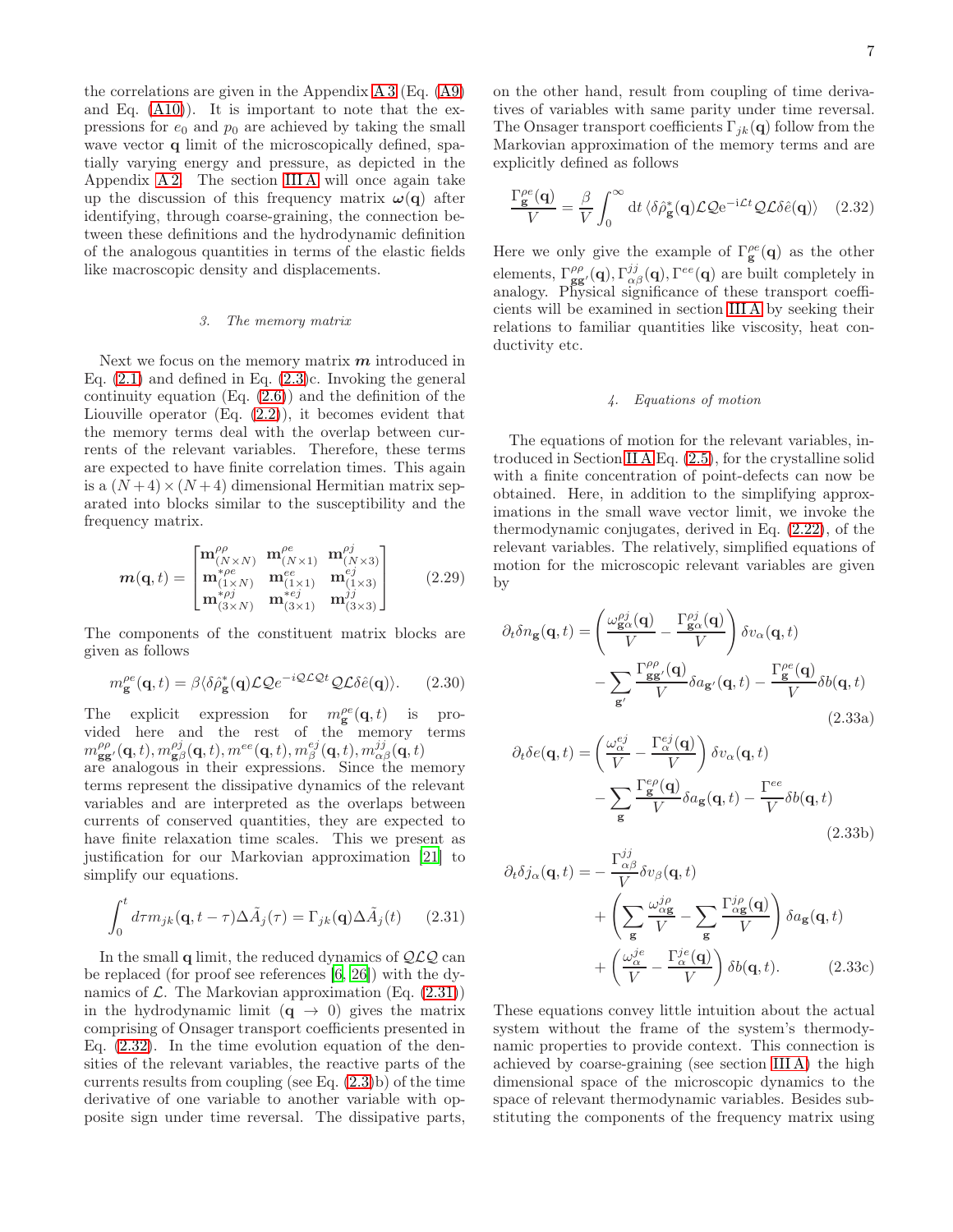Eq. [\(2.28\)](#page-5-3), we also show how the Onsager transport coefficients (Eq.  $(2.32)$ ) relate to constants (Eq.  $(3.16)$ ) obtained from the dissipative dynamics in the system.

## <span id="page-7-0"></span>III. THE COARSE-GRAINED FIELDS OF ELASTICITY

### <span id="page-7-2"></span>A. Coarse graining procedure

In order to derive connections between the microscopic equations of motions and the fields associated with the elasticity of a crystalline solid, the following ansatz was introduced in reference [\[10](#page-24-8)].

$$
\delta n_{\mathbf{g}}(\mathbf{q},t) = -i n_{\mathbf{g}} g_{\alpha} \delta u_{\alpha}(\mathbf{q},t) + \frac{n_{\mathbf{g}}}{n_0} \delta n(\mathbf{q},t). \tag{3.1}
$$

In an ideal crystal, the density fluctuation is equal to the divergence of the displacement field defined with respect to a fixed reference lattice. So the Bragg peak amplitude fluctuations of an ideal crystal at finite temperature would be given by the density fluctuations or the divergence of the displacement fields alone. This description breaks down in presence of mobile point defects like vacancies and interstitials. The ansatz in Eq. [\(3.1\)](#page-7-3) assumes that the fluctuations in the Bragg peak amplitudes in a crystal with local defects will have contributions from both divergence of displacements as well as density fluctuations. This description in the Fourier space also does not require any reference lattice for the definition of the displacement fields.

Consistent with the ansatz Eq. [\(3.1\)](#page-7-3), reference [\[10](#page-24-8)] proposed two linear combinations that lead to the standard thermodynamic variables, i. e. the number density and the displacement fields from the Bragg peak amplitudes.

<span id="page-7-4"></span>
$$
\delta n(\mathbf{q},t) = \frac{n_0}{\mathcal{N}_0} \sum_{\mathbf{g}} n_{\mathbf{g}}^* \delta n_{\mathbf{g}}(\mathbf{q},t), \tag{3.2a}
$$

$$
\delta u_{\alpha}(\mathbf{q},t) = \mathrm{i}\mathcal{N}_{\alpha\beta}^{-1} \sum_{\mathbf{g}} n_{\mathbf{g}}^{*} g_{\beta} \delta n_{\mathbf{g}}(\mathbf{q},t), \tag{3.2b}
$$

The two normalizations in Eq.[\(3.2\)](#page-7-4) are  $\mathcal{N}_0 = \sum_{\mathbf{g}} |n_{\mathbf{g}}|^2$ and  $\mathcal{N}_{\alpha\beta} = \sum_{\mathbf{g}} |n_{\mathbf{g}}|^2 g_{\alpha} g_{\beta}$ . We get accordingly  $\langle n(\mathbf{q}, t) \rangle =$  $N\delta_{\mathbf{q},0}$  and  $\langle u_{\alpha}(\mathbf{q}, t)\rangle = 0$ . Also the symmetry argument,  $\sum_{g} |n_{g}|^{2} g_{\beta} = 0$ , essentially ensures orthogonality of  $\delta n(\mathbf{q}, t)$  and  $\delta u_{\alpha}(\mathbf{q}, t)$ . Here we want to point out how our definition of the density field (Eq. [\(3.2a\)](#page-7-5)) is different from alternative approaches addressing the question of mechanical response in crystals with defects. The coarsegrained density fields in the theories developed by Haussmann [\[17\]](#page-24-15) and Mabillard et al. [\[20](#page-24-18)] arise from density fluctuations only around the centre of reciprocal space (viz. at  $g = 0$ ) while we define the density field(Eq. [3.2a\)](#page-7-5) as a sum over fluctuations around all reciprocal lattice vectors in the system. Implications of this difference will become discernible only through future implementation of these approaches to study specific crystalline solids.

The large set of variables  $\delta n_{\mathbf{g}}(\mathbf{q})$  (Eq. [\(2.11\)](#page-3-5)), having been reduced to four coarse-grained variables  $\delta n(\mathbf{q})$  and  $\delta u_{\alpha=1,2,3}(\mathbf{q})$  through the ansatz Eq. [\(3.1\)](#page-7-3) leaves us with eight coarse-grained hydrodynamic variables. These variables, paired with their respective thermodynamic conjugates, give us a coarse-grained version of the Eq. [\(2.19\)](#page-4-0)

<span id="page-7-8"></span>
$$
\begin{bmatrix}\n\delta a(\mathbf{q},t) \\
\delta \mathbf{y}(\mathbf{q},t) \\
\delta b(\mathbf{q},t) \\
\delta \mathbf{v}(\mathbf{q},t)\n\end{bmatrix} = V\chi^{-1} \begin{bmatrix}\n\delta n(\mathbf{q},t) \\
\delta \mathbf{u}(\mathbf{q},t) \\
\delta e(\mathbf{q},t) \\
\delta \mathbf{j}(\mathbf{q},t)\n\end{bmatrix}.
$$
\n(3.3)

<span id="page-7-3"></span>Each pair of conjugate variables, along with reference to linear response relations, are derived and discussed in section [III B](#page-7-1) as well as appendix [D.](#page-20-0) Attention is given to the vector  $\delta$ **u** constituted of  $\delta u_{\alpha=1,2,3}$  in three dimensions since its relation to its conjugate  $\delta y$  with constituents  $\delta y_{\alpha=1,2,3}$  leads to the coefficients of stiffness within linear elasticity.

# <span id="page-7-1"></span>B. The coarse-grained projectors and coarse-grained intensive variables

Now that we have established the ground work by deriving the important connections between the microscopic and the coarse-grained framework, we can go on to derive the equations of motion for the coarse-grained relevant variables (see Eq. [\(3.19\)](#page-10-2)). The initial step, towards deriving and interpreting these equations of interest, is to obtain the coarse-grained projection operators which shall be denoted by  $\tilde{\mathcal{P}}$  and  $\tilde{\mathcal{Q}}$ . For that, we need to revisit the thermodynamic conjugate variables in Eq. [\(2.19\)](#page-4-0) and Eq. [\(2.22\)](#page-4-2). Then define  $\delta a$ ,  $\delta b$  using the coarse-graining ansatz. Let us first establish the relations between the coarse-grained thermodynamic conjugates  $\delta a$  and  $\delta y_{\alpha}$  and their microscopic counterpart  $\delta a_{\rm g}$ . Drawing analogy to Eq.  $(3.2)$ , these quantities are

<span id="page-7-7"></span>
$$
\delta a(\mathbf{q},t) = \frac{1}{n_0} \sum_{\mathbf{g}} n_{\mathbf{g}}^* \delta a_{\mathbf{g}}(\mathbf{q},t)
$$
 (3.4a)

<span id="page-7-6"></span>
$$
\delta y_{\alpha}(\mathbf{q},t) = i \sum_{\mathbf{g}} g_{\alpha} n_{\mathbf{g}}^* \delta a_{\mathbf{g}}(\mathbf{q},t). \tag{3.4b}
$$

<span id="page-7-9"></span><span id="page-7-5"></span>Next we substitute the  $\delta n_{\mathbf{g}}$  with the fluctuating fields  $\delta n$ and  $\delta u_{\alpha}$  using the ansatz in Eq. [\(3.1\)](#page-7-3) in the definitions of  $\delta a_{\rm g}$  and  $\delta b$  given in Eq. [\(2.22\)](#page-4-2) and repeated here with the substitutions,

$$
\delta a_{\mathbf{g}}(\mathbf{q},t) = \frac{1}{n_0} \sum_{\mathbf{g}'} J_{\mathbf{g}\mathbf{g}'}^* n_{\mathbf{g}'} \delta n(\mathbf{q},t) - i \sum_{\mathbf{g}'} J_{\mathbf{g}\mathbf{g}'}^* n_{\mathbf{g}'} g'_{\alpha} \delta u_{\alpha}(\mathbf{q},t) - U_{\mathbf{g}}(\mathbf{q}) \delta b(\mathbf{q},t)
$$
\n(3.5a)

$$
\delta b(\mathbf{q},t) = -\frac{L^{-1}}{n_0} \sum_{\mathbf{g}'} U_{\mathbf{g}'}^* (\mathbf{q}) n_{\mathbf{g}'} \delta n(\mathbf{q},t) + iL^{-1} \sum_{\mathbf{g}'} U_{\mathbf{g}'}^* (\mathbf{q}) n_{\mathbf{g}'} g_\alpha' \delta u_\alpha(\mathbf{q},t) + L^{-1}(\mathbf{q}) \delta e(\mathbf{q},t).
$$
\n(3.5b)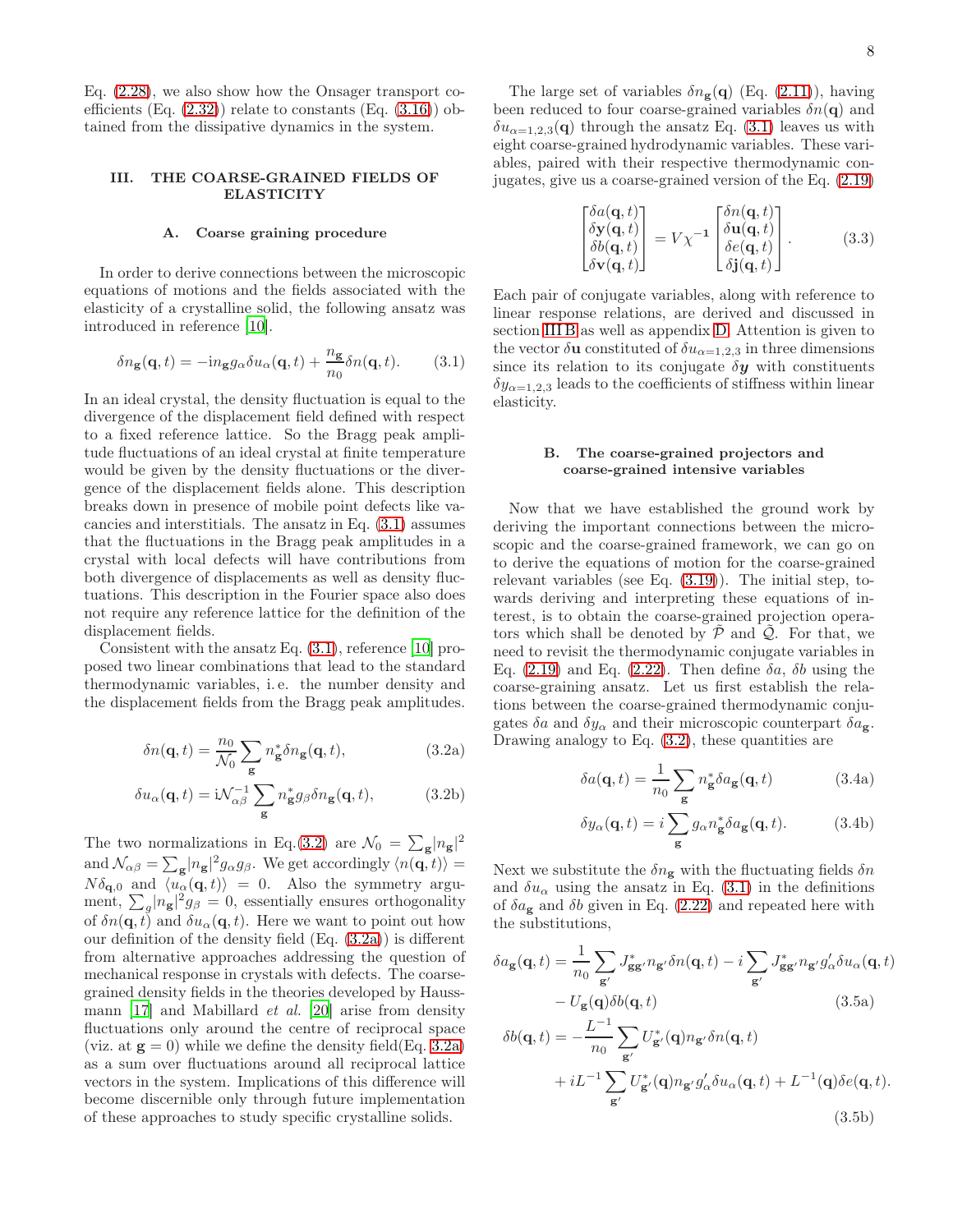The relations in Eq. [\(2.22\)](#page-4-2) between the pairs of conjugate variables shown in Eq. [\(2.19\)](#page-4-0) requires the inversion of the static correlation matrix. Appendix [B,](#page-17-1) Eq. [\(B3\)](#page-18-0), explains how this involves the terms defined in Eq. [\(2.24\)](#page-4-4). Here, for deriving the relations given in Eq. [\(3.6\)](#page-8-2), similar mathematical manipulations [\[26](#page-24-24)] are used in conjunction with the coarse-graining ansatz Eq. [\(3.1\)](#page-7-3). Plugging in the expression for  $\delta a_{\rm g}$  from Eq. [\(3.5\)](#page-7-6)a to the equations in Eq.  $(3.4)$  leads to expressions for  $\delta a$  (Eq.  $(3.6)a$ ) and  $\delta y_{\alpha}$  (Eq. [\(3.6\)](#page-8-2)c) in terms of the generalised elastic coefficients  $\nu, \mu_{\alpha}, \lambda_{\alpha\beta}$  given in Appendix C1. This allows us to write  $\delta a, \delta b, \delta y_{\alpha}$  (Eq. [\(3.6\)](#page-8-2)) in terms of the fields of elasticity  $\delta n, \delta u_\alpha$  and quantities like  $\nu, \mu_\alpha, \lambda_{\alpha\beta}, \theta, \tau_\alpha$ which characterise the generalised material response of the solid. The relation between  $\delta j_{\alpha}$  and its conjugate  $\delta v_{\alpha}$  is repeated in this list to complete the set of relevant variables.

<span id="page-8-2"></span>
$$
\delta a(\mathbf{q},t) = \frac{\nu}{n_0^2} \delta n(\mathbf{q},t) - \frac{\mu_\beta(\mathbf{q})}{n_0} \delta u_\beta(\mathbf{q},t)
$$

$$
- \frac{\theta^*(\mathbf{q})}{n_0} \delta b(\mathbf{q},t), \qquad (3.6a)
$$

$$
\delta b(\mathbf{q},t) = L^{-1}(\mathbf{q}) \left( -\frac{\theta(\mathbf{q})}{n_0} \delta n(\mathbf{q},t) + \tau_\alpha(\mathbf{q}) \delta u_\alpha(\mathbf{q},t) \right) + L^{-1}(\mathbf{q}) \delta e(\mathbf{q},t), \tag{3.6b}
$$

$$
\delta y_{\alpha}(\mathbf{q},t) = -\frac{\mu_{\alpha}^{*}(\mathbf{q})}{n_{0}} \delta n(\mathbf{q},t) + \lambda_{\alpha\beta}(\mathbf{q}) \delta u_{\beta}(\mathbf{q},t) + \tau_{\alpha}^{*}(\mathbf{q}) \delta b(\mathbf{q},t)
$$
(3.6c)

$$
\delta v_{\alpha}(\mathbf{q},t) = n_0^{-1} \delta j_{\alpha}(\mathbf{q},t)
$$
\n(3.6d)

As already mentioned in section [III A,](#page-7-2) the variables  $\delta y_{\alpha}(\mathbf{q})$  are components of the three dimensional vector  $\delta y$  which is conjugate to the three dimensional vector  $\delta u$ constituted of the displacement fields  $\delta u_{\alpha}(\mathbf{q})$ . The rela-tion (Eq. [\(3.2\)](#page-7-4)) of  $\delta n$  and  $\delta u_{\alpha}$  to the microscopic fields are reflected in their respective coarse-grained conjugates δa and  $δy<sub>α</sub>$ . It would be pertinent here to note that the closed form representation  $(Eq. (3.6))$  $(Eq. (3.6))$  $(Eq. (3.6))$  of the coarsegrained conjugate fields  $\delta a(\mathbf{q}, t)$ ,  $\delta b(\mathbf{q}, t)$  and  $\delta y_{\alpha}(\mathbf{q}, t)$ require the use of a set of generalised elastic coefficients  $\lambda_{\alpha\beta}(\mathbf{q}), \mu_{\alpha}(\mathbf{q})$ , and  $\nu(\mathbf{q})$ , which were derived and validated in previous papers. Appendix [C](#page-18-2) summarises their microscopic definitions for the sake of completeness. References [\[10,](#page-24-8) [11,](#page-24-9) [14](#page-24-12)] present these important mechanical properties and by detailing their relation to the inverse density correlation matrix (Eq. [\(2.23\)](#page-4-3)), show ways of determining them in crystalline solids with local defects. Unlike this contribution, the previous works formulate the theory keeping only the reversible contributions (only the first term on the right hand side of Eq.  $(2.1)$  to the time evolution equations of the relevant variables and ignores all contributions of energy fluctuations or transport. They enter via two new coefficients

<span id="page-8-0"></span>
$$
\tau_{\alpha}(\mathbf{q}) = \mathbf{i} \sum_{\mathbf{g}} U_{\mathbf{g}}^*(\mathbf{q}) n_{\mathbf{g}} g_{\alpha} \tag{3.7a}
$$

$$
\theta(\mathbf{q}) = \sum_{\mathbf{g}} U_{\mathbf{g}}^*(\mathbf{q}) n_{\mathbf{g}} \tag{3.7b}
$$

defined using quantities given in Eq. [\(2.24\)](#page-4-4). Appendix [C 2](#page-18-3) discusses  $\tau_{\alpha}(\mathbf{q}), \theta(\mathbf{q})$  to explain their microscopic origin and symmetries in the thermodynamic limit. Given the definition of  $\tau_{\alpha}(\mathbf{q})$  in Eq. [\(3.7\)](#page-8-0), Eq. [\(3.5\)](#page-7-6)b transforms to Eq. [\(3.6\)](#page-8-2)b.

As material properties at long wavelengths are of interest to us, here we present the  $q \to 0$  limit of the variables defined in Eq. [\(2.24\)](#page-4-4) and Eq. [\(3.7\)](#page-8-0). The mathematical manipulations, starting with the initial definitions and leading to the final expressions, are detailed in Appendix [C 2.](#page-18-3) Here, we recapitulate the final expressions for all the quantities  $\tau_{\alpha}(\mathbf{q}), \theta(\mathbf{q}), L(\mathbf{q}), \lambda_{\alpha\beta}(\mathbf{q}), \mu_{\alpha\beta}(\mathbf{q}), \nu(\mathbf{q})$ at  $q \to 0$ 

<span id="page-8-1"></span>
$$
\lim_{\mathbf{q}\to 0} \theta(\mathbf{q}) = \theta,\tag{3.8a}
$$

$$
\lim_{\mathbf{q}\to 0} \tau_{\alpha}(\mathbf{q}) = i q_{\beta} \tau_{\alpha\beta},\tag{3.8b}
$$

$$
\lim_{\mathbf{q}\to 0} L(\mathbf{q}) = L. \tag{3.8c}
$$

<span id="page-8-6"></span>In the limit of macroscopic lengths, the leading order terms in  $\theta(\mathbf{q})$  and  $L(\mathbf{q})$  become q independent real constants.  $\tau_{\alpha}(\mathbf{q})$  at  $\mathbf{q} \to 0$ , on the other hand, has symmetries similar to the generalised elastic constant  $\mu_{\alpha}(\mathbf{q})$ which is associated [\[11](#page-24-9)] with the coupling between the coarse-grained density  $\delta n$  and displacement fields  $\delta u_{\alpha}$ in a defect rich crystal; the symmetery holds  $\tau_{\alpha\beta}$  =  $\tau_{\beta\alpha}$ , as can be shown with the rotational LMBW equation  $[11, 27, 28]$  $[11, 27, 28]$  $[11, 27, 28]$  $[11, 27, 28]$ . As we show in the Appendix [C 1,](#page-18-1) the elastic coefficients  $\lambda_{\alpha\beta}$ ,  $\mu_{\alpha}$  and  $\nu$  are the same as the ones in [\[10](#page-24-8), [11](#page-24-9), [14](#page-24-12)] and in the hydrodynamic limit, they become

$$
\lim_{\mathbf{q}\to 0} \lambda_{\alpha\beta}(\mathbf{q}) = \lambda_{\alpha\beta\gamma\delta} q_{\gamma} q_{\delta}
$$
 (3.9a)

$$
\lim_{\mathbf{q}\to 0} \mu_{\alpha}(\mathbf{q}) = i\mu_{\alpha\beta} q_{\beta} \tag{3.9b}
$$

$$
\lim_{\mathbf{q}\to 0} \mu_{\alpha}^*(\mathbf{q}) = -i\mu_{\alpha\beta}q_{\beta}
$$
 (3.9c)

<span id="page-8-5"></span><span id="page-8-4"></span><span id="page-8-3"></span>
$$
\lim_{\mathbf{q}\to 0} \nu(\mathbf{q}) = \nu \tag{3.9d}
$$

Therefore, the conjugate variables in Eq. [\(3.6\)](#page-8-2), in the  $q \rightarrow 0$ , are as follows

$$
\delta a(t) = \frac{\nu}{n_0^2} \delta n(t) - \frac{\mu_{\alpha\beta}}{n_0} \delta u_{\alpha\beta}(t) - \frac{\theta}{n_0} \delta b(t)
$$
 (3.10a)

$$
\delta b(t) = L^{-1} \left( -\frac{\theta}{n_0} \delta n(t) + \tau_{\alpha\beta} \delta u_{\alpha\beta}(t) + \delta e(t) \right) (3.10b)
$$

$$
\delta y_{\alpha\beta}(t) = -\frac{\mu_{\alpha\beta}}{n_0} \delta n(t) + \tau_{\alpha\beta} \delta b(t) + \left( \lambda_{\alpha\gamma\beta\delta} + \lambda_{\alpha\delta\gamma\beta} - \lambda_{\alpha\beta\gamma\delta} \right) \delta u_{\gamma\delta}(t)
$$
 (3.10c)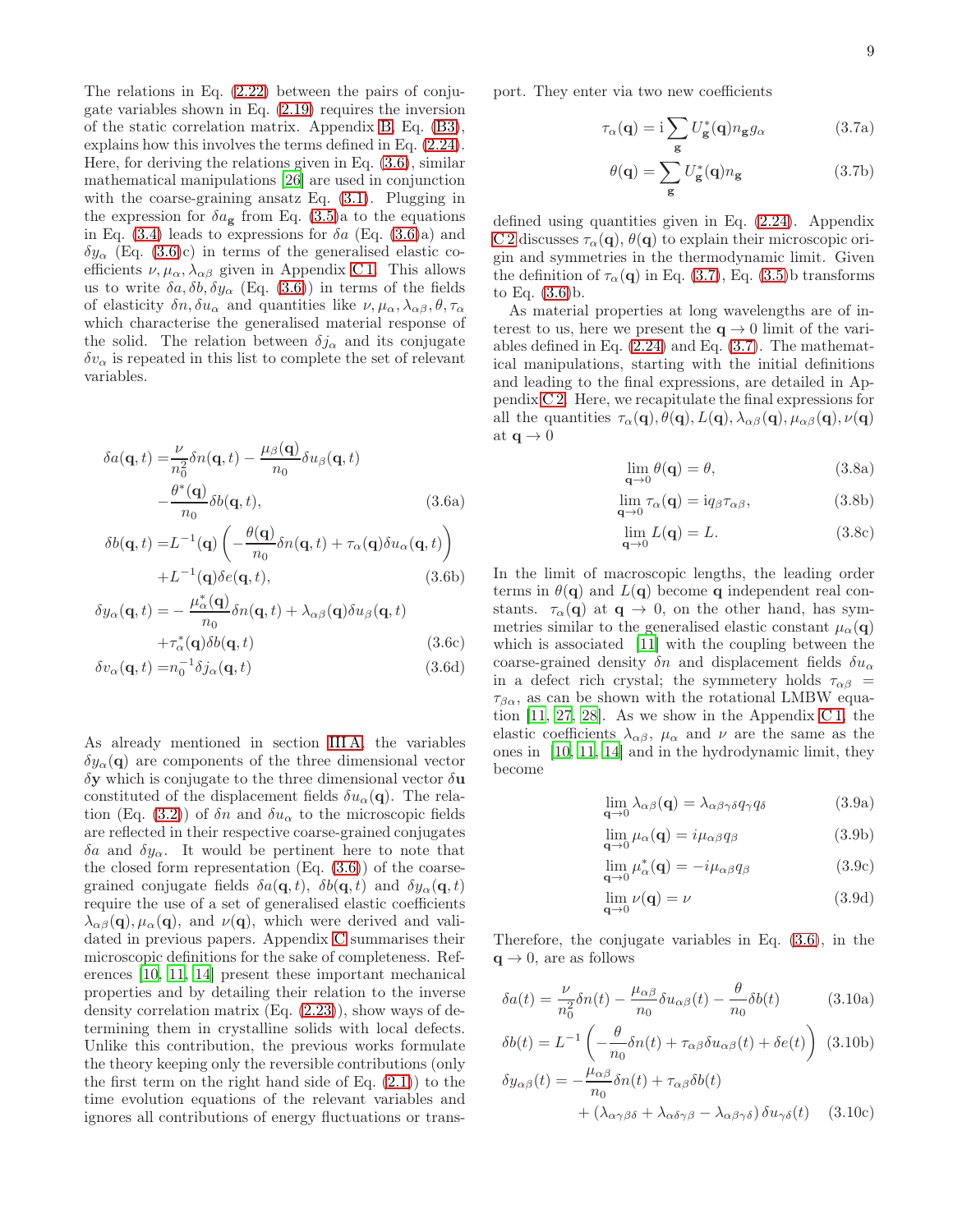Here,

$$
\delta y_{\alpha} = -i \delta y_{\alpha\beta} q_{\beta} \tag{3.11}
$$

has been used as the definition of  $\delta y_{\alpha\beta}$  to obtain Eq. [\(3.10\)](#page-8-3)c from  $\delta y_{\alpha}$  of Eq. [\(3.6\)](#page-8-2)c. Given the symme-tries [\[11](#page-24-9), [14\]](#page-24-12)  $\mu_{\alpha\beta} = \mu_{\beta\alpha}, \tau_{\alpha\beta} = \tau_{\beta\alpha}$  and  $\lambda_{\alpha\beta\gamma\delta} = \lambda_{\beta\alpha\gamma\delta} =$  $\lambda_{\alpha\beta\delta\gamma} = \lambda_{\gamma\delta\alpha\beta}$ , the second rank tensor  $\delta y_{\alpha\beta} = \delta y_{\beta\alpha}$  is also symmetric. The definition of  $\delta y_{\alpha\beta}$  in Eq. [\(3.11\)](#page-9-0) is also a reference to the fact that in our calculations, we have chosen to restrict the displacement fluctuations to linear orders in strain by choosing  $iq_{\beta}\delta u_{\alpha}(\mathbf{q} \to 0) =$  $\delta u_{\alpha\beta}$ . Moreover, the orgin of the third term in Eq. [\(3.10c\)](#page-8-4) can be tracked [\[11,](#page-24-9) [26](#page-24-24)] to the definition of the symmetric strain field (Eq. [\(3.12\)](#page-9-1)). Because of the symmetry of  $\mu_{\alpha\beta}, \tau_{\alpha\beta}$ , as well as of  $\lambda_{\alpha\beta\gamma\delta}$ , only the symmetric part of the strain tensor enters. We therefore can redefine :

$$
\delta u_{\alpha\beta} \to \frac{1}{2} (\delta u_{\alpha\beta} + \delta u_{\beta\alpha}) = \frac{1}{2} i (q_\beta \delta u_\alpha + q_\alpha \delta u_\beta). \quad (3.12)
$$

As conjugates to strains  $\delta u_{\alpha\beta}$ , the quantity  $\delta y_{\alpha\beta}$  can be interpreted as linear stress variables. The relation between  $\delta u_{\alpha\beta}$  and  $\delta y_{\alpha\beta}$  as a pair of thermodynamic conjugates, is discussed in the context of thermodynamic free energy, in section [IV B](#page-11-0) (see Eq.  $(3.3)$  and Eq.  $(4.4)$ ).

Having derived the coarse-grained hydrodynamic variables and their thermodynamic conjugates, now we can define the coarse-grained projection operators that will allow us to obtain the macroscopic equilibrium and transport properties of the system. The conservation law (see Eq.  $(2.9)$  implies

<span id="page-9-4"></span>
$$
Q\mathcal{L}\,\delta\hat{\rho}_{\mathbf{g}}(\mathbf{q}) = -(g+q)_{\alpha}Q\,\delta\hat{j}_{\alpha}(\mathbf{g}+\mathbf{q})\tag{3.13}
$$

<span id="page-9-0"></span>where the microscopically defined projector  $\mathcal{Q}$  is acting on the mass conservation equation. Let us then take the time derivative of the coarse-graining ansatz in Eq. [\(3.1\)](#page-7-3) and look at the dynamics projected by Q

<span id="page-9-2"></span>
$$
i\mathcal{Q}\mathcal{L}\delta n_{\mathbf{g}}(\mathbf{q}) = -i^2 n_{\mathbf{g}} g_{\alpha} \mathcal{Q}\mathcal{L}\delta u_{\alpha}(\mathbf{q}) + \frac{n_{\mathbf{g}}}{n_0} i\mathcal{Q}\mathcal{L}\delta n(\mathbf{q})
$$
\n(3.14a)

$$
\implies \mathcal{Q} \mathcal{L} \delta n_{\mathbf{g}}(\mathbf{q}) = -n_{\mathbf{g}} g_{\alpha} \tilde{\mathcal{Q}} \delta \dot{u}_{\alpha}(\mathbf{q}) \tag{3.14b}
$$

In Eq. [\(3.14\)](#page-9-2)a, the second term on the right, related to mass current  $\mathcal{L}\delta n$  vanishes if one postulates the conservation of number density  $\partial_t \delta n = i q_\alpha \delta j_\alpha(\mathbf{q}, t)$  and realises that the linear momentum densities belonging to the eigen-space of the projector do not contribute to the dynamics projected by  $\mathcal{Q}$ . Arriving at Eq. [\(3.14\)](#page-9-2)b through this  $\tilde{Q} \mathcal{L} \delta n(\mathbf{q}) = -q_\alpha \tilde{Q} \delta j_\alpha(\mathbf{q}) = 0$ , uses the fact that the components of linear momentum  $j_{\alpha}(\mathbf{q})$  in the 1st BZ are conserved variables. However, that does not automatically imply conservation of  $j_{\alpha}(\mathbf{g}+\mathbf{q})$  for  $\mathbf{g} \neq 0$ .

<span id="page-9-1"></span>In Eq. [\(3.14\)](#page-9-2) we arrive at the relation between the microscopic projector  $Q$  and  $\tilde{Q}$  obtained after the coarsegraining ansatz Eq. [\(3.1\)](#page-7-3). The coarse-grained space of a considerably smaller number of slow relevant variables, contains the number density  $\delta n$ , three components of linear momentum  $\delta j_{\alpha}$ , three components of displacement fields  $\delta u_{\alpha}$  and energy density  $\delta e$ . These eight variables are compatible with the eight hydrodynamic modes expected [\[3\]](#page-24-2) in an equilibrium crystalline solid at finite temperatures. This new smaller set of coarse-grained relevant variables require appropriate projectors written using them.

$$
\tilde{\mathcal{P}} = 1 - \tilde{\mathcal{Q}} = \beta V^{-1} \sum_{\mathbf{q}} \left[ \delta a(\mathbf{q}) \rangle \langle \delta n^*(\mathbf{q}) + \delta y_\alpha(\mathbf{q}) \rangle \langle \delta u_\alpha^*(\mathbf{q}) + \delta b(\mathbf{q}) \rangle \langle \delta e^*(\mathbf{q}) + \delta v_\alpha(\mathbf{q}) \rangle \langle \delta j_\alpha^*(\mathbf{q}) \right]
$$
(3.15)

 $\Gamma$ 

A comparison of this coarse-grained projector to the microscopic projector in Eq. [\(2.26\)](#page-5-2) shows how all the terms involving fluctuations of Bragg peak amplitudes at the reciprocal lattice vectors, get included in the first two terms in the coarse-grained projector (Eq. [\(3.15\)](#page-9-3)) through the use of the ansatz Eq. [\(3.1\)](#page-7-3). Before we can go on to obtain the dynamical equations of the coarse-grained variables, we need to determine the implication of the ansatz Eq. [\(3.1\)](#page-7-3) for the dissipative terms in the equations of motion (Eq. [\(2.33\)](#page-6-4)).

# <span id="page-9-5"></span><span id="page-9-3"></span>C. The dissipative terms or the memory terms derived for the coarse-grained fields

Equipped with the coarse-grained projectors  $\hat{\mathcal{P}}$  and  $\mathcal{Q}$ , we try to make sense of the transport coefficients in Eq. [\(2.32\)](#page-6-3). We rewrite them with the coarse-grained pro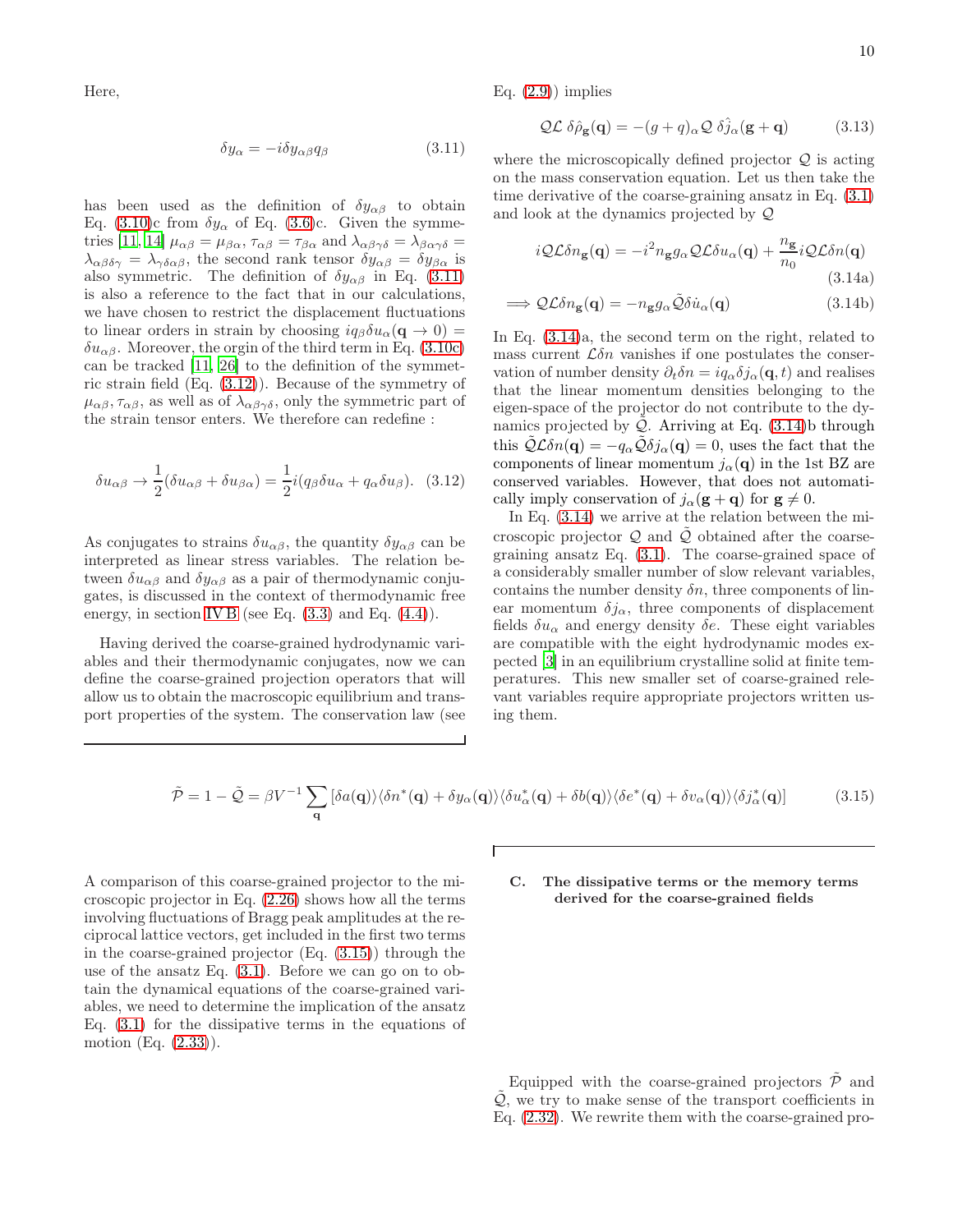jector and using the relation in Eq. [\(3.14\)](#page-9-2)b.

$$
\frac{\Gamma_{gg'}^{*\rho\rho}(\mathbf{q})}{V} = \frac{\beta}{V} n_{\mathbf{g}} n_{\mathbf{g}'}^* g_{\alpha} g_{\beta}' \int_0^{\infty} dt \, \langle \delta \dot{u}_{\alpha}^*(\mathbf{q}) \tilde{\mathcal{Q}} e^{-i\mathcal{L}t} \tilde{\mathcal{Q}} \delta \dot{u}_{\beta}(\mathbf{q}) \rangle^*
$$
\n
$$
= n_{\mathbf{g}} n_{\mathbf{g}'}^* g_{\alpha} g_{\beta}' \zeta_{\alpha\beta}, \tag{3.16a}
$$

$$
\frac{\Gamma_{\mathbf{g}}^{* \rho e}(\mathbf{q})}{V} = \frac{\beta}{V} n_{\mathbf{g}} g_{\alpha} q_{\beta} \int_0^{\infty} dt \langle \delta \dot{u}_{\alpha}^*(\mathbf{q}) \tilde{\mathcal{Q}} e^{-i\mathcal{L}t} \tilde{\mathcal{Q}} j_{\beta}^e(\mathbf{q}) \rangle^*
$$

$$
= n_{\mathbf{g}} g_{\alpha} q_{\beta} \xi_{\alpha \beta}^{\top}, \tag{3.16b}
$$

$$
\frac{\Gamma_{\mathbf{g}}^{*ep}(\mathbf{q})}{V} = \frac{\beta}{V} n_{\mathbf{g}}^* g_{\beta} q_{\alpha} \int_0^{\infty} dt \, \langle j_{\alpha}^{e*}(\mathbf{q}) \tilde{\mathcal{Q}} e^{-i\mathcal{L}t} \tilde{\mathcal{Q}} \delta \dot{u}_{\beta}(\mathbf{q}) \rangle^*
$$
\n
$$
= n_{\mathbf{g}}^* g_{\beta} q_{\alpha} \xi_{\alpha \beta}.
$$
\n(3.16c)

Note how the  $\mathcal{Q} \mathcal{L} \delta n_{\mathbf{g}}$  replaced by  $-n_{\mathbf{g}} g_{\alpha} \tilde{\mathcal{Q}} \delta \dot{u}_{\alpha}(\mathbf{q})$  in the Eq. [\(3.17\)](#page-10-3) is related to the fluctuations of linear momentum at  $g \neq 0$  through the conservation law in Eq.  $(2.9)$  and hence Eq.  $(3.13)$ . In the limit of long time and small wave vectors, the integrals in Eq. [\(3.16\)](#page-10-1) represent the transport coefficients  $\zeta_{\alpha\beta}$ ,  $\xi_{\alpha\beta}$  and  $\xi_{\alpha\beta}^T$ . Their symmetries are consistent [\[26\]](#page-24-24) with the Onsager reciprocal relations [\[29,](#page-25-2) [30](#page-25-3)] dictated by the symmetry of the Hamiltonian under time-reversal. The physical significance of these transport coefficients will become evident when discussed, in section IIID and section [IV C,](#page-12-1) in the context of the dynamical equations of the hydrodynamic variables.

Next consider the Onsager transport coefficient  $\Gamma^{jj}_{\alpha\beta}(\mathbf{q})$ and then, in it, substitute the term  $\mathcal{L} \delta \hat{j}_{\alpha}(\mathbf{q})$  using the conservation of the linear momentum (Eq. [\(2.13\)](#page-3-2)). This leads to the viscosity tensor  $\eta_{\alpha\beta\gamma\delta}$  given by the integral in the Eq. [\(3.17\)](#page-10-3).

$$
\frac{\Gamma_{\alpha\beta}^{jj}(\mathbf{q})}{V} = q_{\beta} q_{\gamma} \eta_{\alpha\beta\gamma\delta}
$$
\n
$$
= \frac{\beta}{V} q_{\beta} q_{\gamma} \int_0^{\infty} dt \langle \sigma_{\alpha\beta}^*(\mathbf{q}) \tilde{\mathcal{Q}} e^{-i\mathcal{L}t} \tilde{\mathcal{Q}} \sigma_{\gamma\delta}(\mathbf{q}) \rangle^*.
$$
\n(3.17)

Another transport coefficient, arises from the memory term associated with the energy conservation (Eq. [\(2.14\)](#page-3-3))

$$
\frac{\Gamma^{ee}(\mathbf{q})}{V} = q_{\alpha} q_{\beta} \alpha_{\alpha\beta} T
$$
  
=  $\frac{\beta}{V} q_{\alpha} q_{\beta} \int_0^{\infty} dt \langle j_{\alpha}^{e*}(\mathbf{q}) \tilde{Q} e^{-i\mathcal{L}t} \tilde{Q} j_{\beta}^e(\mathbf{q}) \rangle^*.$  (3.18)

Note that both projectors  $Q$  and  $Q$  could be used in Eqs.  $(3.17)$  and  $(3.18)$  as they act identically in both kernels. The reason is time-parity.

The components of  $\Gamma_{(N\times3)}^{\rho j}$ ,  $\Gamma_{(1\times3)}^{\rho j}$  and their conjugate transposes in the dynamical equations Eq. [\(2.33\)](#page-6-4) have been neglected in our calculations. It can be shown [\[26](#page-24-24)] that the leading q dependent term for these components arises from  $\mathcal{O}(q(g+q))$  while all the other components of  $\Gamma$  has  $\mathcal{O}(\mathbf{g}+\mathbf{q})$  (see Eq. [\(3.16\)](#page-10-1), Eq. [\(3.17\)](#page-10-3) and Eq. [\(3.18\)](#page-10-5)) leading order terms.

<span id="page-10-1"></span>After writing the complete equations of motions for the coarse-grained relevant variables in section [III D,](#page-10-4) physical significance of these transport coefficients will be discussed in section [III D](#page-10-4) as well as in section [IV C.](#page-12-1)

### <span id="page-10-4"></span>D. Equations of motion of the coarse-grained fields of elasticity

Incorporating all the coarse-grained variables in the microscopic equations of motion in Eq. [\(2.33\)](#page-6-4) one obtains the full time evolution equations for the fields of elasticity. Appendix [E](#page-22-0) explains the steps involved in the derivation of these final equations (Eq. [\(3.19\)](#page-10-2)). This derivation of the hydrodynamic equations Eq. [\(3.19\)](#page-10-2) in conjunction with the definitions of the material constants in section [III B](#page-7-1) and the Onsager transport coefficients in section [III C](#page-9-5) provides a microscopic basis for all the reactive and dissipative coefficients that govern the macroscopic static and dynamic properties of crystalline solids with local-defects.

<span id="page-10-2"></span>
$$
\partial_t \delta n(\mathbf{q}, t) = -i n_0 q_\alpha \delta v_\alpha(\mathbf{q}, t)
$$
(3.19a)  

$$
\partial_t \delta e(\mathbf{q}, t) = -i (e_0 + p_0) q_\alpha \delta v_\alpha(\mathbf{q}, t)
$$

$$
- q_\alpha \xi_{\alpha\beta} \delta y_{\beta\gamma}(\mathbf{q}, t) q_\gamma - q_\alpha q_\beta \alpha_{\alpha\beta} T \delta b(\mathbf{q}, t)
$$
(3.19b)

$$
\partial_t \delta j_\alpha(\mathbf{q}, t) = -i n_0 q_\alpha \delta a(\mathbf{q}, t) + i \delta y_{\alpha \beta}(\mathbf{q}, t) q_\beta \n- i (e_0 + p_0) q_\alpha \delta b(\mathbf{q}, t) - q_\beta q_\gamma \eta_{\alpha \beta \gamma \delta} \delta v_\delta(\mathbf{q}, t)
$$
\n(3.19c)

$$
\partial_t \delta u_{\alpha}(\mathbf{q}, t) = \delta v_{\alpha}(\mathbf{q}, t) + i\zeta_{\alpha\beta} \delta y_{\beta\gamma}(\mathbf{q}, t)q_{\gamma} - i q_{\beta} \xi_{\alpha\beta}^{\top} \delta b(\mathbf{q}, t).
$$
 (3.19d)

<span id="page-10-3"></span>At this point, we have the time evolution equation of the eight slow variables in the system. Comparing the Eq. [\(3.19\)](#page-10-2) to the analogous equations in case of a fluid [\[6](#page-24-5), [31](#page-25-4)], one immediately concludes that the terms with  $\delta y_{\alpha\beta}$  would be absent in the fluid. In case of a fluid, there are only five hydrodynamic modes and a displacement field is ill-defined. So only five equations of motion specifying the time evolution of number density, energy density and linear-momentum density, would be relevant. This analogy to fluid equations will allow us to identify the viscosity  $\eta_{\alpha\beta}$  and transport coefficient for heat conductivity  $\alpha_{\alpha\beta}$ . We are left with two more dissipative constants  $\zeta_{\alpha\beta}$  and  $\xi_{\alpha\beta}$  each of which arises in an ordered solid where the displacement fields need to be treated as separate variables justified by the spontaneous breaking of translational invariance. This enters the possibility of defect motion into Eq. [\(3.19\)](#page-10-2), because the divergence of the displacement field is not tied to the density change as would hold in an ideal solid without defects.

# <span id="page-10-5"></span><span id="page-10-0"></span>IV. CONNECTION TO THERMODYNAMICS

The original Mori-Zwanzig projection operator formalism, that eventually leads to these equations, does not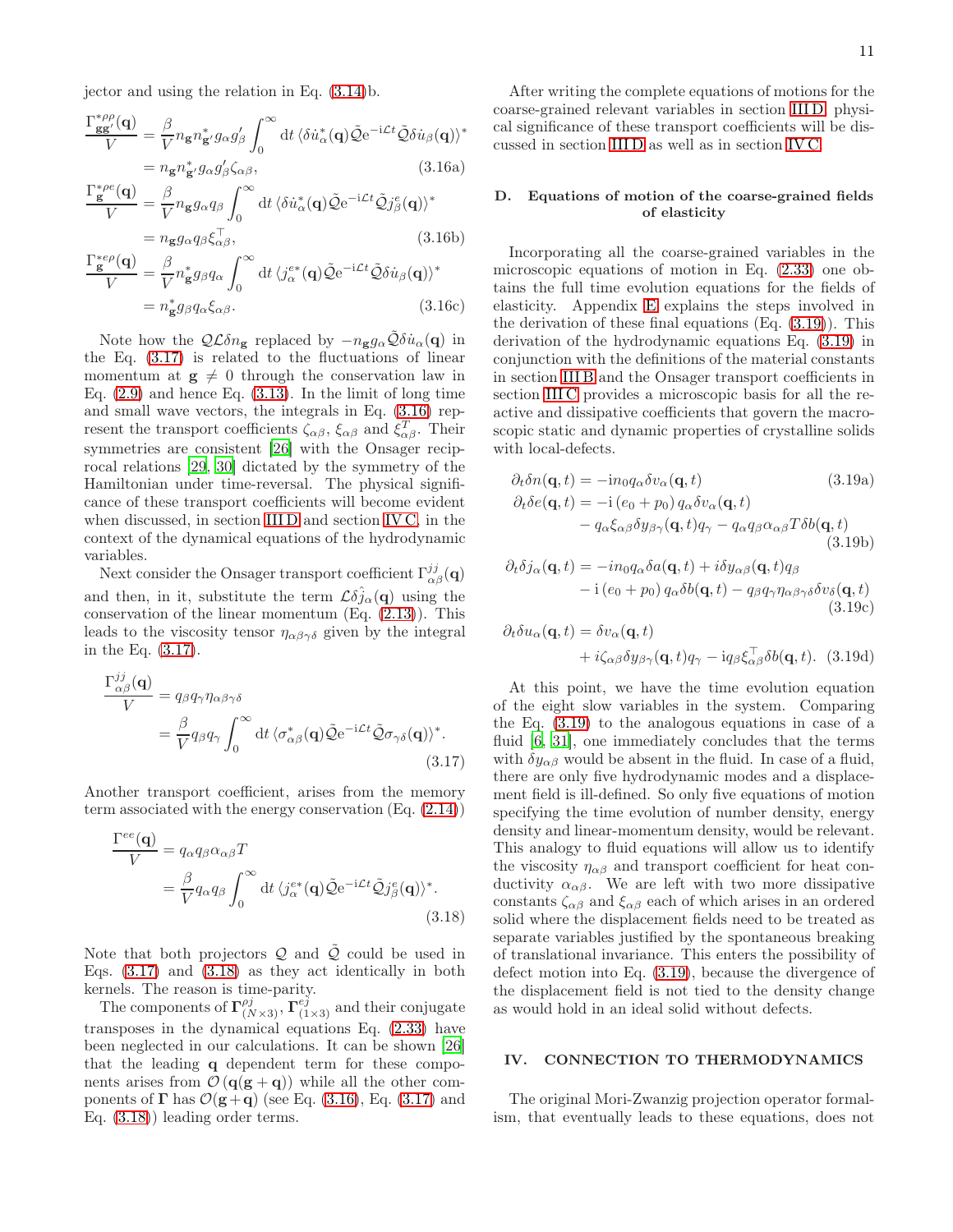provide a recipe for choosing an optimal set of slow variables that best captures the macroscopic properties of a given system. Conventionally, the variables associated with conservation laws or spontaneously broken continuous symmetries are found to be best suited for this purpose. Validating our chosen set of relevant variables, requires examination of how our equations of motion, in the small wave vector limit, relates to the thermodynamic parameters determining the equilibrium ensemble of the system. In section [IV,](#page-10-0) we present a detailed derivation of the connections between the dynamics of the relevant variables and thermodynamics of the crystal with finite concentration of local defects.

# A. Free energy expansion and thermodynamic identities

Any thermodynamic system at equilibrium, is characterised by a minimum in the free energy and a maximum in the entropy. Therefore, small changes in the thermodynamic parameters characterising the system, result in small increments in the free energy. Relying on this conceptual premise, the free energy density of a point-defect rich crystalline solid [\[23](#page-24-21)], can be expanded around the free energy density of a reference un-deformed  $(\nabla_{\beta}u_{\alpha}=0)$  crystal phase at density and temperature  $n_0$ and  $T_0$  respectively.

$$
f(n_0 + \delta n, 0 + \delta u_{\alpha\beta}, T_0 + \delta T)
$$
  
=  $f^0 + \mu^0 \delta n + \frac{1}{2} A \left(\frac{\delta n}{n_0}\right)^2 + B_{\alpha\beta} \delta u_{\alpha\beta} \frac{\delta n}{n_0}$   
+  $\frac{1}{2} C_{\alpha\beta\gamma\delta}^n \delta u_{\alpha\beta} \delta u_{\gamma\delta} - s^0 \delta T + D_s \frac{\delta n}{n} \delta T$   
+  $\frac{1}{2} E \delta T^2 + F_{\alpha\beta} \delta T \cdot \delta u_{\alpha\beta},$  (4.1)

The linear strain field  $\delta u_{\alpha\beta} = \frac{1}{2}$  $\frac{1}{2}(\nabla_{\beta}u_{\alpha} + \nabla_{\alpha}u_{\beta})$  is symmetrised in its definition because an asymmetry in the strain field in the thermodynamic limit amounts to a free energy conserving rotation of the entire system. The strain multiplied with the system volume  $V$  is an extensive thermodynamic variable and we define  $h_{\alpha\beta}$  as its conjugate intensive field. The coefficients of the quadratic couplings between the thermodynamic parameters are related to the curvature of the free energy along specific directions of the thermodynamic parameter space. Thus, the leading order terms in this expansion, provides important information related to the mechanical and thermal constants in the system.

The thermodynamic conjugates of the three independent variables n,  $u_{\alpha\beta}$  and T, are the chemical potential  $\mu$ , a tensor  $h_{\alpha\beta}$  and entropy density s. Here, we are working with the free energy density  $f = F/V$  and hence we use densities of the extensive variables like number of particles or entropy per volume. From the free energy expansion Eq. [\(4.1\)](#page-11-1) and knowledge [\[23](#page-24-21)] about the

pair of thermodynamic conjugates, we get the following relations,

<span id="page-11-5"></span><span id="page-11-4"></span><span id="page-11-3"></span>
$$
\delta\mu = \frac{A}{n_0^2}\delta n + \frac{B_{\alpha\beta}}{n_0}\delta u_{\alpha\beta} + \frac{D_s}{n_0}\delta T
$$
 (4.2a)

$$
\delta h_{\alpha\beta} = \frac{B_{\alpha\beta}}{n_0} \delta n + C^n_{\alpha\beta\gamma\delta} \delta u_{\gamma\delta} + F_{\alpha\beta} \delta T \tag{4.2b}
$$

<span id="page-11-9"></span>
$$
-\delta s = \frac{D_s}{n_0} \delta n + F_{\alpha\beta} \delta u_{\alpha\beta} + E \delta T.
$$
 (4.2c)

for the deviations of the conjugate fields around their equilibrium values, which are  $\mu_0$  for the chemical potential,  $s^0$  for the entropy density, and  $h^0_{\alpha\beta} = 0$  for the stress field conjugate to strain in this ensemble. From these relations, one can proceed to obtain the following thermodynamic derivatives and their Maxwell relations

<span id="page-11-2"></span>
$$
\frac{\partial^2 f}{\partial n^2}\Big|_{u_{\alpha\beta},T} = \frac{\partial \mu}{\partial n}\Big|_{u_{\alpha\beta},T} = \frac{A}{n_0^2}
$$
(4.3a)

<span id="page-11-6"></span>
$$
\frac{\partial^2 f}{\partial n \partial u_{\alpha\beta}} = \frac{\partial \mu}{\partial u_{\alpha\beta}} \Big|_{n,T} = \frac{\partial h_{\alpha\beta}}{\partial n} \Big|_{u_{\gamma\delta},T} = \frac{B_{\alpha\beta}}{n_0} \qquad (4.3b)
$$

$$
\frac{\partial^2 f}{\partial u_{\alpha\beta}\partial u_{\gamma\delta}}\Big|_{n,T} = \frac{\partial h_{\alpha\beta}}{\partial u_{\gamma\delta}}\Big|_{n,T} = C^n_{\alpha\beta\gamma\delta}
$$
(4.3c)

$$
\frac{\partial^2 f}{\partial n \partial T} = \frac{\partial \mu}{\partial T}\Big|_{u_{\alpha\beta},n} = -\frac{\partial s}{\partial n}\Big|_{u_{\gamma\delta},T} = \frac{D_s}{n_0}
$$
(4.3d)

<span id="page-11-7"></span>
$$
\frac{\partial^2 f}{\partial T^2}\Big|_{u_{\alpha\beta},n} = -\frac{\partial s}{\partial T}\Big|_{u_{\alpha\beta},n} = E \tag{4.3e}
$$

<span id="page-11-8"></span>
$$
\frac{\partial^2 f}{\partial T \partial u_{\alpha\beta}} = -\frac{\partial s}{\partial u_{\alpha\beta}}\Big|_{n,T} = \frac{\partial h_{\alpha\beta}}{\partial T}\Big|_{u_{\gamma\delta},n} = F_{\alpha\beta} \qquad (4.3f)
$$

<span id="page-11-1"></span>The second derivatives of the free energy density provide coefficients of elasticity and coupling constants between different thermodynamic variables which can be used in obtaining certain useful measurable quantities like isothermal compressibility, heat capacity per unit volume at constant volume and thermal expansion coefficient (see e.g. [\[26\]](#page-24-24)). One of the aims of this paper is to provide the microscopic basis to these material constants. In the subsequent section [IV B,](#page-11-0) we present the connections between the constants that we identified in the relations Eq. [\(4.3\)](#page-11-2) and the quantities that arise in the reactive and dissipative terms of the hydrodynamic equations we derived  $(Eq. (3.19))$  $(Eq. (3.19))$  $(Eq. (3.19))$  using the projector Eq.  $(3.15)$  after identifying the relevant dynamical variables and their respective thermodynamic conjugates(see Eq. [\(3.3\)](#page-7-8)).

#### <span id="page-11-0"></span>B. Revisiting the Conjugate variables

In section [II,](#page-1-0) when we first introduced the thermodynamic conjugate variables to the microscopic relevant variables in Eq. [\(2.19\)](#page-4-0) and then later re-framed them in Eq. [\(3.10\)](#page-8-3) using the coarse-graining ansatz, we never mentioned the physical significance of these quantities in the broader context of thermodynamic parameters. In this section and appendix [D](#page-20-0) we address this point.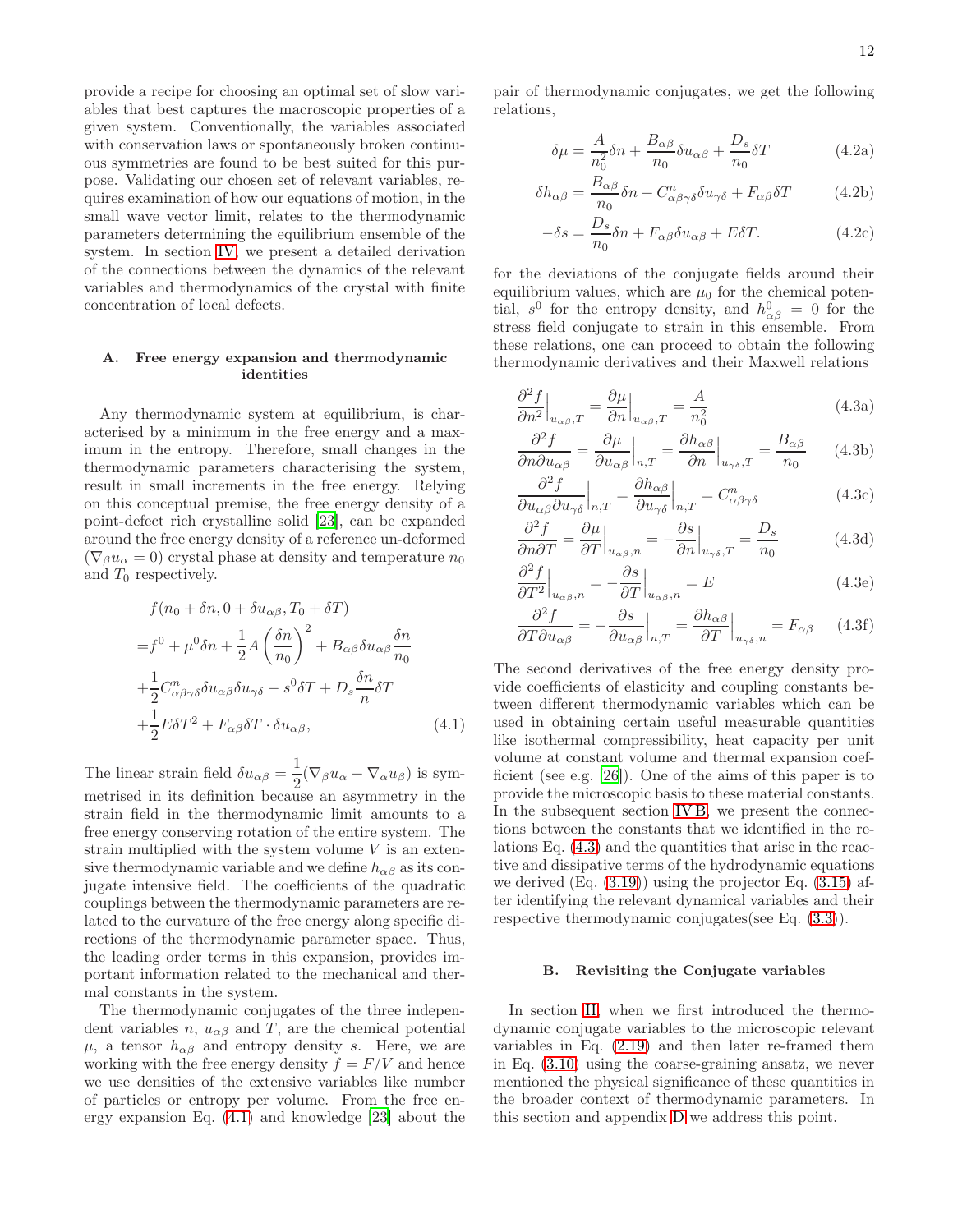In the appendix  $D$ , we connect  $(i)$  the change in the density of an extensive variable (like  $n$ ) induced by the change in its intensive thermodynamic conjugate (like  $\beta\mu$ ) (see Eq. [\(D9a\)](#page-22-1)) to (ii) correlations between the densities of the extensive thermodynamic variables (see Eq. [\(D9b\)](#page-22-2)). The matrix block  $\chi_{nue}$ , corresponding to the correlations between fluctuations in density  $(n)$ , displacement fields **u** with components  $u_{\alpha}$  and energy density e, of the coarse-grained susceptibility matrix  $\chi$  is identified as matrix of thermodynamic derivatives; see Eq. [\(D2\)](#page-20-1). These relations follow from evaluating the variances in the generalised grand-canonical ensemble [\[6](#page-24-5), [11](#page-24-9), [23](#page-24-21)]. The final outcome of appendix [D](#page-20-0) is the identification of  $\delta a$ ,  $\delta y$  and  $\delta b$  in terms of the intensive thermodynamic quantities showing up in the expansion of the free energy in Eq. [\(4.1\)](#page-11-1). This we summarise here.

<span id="page-12-0"></span>
$$
\delta a = \beta^{-1} \delta(\beta \mu) = T \delta\left(\frac{\mu}{T}\right) = \delta \mu - \frac{\mu^0}{T} \delta T \tag{4.4a}
$$

$$
\delta y_{\alpha\beta} = \beta^{-1} \delta(\beta h_{\alpha\beta}) = T \delta\left(\frac{h_{\alpha\beta}}{T}\right) = \delta h_{\alpha\beta}, (\because h_{\alpha\beta}^0 = 0)
$$
\n(4.4b)

$$
\delta b = -\beta^{-1} \delta \beta = T \delta \left( -\frac{1}{T} \right) = \frac{1}{T} \delta T.
$$
 (4.4c)

Using the information in Eq.  $(4.2a)$  and Eq.  $(4.2b)$ , we rewrite the expressions for  $\delta a$ ,  $\delta y_{\alpha\beta}$  and  $\delta b$ 

$$
\delta a = \delta \mu - \frac{\mu_0}{T} \delta T = \frac{A}{n_0^2} \delta n + \frac{B_{\alpha\beta}}{n_0} \delta u_{\alpha\beta} + \frac{D_s}{n_0} \delta T - \mu_0 \frac{\delta T}{T},
$$
\n(4.5a)

$$
\delta y_{\alpha\beta} = \delta h_{\alpha\beta} = \frac{B_{\alpha\beta}}{n_0} \delta n + C_{\alpha\beta\gamma\delta}^n \delta u_{\gamma\delta} + F_{\alpha\beta} \delta T. \tag{4.5b}
$$

and then compare them to Eq. [\(3.10\)](#page-8-3) to obtain

$$
\left. \frac{\partial \mu}{\partial n} \right|_{u_{\alpha\beta},T} = \frac{A}{n_0^2} = \frac{\nu}{n_0^2} \tag{4.6a}
$$

$$
\frac{\partial \mu}{\partial u_{\alpha\beta}}\Big|_{n,T} = \frac{B_{\alpha\beta}}{n_0} = -\frac{\mu_{\alpha\beta}}{n_0}
$$
\n(4.6b)

$$
\left. \frac{\partial h_{\alpha\beta}}{\partial u_{\gamma\delta}} \right|_{n,T} = C^n_{\alpha\beta} = (\lambda_{\alpha\gamma\beta\delta} + \lambda_{\alpha\delta\gamma\beta} - \lambda_{\alpha\beta\gamma\delta}) \tag{4.6c}
$$

Here we have invoked the set of Eq. [\(4.2\)](#page-11-5) and Eq. [\(4.3\)](#page-11-2) for the relations in Eq. [\(4.6\)](#page-12-2). First we focus on the coefficients of  $\delta n$  and  $\delta u_{\alpha\beta}$  and take up the identification of the coefficients to  $\delta T$  separately. The thermodynamic relation given in Eq. [\(4.3b\)](#page-11-6) shows  $B_{\alpha\beta}$  to be a coupling between the displacement and the density fields. Previous theoretical perspectives derived by Szamel et al. [\[4](#page-24-3), [5](#page-24-4)] neglect the contribution of this coupling to the linear elastic response of crystals with point-defects. However, following the definition given by Walz et al. [\[10\]](#page-24-8), later studies [\[11,](#page-24-9) [14,](#page-24-12) [15](#page-24-13)] evaluate this quantity in isothermal crystalline systems [\[12](#page-24-10), [15,](#page-24-13) [32](#page-25-5), [33\]](#page-25-6) with known direct correlation functions from classical density functional theory. In this paper, with a more general treatment of the

thermodynamics, we recover (see Eq. [\(4.6b\)](#page-12-3)) the definition of this coupling term while identifying similar crosscorrelations of density and displacements with temperature (see Eq.  $(4.3d)$  and Eq.  $(4.3f)$ ). We explain (see Eq.  $(4.9)$  how these quantities can be defined in terms of coefficients derived from microscopic fluctuations.

At this stage, before proceeding to re-consider the interpretations of the equations of motion  $(Eq. (3.19))$  $(Eq. (3.19))$  $(Eq. (3.19))$ , we need thermodynamic basis for the terms  $\theta, \tau_{\alpha\beta}$  and L, that we introduced in our derivations of the dynamical equations. So we examine the connections between  $\theta$ ,  $\tau_{\alpha\beta}$ , L and  $D_s$ , E,  $F_{\alpha\beta}$  (Eq. [\(4.3\)](#page-11-2)). Following from the first and the second laws of thermodynamics, the relation between the density of entropy and internal energy for a system at constant volume and no external strain, is given by [\[6\]](#page-24-5)

<span id="page-12-6"></span>
$$
\frac{1}{T}\delta e = \delta s + \frac{\mu}{T}\delta n.
$$
\n(4.7)

<span id="page-12-5"></span>This relation is identical to the ones employed in the context of the hydrodynamic description of a simple onecomponent fluid [\[6\]](#page-24-5). Now, let us reconsider the variable  $\delta b$  (Eq. [\(3.10b\)](#page-8-5)), which now has been established (Eq. [\(4.4c\)](#page-12-5)) as an intensive thermodynamic field. In Eq. [\(3.10b\)](#page-8-5), substitute  $\delta b$  and  $\delta e$  using Eq. [\(4.4c\)](#page-12-5) and Eq. [\(4.7\)](#page-12-6) respectively. Rearranging the substituted equation gives Eq.  $(4.8)$ . Compare this expression for  $\delta s$  with Eq. [\(4.2c\)](#page-11-9) to obtain relations between microscopically defined variables like  $\theta$ ,  $\tau_{\alpha\beta}$ , L and the thermodynamic coefficients in the expansion of the free energy density  $(Eq. (4.1)).$  $(Eq. (4.1)).$  $(Eq. (4.1)).$ 

$$
-\delta s = \left(\frac{\mu}{T} - \frac{\theta}{n_0 T}\right) \delta n - \frac{L}{T^2} \delta T + \frac{\tau_{\alpha\beta}}{T} \delta u_{\alpha\beta} \qquad (4.8)
$$

<span id="page-12-4"></span><span id="page-12-3"></span><span id="page-12-2"></span>Equating the coefficients of  $\delta n$ ,  $\delta T$  and  $\delta u_{\alpha\beta}$  in the equations Eq. [\(4.8\)](#page-12-7) and Eq. [\(4.2c\)](#page-11-9) leads to the following relations

<span id="page-12-7"></span>
$$
\theta = \mu n_0 - TD_s \tag{4.9a}
$$

$$
L = -T^2 E \tag{4.9b}
$$

$$
\tau_{\alpha\beta} = T F_{\alpha\beta}.\tag{4.9c}
$$

This concludes the thermodynamic interpretation of all the microscopically defined variables derived and used in the equations of motion in section [III D.](#page-10-4)

#### <span id="page-12-1"></span>C. Equations of motion

In this section we want to re-examine the hydrodynamic equations (Eq. [\(3.19\)](#page-10-2)) with the knowledge of the thermodynamic relations derived in section [IV B.](#page-11-0) Inserting the conjugate variables  $\delta a$ ,  $\delta b$  and  $\delta y_{\alpha}$  from Eq. [\(4.4\)](#page-12-0) into the time evolution equations (Eq. [\(3.19\)](#page-10-2)) of the rel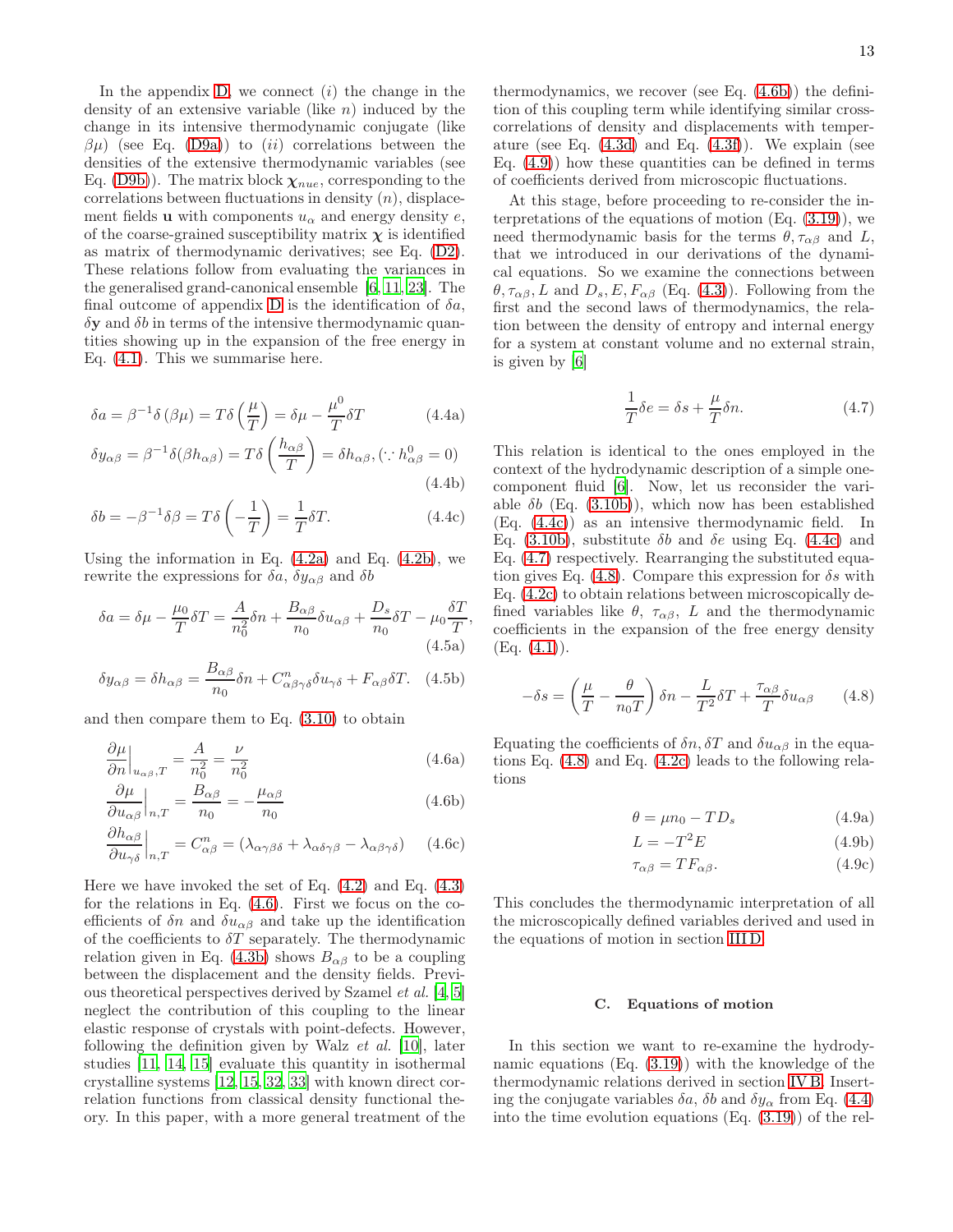evant variables, one obtains

<span id="page-13-1"></span>
$$
\partial_t \delta n(\mathbf{q}, t) = -in_0 q_\alpha \delta v_\alpha(\mathbf{q}, t)
$$
(4.10a)  

$$
\partial_t \delta e(\mathbf{q}, t) = -i (e_0 + p_0) q_\alpha \delta v_\alpha(\mathbf{q}, t)
$$

$$
+ q_\alpha q_\gamma \xi_{\alpha\beta} \delta h_{\gamma\beta}(\mathbf{q}, t) - q_\alpha q_\beta \alpha_{\alpha\beta} \delta T(\mathbf{q}, t)
$$
(4.10b)

$$
\partial_t \delta j_\alpha(\mathbf{q}, t) = i q_\beta \delta h_{\alpha\beta}(\mathbf{q}, t) - i q_\beta \delta p(\mathbf{q}, t) \delta_{\alpha\beta} \n- q_\beta q_\gamma \eta_{\alpha\beta\gamma\delta} \delta v_\delta(\mathbf{q}, t)
$$
\n(4.10c)

$$
\partial_t \delta u_{\alpha}(\mathbf{q}, t) = \delta v_{\alpha}(\mathbf{q}, t)
$$

$$
+ i\sigma \zeta e^{\delta h} e^{(\mathbf{q}, t)} - i\sigma \epsilon^{\top} \frac{\delta T(\mathbf{q}, t)}{\delta t}
$$

$$
+iq_{\gamma}\zeta_{\alpha\beta}\delta h_{\gamma\beta}(\mathbf{q},t)-iq_{\beta}\xi_{\alpha\beta}^{\dagger}\frac{\partial\mathcal{L}(\mathbf{q},t)}{T}
$$
(4.10d)

Acquiring this version of the equation for the density of the linear momentum (Eq. [4.10d\)](#page-13-0) required further simplification. First, using  $p = -e + \mu n + Ts$  and the Gibbs– Duhem relation,  $\delta p = n \delta \mu + s \delta T$ , one arrives at

$$
n_0 \delta a + (e_0 + p_0) \delta b = n_0 \delta \mu + \frac{e_0 + p_0 - \mu n_0}{T} \delta T \quad (4.11a)
$$

$$
= \delta p. \tag{4.11b}
$$

which simplifies the equation of motion of the momentum density given in Eq. [\(3.19\)](#page-10-2)c to the following

$$
\partial_t \delta j_\alpha(\mathbf{q}, t) = -i q_\alpha \delta p(\mathbf{q}, t) - \delta y_\alpha(\mathbf{q}, t) \n- q_\beta q_\gamma \eta_{\alpha \beta \gamma \delta} v_\delta(\mathbf{q}, t).
$$
\n(4.12)

<span id="page-13-2"></span>As we additionally identified all the intensive thermodynamic variables conjugate to their extensive counterparts (see Eqs. [\(4.4\)](#page-12-0)), the final hydrodynamic equations of motion of a real crystal have been obtained starting from microscopic variables. Now, we can consider their reactive and dissipative contributions. One of the obvious outcomes of the reactive couplings between momen-

tum density and number density as well as the displacement fields, are the coefficients of elasticity. These coefficients, derived from the microscopic perspective of Mori-Zwanzig formalism has been discussed in great detail in references [\[10,](#page-24-8) [11,](#page-24-9) [14\]](#page-24-12). The focus of these previous studies were the derivation of the isothermal reversible reactive couplings between the relevant hydrodynamic variables and their proper validation through implementation in appropriate local-defect rich crystalline solids. In this contribution, in addition to deriving the microscopic basis for the dissipative terms, we also obtain the equation of motion of the energy density (Eq. [\(4.10\)](#page-13-1)b).

#### D. Implications of our results

<span id="page-13-0"></span>The phenomenon of heat transport in a solid medium at finite temperature is observed to be diffusive. Consistent with existing macroscopic theory perspectives [\[3](#page-24-2), [20](#page-24-18)], our equations yield diffusive heat transport with two separate transport coefficients  $\xi_{\alpha\beta}, \alpha_{\alpha\beta}$  (see Eq. [\(4.14\)](#page-13-2)c) and their respective microscopic definitions (Eq. [\(3.16\)](#page-10-1)c and Eq. [\(3.18\)](#page-10-5)). For an equilibrated fluid or a crystalline solid with constant point-defect concentration and in absence of any external deforming fields, one can define a variable  $\hat{q}(\mathbf{r},t) = \hat{e}(\mathbf{r},t) - \frac{e_0 + p_0}{h}$  $\frac{1-P\theta}{n_0}\hat{n}(\mathbf{r},t)$  whose fluctuation, in the thermodynamic limit, is

$$
\sum_{i=1}^{n} a_i
$$

$$
\delta q = \delta e - \frac{e_0 + p_0}{n_0} \delta n. \tag{4.13}
$$

It can be shown [\[6](#page-24-5), [31\]](#page-25-4) that  $\delta q$  is related to the entropy S of the system through the relation  $\delta q = T n_0 \delta(S/N)$ . Thus, following the second law of thermodynamics, q can be interpreted as the heat density in the system. Rearranging the terms in the Eq. [\(4.10\)](#page-13-1)b for the energy density

$$
\partial_t \delta e(\mathbf{q}, t) + \mathbf{i} (e_0 + p_0) q_\alpha \delta v_\alpha(\mathbf{q}, t) = q_\alpha q_\beta \xi_{\alpha\beta} \delta h_{\alpha\beta}(\mathbf{q}, t) - q_\alpha q_\beta \alpha_{\alpha\beta} \delta T(\mathbf{q}, t)
$$
(4.14a)

$$
\implies \partial_t \delta e(\mathbf{q}, t) - \frac{e_0 + p_0}{n_0} \partial_t \delta n(\mathbf{q}, t) = q_\alpha q_\beta \xi_{\alpha\beta} \delta h_{\alpha\beta}(\mathbf{q}, t) - q_\alpha q_\beta \alpha_{\alpha\beta} \delta T(\mathbf{q}, t)
$$
\n(4.14b)

$$
\implies \partial_t \delta q = q_\alpha q_\beta \xi_{\alpha\beta} \delta h_{\alpha\beta}(\mathbf{q}, t) - q_\alpha q_\beta \alpha_{\alpha\beta} \delta T(\mathbf{q}, t)
$$
\n(4.14c)

Г

where  $\delta v_{\alpha}(\mathbf{q})$  was substituted using the mass conservation equation Eq. [\(4.10\)](#page-13-1)a, one ends up with the two dissipative contributions  $(Eq. (4.14))c$  $(Eq. (4.14))c$  $(Eq. (4.14))c$  to the diffusion of heat in a crystal with point defects. Here we point out the distinctive aspects of the dissipative terms which distinguish a crystalline solid from a fluid. The analogue to the dissipative coefficient tensor  $\alpha_{\alpha\beta}$  in a fluid is a scalar representing heat conductivity. In case of the crystalline solid  $\alpha_{\alpha\beta}$  is a second rank tensor whose symmetry is determined by the symmetry of the concerned crystalline structure. Moreover, the additional dissipative coupling term  $\xi_{\alpha\beta}$ , arising due to the coupling between energy and displacement fields, appears in the time evolution equation for energy (Eq. [\(4.10\)](#page-13-1)b). Because of Onsager symmetry, its transpose  $\xi_{\alpha\beta}^T$ , appears in the time evolution equation for the displacement fields Eq. [\(4.10\)](#page-13-1)d. The tensor  $\xi_{\alpha\beta}$  is characteristic for a system with long range order.

In a crystalline solid, the two diffusive hydrodynamic modes are heat transport and diffusion of point de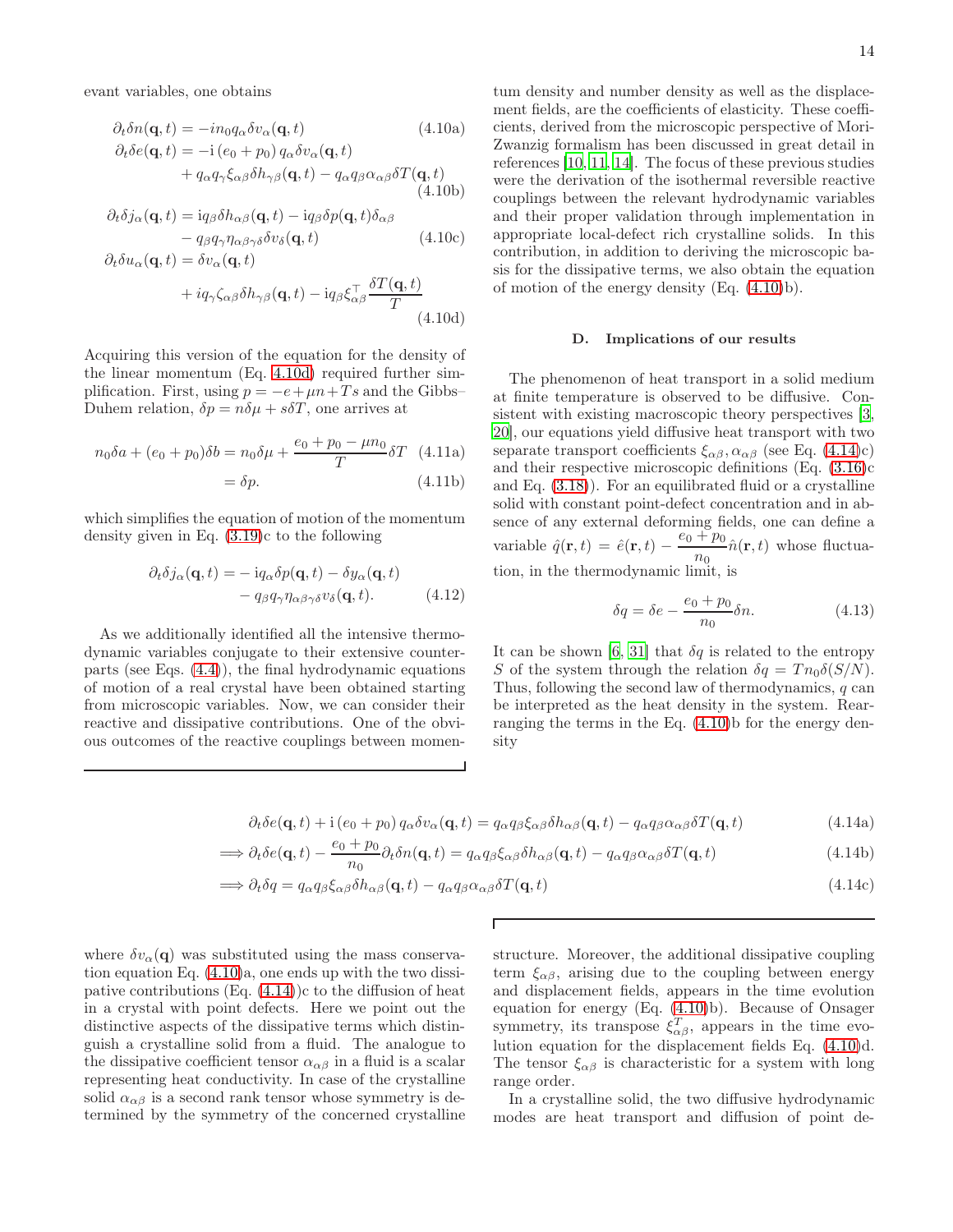fects [\[2,](#page-24-1) [3\]](#page-24-2). Remaining consistent with our previous contributions [\[10](#page-24-8), [11,](#page-24-9) [14\]](#page-24-12), we define the field of fluctuating point-defect concentration as

$$
\delta c(\mathbf{q},t) = -\delta n(\mathbf{q},t) - n_0 \mathrm{i} q_\alpha \delta u_\alpha(\mathbf{q},t). \tag{4.15}
$$

Taking the time derivative of Eq. [\(4.15\)](#page-14-0), then substituting  $\partial_t \delta n(\mathbf{q}, t)$  and  $\partial_t \delta u_\alpha(\mathbf{q}, t)$  using Eq. [\(4.10\)](#page-13-1)a and Eq.  $(4.10)$ d immediately shows that the ansatz Eq.  $(4.15)$ leads to the following

$$
\partial_t \delta c(\mathbf{q}, t) = n_0 q_\alpha q_\gamma \zeta_{\alpha\beta} \delta h_{\gamma\beta}(\mathbf{q}, t) - n_0 q_\alpha q_\beta \xi_{\alpha\beta}^\top \frac{\delta T(\mathbf{q}, t)}{T} \tag{4.16}
$$

equation for the time evolution of the point-defect concentration. Eq.  $(4.14)c$  and Eq.  $(4.16)$  show that the leading order contributions to the time evolution equations for the heat density and the point-defect density are of the order  $q^2$ . This is consistent with the phenomenological theories [\[3](#page-24-2), [20\]](#page-24-18) and predicts the transport processes for heat and point-defects in a crystalline solid to be diffusive.

The definition of the fluctuation of the point-defect concentration (Eq. [\(4.15\)](#page-14-0)) will help to rationalize how the present, more general, perspective reduces to our previous microscopic dissipation-less description of isothermal elastic properties of a point-defect rich crystal [\[11\]](#page-24-9). Substitution of the density fluctuation  $\delta n(\mathbf{q}, t)$  in terms of the defect density concentration  $\delta c(\mathbf{q}, t)$  and the displacement fields  $\delta u_{\alpha}(\mathbf{q},t)$  in Eq. [\(E5\)](#page-24-25)a, followed by some mathematical manipulations [\[26\]](#page-24-24), results in the following equation for the density of linear momentum

$$
\partial_t \delta j_\alpha(\mathbf{q}, t) = -\Lambda_{\alpha\beta}(\mathbf{q}) \delta u_\beta(\mathbf{q}, t) -V_\alpha(\mathbf{q}) \delta c(\mathbf{q}, t) - \frac{Z_\alpha^*(\mathbf{q})}{T} \delta T(\mathbf{q}, t) \quad (4.17)
$$

where

<span id="page-14-6"></span>
$$
\Lambda_{a\beta}(\mathbf{q}) = \lambda_{\alpha\beta}(\mathbf{q}) - i q_{\alpha} \mu_{\beta}(\mathbf{q}) + i q_{\beta} \mu_{\alpha}^*(\mathbf{q}) + q_{\alpha} \nu(\mathbf{q}) q_{\beta}
$$
  
\n
$$
\approx \Lambda_{\alpha\beta\gamma\delta} q_{\beta} q_{\delta}
$$
\n(4.18a)

$$
\Lambda_{\alpha\beta\gamma\delta} = \lambda_{\alpha\gamma\beta\delta} + \lambda_{\alpha\delta\gamma\beta} - \lambda_{\alpha\beta\gamma\delta} \n+ \delta_{\alpha\beta}\mu_{\gamma\delta} + \mu_{\alpha\beta}\delta_{\gamma\delta} + \nu\delta_{\alpha\beta}\delta_{\gamma\delta}
$$
\n(4.18b)

$$
V_{\alpha}(\mathbf{q}) = \frac{1}{n_0} \left[ \mu_{\alpha}^*(\mathbf{q}) - iq_{\alpha} \nu(\mathbf{q}) \right]
$$

$$
\approx \frac{1}{n_0} \left[ -i\mu_{\alpha\beta} q_{\beta} - i\nu q_{\alpha} \right]
$$
(4.18c)

$$
Z_{\alpha}^*(\mathbf{q}) = \tau_{\alpha}^*(\mathbf{q}) + iq_{\alpha}[e_0 + p_0 - \theta^*(\mathbf{q})]
$$
  

$$
\approx -i\tau_{\alpha\beta}q_{\beta} + iq_{\alpha}[e_0 + p_0 - \theta].
$$
 (4.18d)

The second lines in the expressions for  $\Lambda_{\alpha\beta}(\mathbf{q})$  $(Eq. (4.18a)), V_\alpha(q)$  $(Eq. (4.18a)), V_\alpha(q)$  $(Eq. (4.18a)), V_\alpha(q)$   $(Eq. (4.18c))$  $(Eq. (4.18c))$  $(Eq. (4.18c))$  and  $\overset{*}{\alpha}(\mathbf{q})$ (Eq. [\(4.18d\)](#page-14-4)) represent the leading terms in the  $q \rightarrow 0$  limit of the respective quantities. Since the aim is to show how to recover our previous results from a more general description, we have chosen to keep only the reversible parts in Eq. [\(4.17\)](#page-14-5). In this limit, Eq. [\(4.10d\)](#page-13-0)

(4.20b)

<span id="page-14-0"></span>reduces to  $\partial_t \delta \mathbf{u} = \mathbf{v}$  in which **v** is related to **j** through the relation in Eq. [\(3.6d\)](#page-8-6). If the system is isothermal, setting  $\delta T$  to zero, tive-derivative of Eq. [\(4.17\)](#page-14-5) leads to the isothermal wave equation for the linear momentum, first derived in reference [\[10](#page-24-8)]. Moreover, the quantity  $\Lambda_{\alpha\beta}(\mathbf{q})$  is identical to the dynamical matrix associated with the isothermal elastic properties of the crystal with constant defect concentration. Thus the definitions of the quantities  $\Lambda_{\alpha\beta}(\mathbf{q})$  and  $V_{\alpha}(\mathbf{q})$  given in Eq. [\(4.18\)](#page-14-6) have the same interpretations as in references [\[10,](#page-24-8) [11,](#page-24-9) [14\]](#page-24-12).

<span id="page-14-1"></span>If one chooses to write the reversible part of the density of the linear momentum while considering  $\delta q(\mathbf{q}, t)$  and  $\delta c(\mathbf{q}, t)$  as the relevant variables, the following equation is obtained

<span id="page-14-7"></span>
$$
\partial_t \delta j_\alpha(\mathbf{q}, t) = -\Lambda_{\alpha\beta}^{ad}(\mathbf{q}) \delta u_\beta(\mathbf{q}, t) - V_\alpha^{ad}(\mathbf{q}) \delta c(\mathbf{q}, t) - L^{-1} Z_\alpha^*(\mathbf{q}) \delta q
$$
(4.19)

<span id="page-14-8"></span>where

 $n_0$ 

$$
\Lambda_{a\beta}^{ad}(\mathbf{q})
$$
\n
$$
= \Lambda_{\alpha\beta}(\mathbf{q}) + L^{-1}(\mathbf{q})Z_{\alpha}^{*}(\mathbf{q})Z_{\beta}(\mathbf{q})
$$
\n
$$
\approx \Lambda_{\alpha\beta\gamma\delta}q_{\beta}q_{\delta}
$$
\n
$$
+ L^{-1}(\tau_{\alpha\gamma}q_{\gamma} - q_{\alpha}[e_{0} + p_{0} - \theta])(\tau_{\beta\delta}q_{\delta} - q_{\beta}[e_{0} + p_{0} - \theta])
$$
\n
$$
V_{\alpha}^{ad}(\mathbf{q})
$$
\n
$$
= V_{\alpha}(\mathbf{q}) - L^{-1}(\mathbf{q})Z_{\alpha}^{*}(\mathbf{q})\left(\frac{e_{0} + p_{0} - \theta^{*}(\mathbf{q})}{n_{0}}\right)
$$
\n
$$
\approx \frac{-i}{n_{0}}(\mu_{\alpha\beta}q_{\beta} - \nu q_{\alpha})
$$
\n
$$
+ \frac{i}{n_{0}}L^{-1}(\tau_{\alpha\beta}q_{\beta} - q_{\alpha}[e_{0} + p_{0} - \theta])(e_{0} + p_{0} - \theta).
$$

<span id="page-14-5"></span><span id="page-14-2"></span>Examining the  $\mathbf{q} \to 0$  limit of  $V_\alpha^{ad}(\mathbf{q})$  and  $L^{-1}Z_\alpha^*(\mathbf{q})$ reveals that for both of them, the leading order term is  $\mathcal{O}(\mathbf{q})$ . This becomes clear from the  $\mathbf{q} \to 0$ limit, given in Appendix [C,](#page-18-2) of the constituent variables  $\mu_{\alpha}(\mathbf{q}), \nu(\mathbf{q}), \tau_{\alpha}(\mathbf{q}), \theta(\mathbf{q})$  of these two terms. From Eq.  $(4.14)c$  and Eq.  $(4.16)$  we know that time derivatives of  $\delta q$  and  $\delta c$  has leading order  $\mathcal{O}(q^2)$  contributions. Therefore, time derivative of the momentum density equation Eq. [\(4.19\)](#page-14-7) yields  $\mathcal{O}(q^2)$  contributions from the first term while the **q**-dependence is of the order  $\mathcal{O}(\mathbf{q}^3)$ for the terms associated with  $\partial_t \delta q(\mathbf{q}, t)$  and  $\partial_t \delta c(\mathbf{q}, t)$ . Ignoring the terms with higher order q−dependence, after substituting  $\partial_t \delta u_\alpha(\mathbf{q}, t)$  with Eq. [\(4.10\)](#page-13-1)d, we arrive at the wave equation

$$
\partial_t^2 \delta j_\alpha(\mathbf{q}, t) = -n_0^{-1} \Lambda_{\alpha\beta}^{ad}(\mathbf{q}) \delta j_\beta(\mathbf{q}, t). \tag{4.21}
$$

<span id="page-14-4"></span><span id="page-14-3"></span>The matrix  $\Lambda_{\alpha\beta}^{ad}(\mathbf{q})$ , defined in Eq. [\(4.20\)](#page-14-8)a, is the adiabatic dynamical matrix [\[34\]](#page-25-7) for the crystalline solid. It is associated with all the adiabatic elastic coefficients and governs the longitudinal and transverse speeds of sound in the crystalline solid under adiabatic conditions where heat and local defects can adjust freely.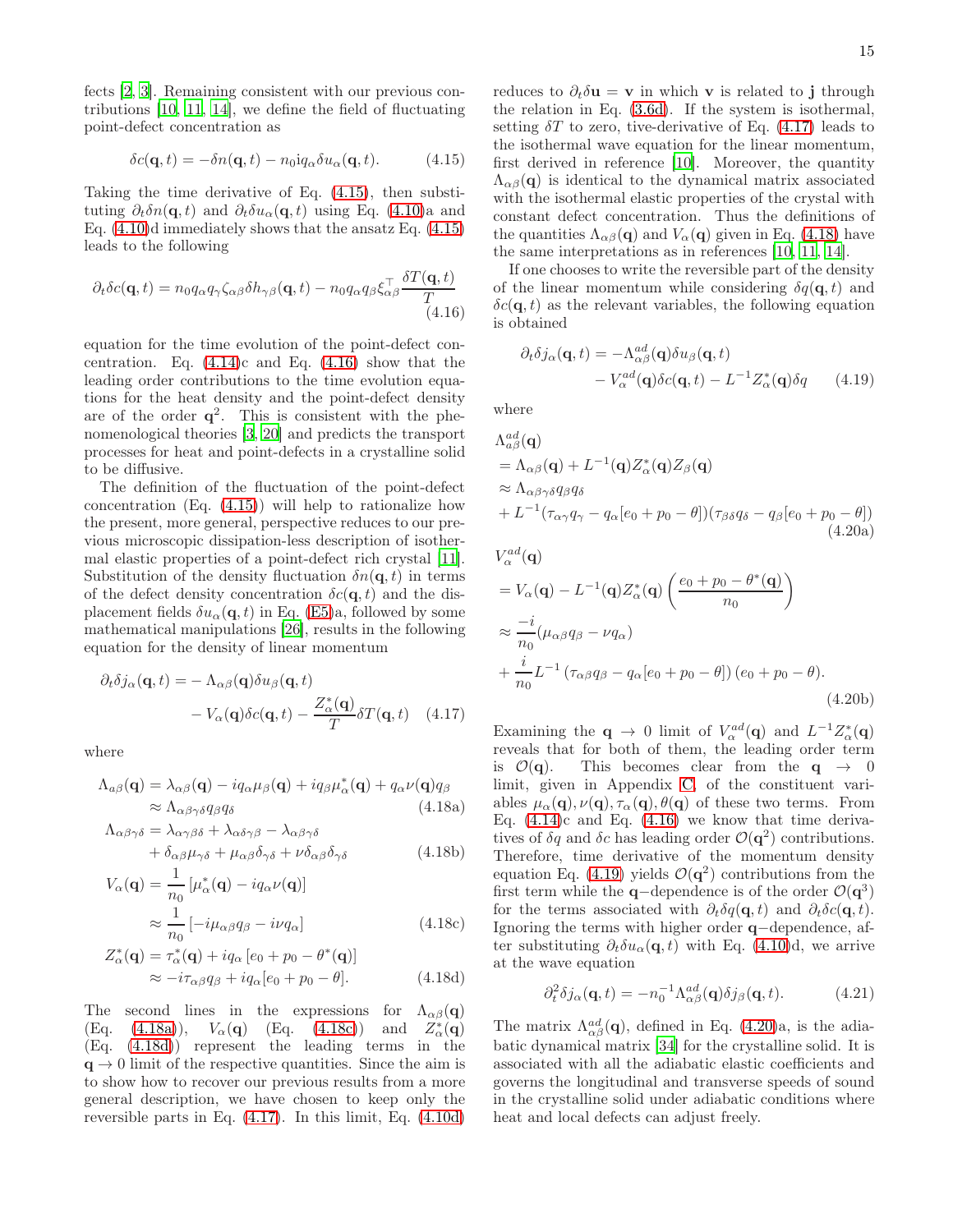In defining the viscosity tensor  $\eta_{\alpha\beta\gamma\delta}$  (Eq[.3.17\)](#page-10-3) we have not decomposed the longitudinal and transverse contributions of the stress fluctuations. In case of a simple fluid, the attenuation of the propagative sound waves associated with longitudinal components of the current correlation functions [\[35\]](#page-25-8), is shown [\[6](#page-24-5)] to be related to the viscosity tensor. Components of the viscosity tensor are also shown to govern the diffusion of the transverse shear waves associated with the transverse components of the current correlation functions. There, the reactive part of the time evolution equation of the momentum density is given by the pressure gradient alone, the second term in Eq. [\(4.10\)](#page-13-1)c. Our calculations reveal that, in case of a crystalline solid, an additional reactive contribution arises in the equation of motion of the momentum density. From the literature [\[3,](#page-24-2) [20](#page-24-18)] on the macroscopic hydrodynamics of crystalline solids it is well known that this indicates the emergence of propagating shear waves. This marks another important difference between a system of simple fluid and a solid with long range order. A completely microscopic definition of the viscosity tensor proves to be another important result of this paper.

# <span id="page-15-0"></span>V. CONCLUSIONS AND OUTLOOK

Mechanical properties and transport coefficients, in a crystalline phase with a finite concentration of pointdefects, are derived in this paper from a completely microscopic classical description. The hydrodynamic equations of the three components of the displacement vectors and the variables governing the local conservation of mass, energy, and linear momentum are derived. Our results are based on the Zwanzig-Mori formalism, which requires a choice of the considered variables, and on an ansatz for the microscopic density fluctuations in terms of the coarse-grained fields, Eq. [\(3.1\)](#page-7-3). The choice of the relevant variables is dictated by conservation laws and spontaneous symmetry breaking. The ansatz for the displacement field (Eq. [\(3.2b\)](#page-7-9)), first suggested by Szamel and Ernst [\[4](#page-24-3)] has been tested in hard spheres [\[15\]](#page-24-13) and cluster crystals [\[14\]](#page-24-12). How this hydrodynamic description relates to the equilibrium thermodynamic properties like free energy and entropy was rigorously worked out too. Our approach allows us to derive the transport coefficients associated with the Green-Kubo relations. The rank of the transport coefficient tensors reflect the crystal symmetries and their explicit microscopic origin provides the possibility of evaluating them from inputs obtained from atomistic simulations of appropriate systems. Theoretical and simulation studies in reference [\[14\]](#page-24-12) show how theoretical frameworks derived in references [\[10,](#page-24-8) [11](#page-24-9)] can be successfully implemented to obtain quantitative insights regarding mechanical response of solids. Though the previous studies [\[11,](#page-24-9) [14](#page-24-12)] were restricted to reversible mechanical response in isothermal crystals, the theories success in predicting elastic properties of a model known to mimic crystalline phases in

DNA-based dendritic nanostructures [\[13](#page-24-11)], illustrates the scope of applicability of this formulation.

This paper provides a complete microscopic formulation of all the constants of linear elasticity and coefficients governing diffusive and wave transport processes for crystals. It has been established [\[11](#page-24-9), [14,](#page-24-12) [15\]](#page-24-13), albeit in a much more simplified purely reversible version of this theory, that the predictions can be validated using inputs from atomistic simulations of crystalline phases of particles interacting via ultra-soft potentials [\[13,](#page-24-11) [36\]](#page-25-9). Recent advances in experimental techniques allow the tracking of single particle dynamics in a thermodynamic ensemble of soft materials [\[37,](#page-25-10) [38\]](#page-25-11). This offers the exiting possibility of understanding the emergent macroscopic properties from experimentally observable microscopic dynamics through the lens of a statistical mechanics theory derived from first principles.

From a macroscopic phenomenology perspective, heat transport is an irreversible process related to the production of entropy in the system. Reference [\[39](#page-25-12)], a study of meta-stable polycrystals by some of the authors, presents a completely different point of view centered around the relation of entropy to statistical microstates. In this case our extensive atomistic simulations give us insights about the relative stability of topological-defect rich polycrystalline configurations and allows us to discern the role of entropy in it. Therefore, combining the theoretical phe-nomenology of this paper and its predecessors [\[10](#page-24-8), [11](#page-24-9), [14](#page-24-12)] with simulations similar to [\[39\]](#page-25-12), can lead to fundamentally new ways of interpreting reversible or irreversible thermo-mechanical response of crystalline solids and understanding transport processes driven by gradients in intensive thermodynamic fields like temperature.

Defining the displacement fields unambiguously, in a system with long range periodicity and diffusing defects, proves to be one of the conceptual challengers to phenomenological or atomistic theories attempting to explain macroscopic mechanical response [\[40\]](#page-25-13). Our approach of representing the system in reciprocal space, resolves this problem by defining displacements, particle number density or defect density in terms of density fluctuations close to Bragg-peaks. A natural extension of this would be to examine the possibility of employing similar principles to study systems subjected to large deformations near the onset of plasticity.

Some recent research employs spatial projection operators [\[41–](#page-25-14)[43\]](#page-25-15) to segregate microscopic displacement fluctuations associated with macroscopic elastic or plastic response in defect-free crystals. This interpretation, of displacement fields, helps in explaining [\[44\]](#page-25-16) the origin of rigidity and the shear rate dependence of the yieldpoint [\[45](#page-25-17)] in an ideal crystal. In this paper, the projection operators derive the dynamics of variables chosen because of their slow relaxation time-scales. The propagating longitudinal or transverse sound modes, described here, exhibit dispersion relations that vanish linearly with decreasing wave-vector. The slopes of their dispersion relations in the small wave-number limit also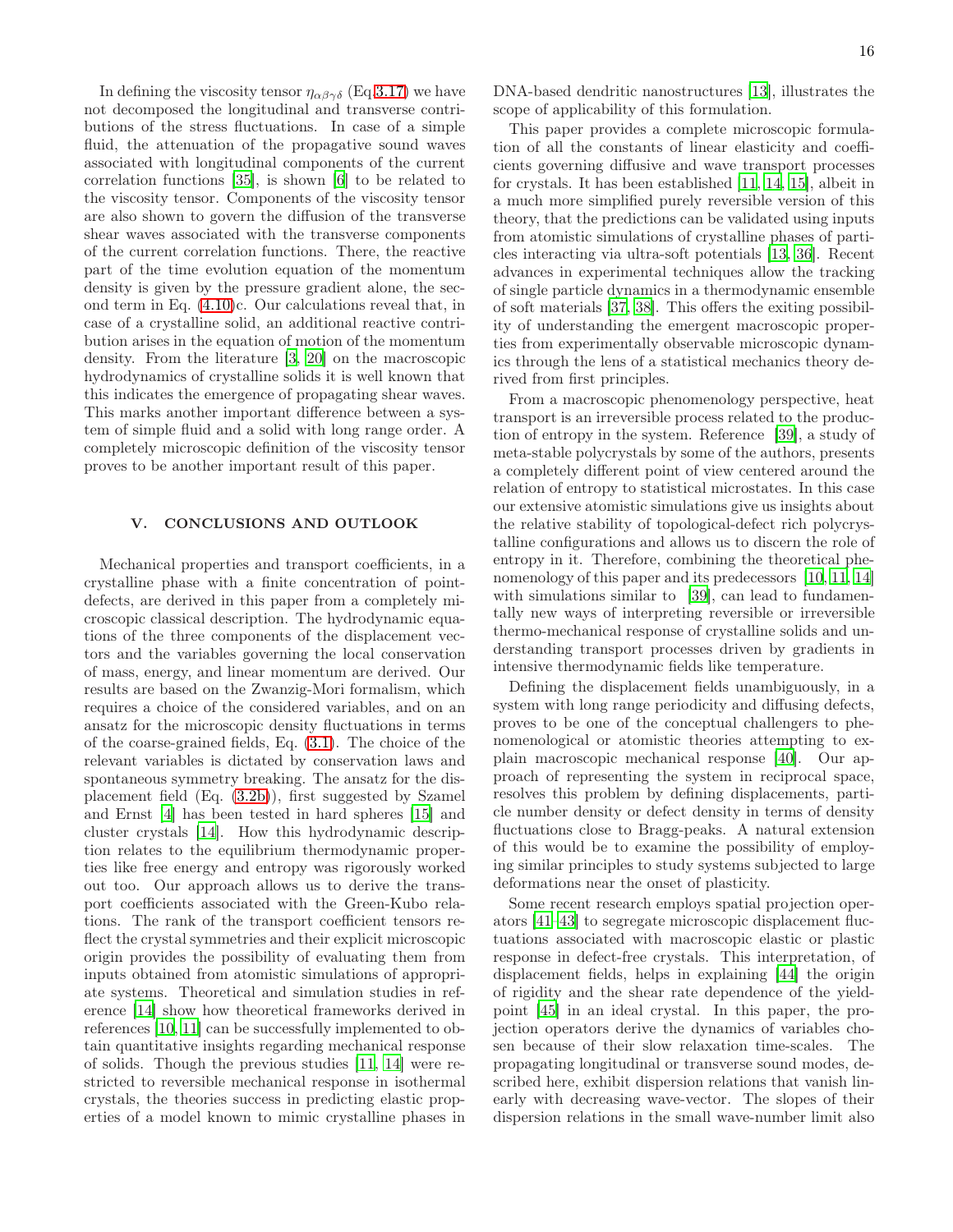give the moduli of linear elastic response encoded in the dynamical matrix appearing in the wave equation of the displacement fields [\[10\]](#page-24-8). The spatial projection of reference [\[41\]](#page-25-14) may present a way to separate the contribution of affine macroscopic deformations and local particle motions to the total microscopic displacement fluctuations in a defect rich crystal. Therefore, one of the future avenues for investigation will be an attempt to understand the onset of plasticity through the convergence of these perspectives.

Identifying connections, between the current theoretical framework and reversible or irreversible isothermal and adiabatic processes in the crystal with local defects, will pave the path for future endeavours to evaluate macroscopic mechanical constants and transport coefficients of materials of theoretical and practical interest.

# ACKNOWLEDGMENTS

Discussions with Gerhard Kahl, Martin Oettel, Thomas Franosch, and Johannes Häring are gratefully acknowledged. This work is supported by Deutsche Forschungsgemeinschaft through grant FU 309/11-1.

### Appendix A: Some conventions and definitions

# <span id="page-16-0"></span>1. The microscopic variables and their Fourier transforms

Assuming an interaction potential  $V(|\mathbf{r}_i-\mathbf{r}_j|) = V(r_{ij})$ dependent on the distance  $\mathbf{r}_{ij}$  between particles i and j, in Fourier space, the microscopic stress tensor and the microscopic energy current reads,

<span id="page-16-2"></span>
$$
\hat{\boldsymbol{\sigma}}(\mathbf{q},t) = -\sum_{i} \frac{\hat{\mathbf{p}}(\mathbf{r}_{i},t)\hat{\mathbf{p}}(\mathbf{r}_{i},t)}{m} e^{-i\mathbf{q}\cdot\mathbf{r}_{i}(t)} + \frac{1}{2} \sum_{i\neq j} \frac{\mathbf{r}_{ij}(t)\mathbf{r}_{ij}(t)}{r_{ij}(t)} V'(r_{ij}(t)) \frac{e^{-i\mathbf{q}\cdot\mathbf{r}_{j}(t)} - e^{-i\mathbf{q}\cdot\mathbf{r}_{i}(t)}}{i\mathbf{q}\cdot\mathbf{r}_{ij}(t)},
$$
(A1)

$$
\hat{\mathbf{j}}^{e}(\mathbf{q},t) = \sum_{i} E(\mathbf{r}_{i},t) \frac{\hat{\mathbf{p}}(\mathbf{r}_{i},t)}{m} e^{-i\mathbf{q}\cdot\mathbf{r}_{i}(t)} - \frac{1}{4} \sum_{i\neq j} \frac{\hat{\mathbf{p}}(\mathbf{r}_{i},t) + \hat{\mathbf{p}}(\mathbf{r}_{j},t)}{m} \cdot \frac{\mathbf{r}_{ij}(t)\mathbf{r}_{ij}(t)}{r_{ij}(t)} V'(r_{ij}(t)) \frac{e^{-i\mathbf{q}\cdot\mathbf{r}_{j}(t)} - e^{-i\mathbf{q}\cdot\mathbf{r}_{i}(t)}}{i\mathbf{q}\cdot\mathbf{r}_{ij}(t)}
$$
(A2)

And one can indeed verify that [\[46\]](#page-25-18)

$$
\int d\mathbf{r} e^{-i\mathbf{q}\cdot\mathbf{r}} \int_0^1 ds \,\delta(\mathbf{r}-\mathbf{r}_i+s\mathbf{r}_{ij}) = \frac{e^{-i\mathbf{q}\cdot\mathbf{r}_j} - e^{-i\mathbf{q}\cdot\mathbf{r}_i}}{i\mathbf{q}\cdot\mathbf{r}_{ij}}.
$$
\n(A3)

In the microscopic definitions for the energy density  $(Eq. (2.15))$  $(Eq. (2.15))$  $(Eq. (2.15))$ , stress  $(Eq. (A1))$  $(Eq. (A1))$  $(Eq. (A1))$  and energy current  $(Eq. (A2))$  $(Eq. (A2))$  $(Eq. (A2))$ , the per particle mass m appears. This however, is set to one without any loss of generality and therefore it does not appear in any other equations in the rest of the paper.

# <span id="page-16-1"></span>2. Equilibrium values

We can define an equilibrium pressure, using the virial equation for the average pressure

$$
p_0 = n_0 k_\text{B} T - \frac{1}{6V} \langle \sum_{i \neq j} r_{ij} V'(r_{ij}) \rangle.
$$
 (A4)

The last quantity that is not equally zero at equilib-

rium is the energy density,

<span id="page-16-3"></span>
$$
\langle \hat{e}(\mathbf{r}) \rangle = \langle \sum_{i} E_{i} \delta(\mathbf{r} - \mathbf{r}_{i}) \rangle
$$
  
= 
$$
\langle \sum_{i} \frac{\hat{\mathbf{p}}_{i}^{2}}{2m} \delta(\mathbf{r} - \mathbf{r}_{i}) \rangle + \frac{1}{2} \langle \sum_{i \neq j} V(r_{ij}) \delta(\mathbf{r} - \mathbf{r}_{i}) \rangle
$$
  
= 
$$
\frac{3}{2} k_{B} T n(\mathbf{r}) + \frac{1}{2} \langle \sum_{i \neq j} V(r_{ij}) \delta(\mathbf{r} - \mathbf{r}_{i}) \rangle.
$$
 (A5)

Non-locally, taking an ensemble and volume average, we get

$$
e_0 = \frac{1}{V} \int d\mathbf{r} \langle e(\mathbf{r}) \rangle = \frac{3}{2} n_0 k_B T + \frac{1}{2V} \langle \sum_{i \neq j} V(r_{ij}) \rangle. \tag{A6}
$$

In reciprocal space, they translate to

$$
e_0 = \frac{1}{V} \langle \hat{e}(\mathbf{q} = 0) \rangle = \frac{3}{2} n_0 k_B T + \frac{1}{2V} \langle \sum_{i \neq j} V(r_{ij}) \rangle.
$$
 (A7)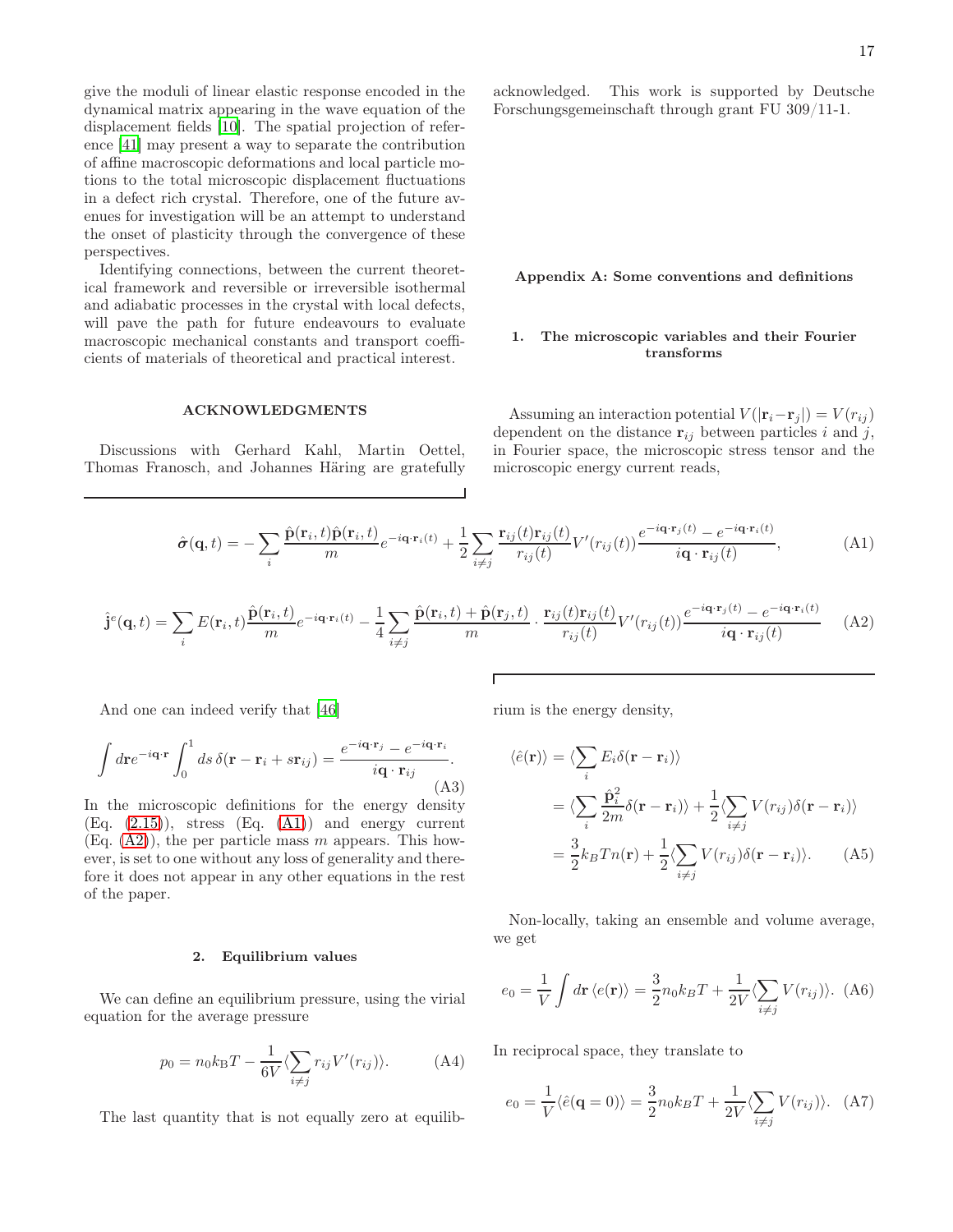# <span id="page-17-2"></span>3. Matrix components

The momentum-momentum density correlation is straightforward with the equipartition principle,

<span id="page-17-3"></span>
$$
\langle \delta \hat{\mathbf{j}}^* (\mathbf{q}) \delta \hat{\mathbf{j}} (\mathbf{q}) \rangle = n_0 k_B T V \mathbb{I}
$$
 (A8)

With  $\mathcal{L} = -i \frac{d}{dt}$  and Eq[.2.9,](#page-2-2) we get the first element of the frequency matrix

$$
\omega_{\mathbf{g}\alpha}^{j\rho} = \beta \langle \delta \hat{j}_{\alpha}^*(\mathbf{q}) \mathcal{L} \delta \hat{\rho}_{\mathbf{g}}(\mathbf{q}) \rangle = -V(g+q)_{\alpha} n_{\mathbf{g}} \qquad \text{(A9a)}
$$

$$
\omega_{\mathbf{g}\alpha}^{\rho j} = \beta \langle \delta \hat{j}_{\alpha}^* (\mathbf{q}) \mathcal{L} \delta \hat{\rho}_{\mathbf{g}} (\mathbf{q}) \rangle^* = -V(g+q)_{\alpha} n_{\mathbf{g}}^* \quad \text{(A9b)}
$$

<span id="page-17-4"></span>
$$
\beta^{-1}\omega^{je} = \beta^{-1}\omega^{ej} = \langle \delta \mathbf{j}^*(\mathbf{q}) \mathcal{L} \delta e(\mathbf{q}) \rangle = -\mathbf{q} \cdot \langle \delta \hat{\mathbf{j}}^*(\mathbf{q}) \hat{\mathbf{j}}^*(\mathbf{q}) \rangle
$$
\n(A10a)

The second one reads

$$
= -\mathbf{q} \cdot \langle \sum_{i,k} E(\mathbf{r}_i) \frac{\hat{\mathbf{p}}_i}{m} \hat{\mathbf{p}}_k e^{-i\mathbf{q} \cdot \mathbf{r}_{ik}} \rangle + \mathbf{q} \cdot \langle \frac{1}{4} \sum_k \sum_{i \neq j} \frac{\hat{\mathbf{p}}_i + \hat{\mathbf{p}}_j}{m} \cdot \frac{\mathbf{r}_{ij} \mathbf{r}_{ij}}{r_{ij}} \hat{\mathbf{p}}_k V'(r_{ij}) \frac{e^{-i\mathbf{q} \cdot \mathbf{r}_j} - e^{-i\mathbf{q} \cdot \mathbf{r}_i}}{i\mathbf{q} \cdot \mathbf{r}_{ij}} e^{i\mathbf{q} \cdot \mathbf{r}_k} \rangle
$$
(A10b)

$$
= -\mathbf{q} \cdot \langle \sum_{i,k} \frac{\hat{\mathbf{p}}_i^2}{2m} \frac{\hat{\mathbf{p}}_i}{m} \hat{\mathbf{p}}_k e^{-i\mathbf{q} \cdot \mathbf{r}_{ik}} \rangle - \mathbf{q} \cdot \langle \sum_k \sum_{i \neq j} V(r_{ij}) \frac{\hat{\mathbf{p}}_i}{2m} \hat{\mathbf{p}}_k e^{-i\mathbf{q} \cdot \mathbf{r}_{ik}} \rangle + \mathbf{q} \cdot \langle \frac{k_B T}{2} \sum_{i \neq j} \frac{\mathbf{r}_{ij} \mathbf{r}_{ij}}{r_{ij}} V'(r_{ij}) \frac{\sin(\mathbf{q} \cdot \mathbf{r}_{ij})}{\mathbf{q} \cdot \mathbf{r}_{ij}} \rangle
$$
(A10c)

$$
= -\mathbf{q}\frac{5}{2}N(k_BT)^2 - \mathbf{q}\frac{1}{2}k_BT\langle\sum_{i\neq j}V(r_{ij})\rangle + \mathbf{q}\frac{k_BT}{6}\langle\sum_{i\neq j}r_{ij}V'(r_{ij})\rangle + \mathcal{O}(\mathbf{q}^3)
$$
(A10d)

$$
= -\mathbf{q}k_BTV\left(e_0 + p_0\right) + \mathcal{O}(\mathbf{q}^3) \tag{A10e}
$$

Г

with at equilibrium 
$$
r_{\alpha}r_{\beta} = \frac{1}{3}r^2 \delta_{\alpha\beta}
$$
, and

(Eq. [\(B1\)](#page-17-0)) to perform the inversion of the static susceptibility matrix  $\chi$  (Eq. [\(B2\)](#page-17-5)).

$$
\langle \hat{\mathbf{p}}_i \hat{\mathbf{p}}_k \rangle = m k_B T \delta_{ik} \mathbb{I}, \quad \langle \hat{\mathbf{p}}_i^2 \rangle = 3m k_B T,
$$
  

$$
\langle \hat{\mathbf{p}}_i^2 \hat{\mathbf{p}}_i \hat{\mathbf{p}}_k \rangle = 5 (m k_B T)^2 \delta_{ik} \mathbb{I},
$$
  

$$
\langle \hat{\mathbf{p}}_i^2 \hat{\mathbf{p}}_k \hat{\mathbf{p}}_k \rangle = (3 + 2 \delta_{ik}) (m k_B T)^2 \mathbb{I}.
$$
 (A11)

# <span id="page-17-1"></span>Appendix B: Inversion of the static susceptibility matrix

In the following matrix identities, the matrix blocks  $A, B, C, D$  are square matrices. We use these identities

$$
\begin{bmatrix} A & 0 \\ 0 & B \end{bmatrix}^{-1} = \begin{bmatrix} A^{-1} & 0 \\ 0 & B^{-1} \end{bmatrix}, \begin{bmatrix} A & B \\ C & D \end{bmatrix}^{-1} = \begin{bmatrix} A^{-1} + A^{-1}B(D - CA^{-1}B)^{-1}CA^{-1} & -A^{-1}B(D - CA^{-1}B)^{-1} \\ - (D - CA^{-1}B)^{-1}CA^{-1} & (D - CA^{-1}B)^{-1} \end{bmatrix}
$$
\n(B1)

<span id="page-17-5"></span><span id="page-17-0"></span> $\Gamma$ 

$$
\boldsymbol{\chi}(\mathbf{q}) = \begin{bmatrix} \chi^{\rho\rho}_{(N \times N)} & \chi^{\rho e}_{(N \times 1)} & \chi^{\rho j}_{(N \times 3)} \\ \chi^{\epsilon}_{(1 \times N)} & \chi^{\epsilon e}_{(1 \times 1)} & \chi^{\epsilon j}_{(1 \times 3)} \\ \chi^{\gamma \rho}_{(3 \times N)} & \chi^{\gamma e}_{(3 \times 1)} & \chi^{\gamma j}_{(3 \times 3)} \end{bmatrix} = \begin{bmatrix} \chi^{\rho\rho}_{(N \times N)} & \chi^{\rho e}_{(N \times 1)} & 0 \\ \chi^{\epsilon \rho}_{(N \times N)} & \chi^{\epsilon e}_{(N \times 1)} & 0 \\ 0 & 0 & \chi^{\gamma j}_{(3 \times 3)} \end{bmatrix}
$$
(B2)

Reiterating Eq. [\(2.20\)](#page-4-1) and noting the block diagonal structure of  $\chi$  (Eq. [\(B2\)](#page-17-5)) first the individual diagonal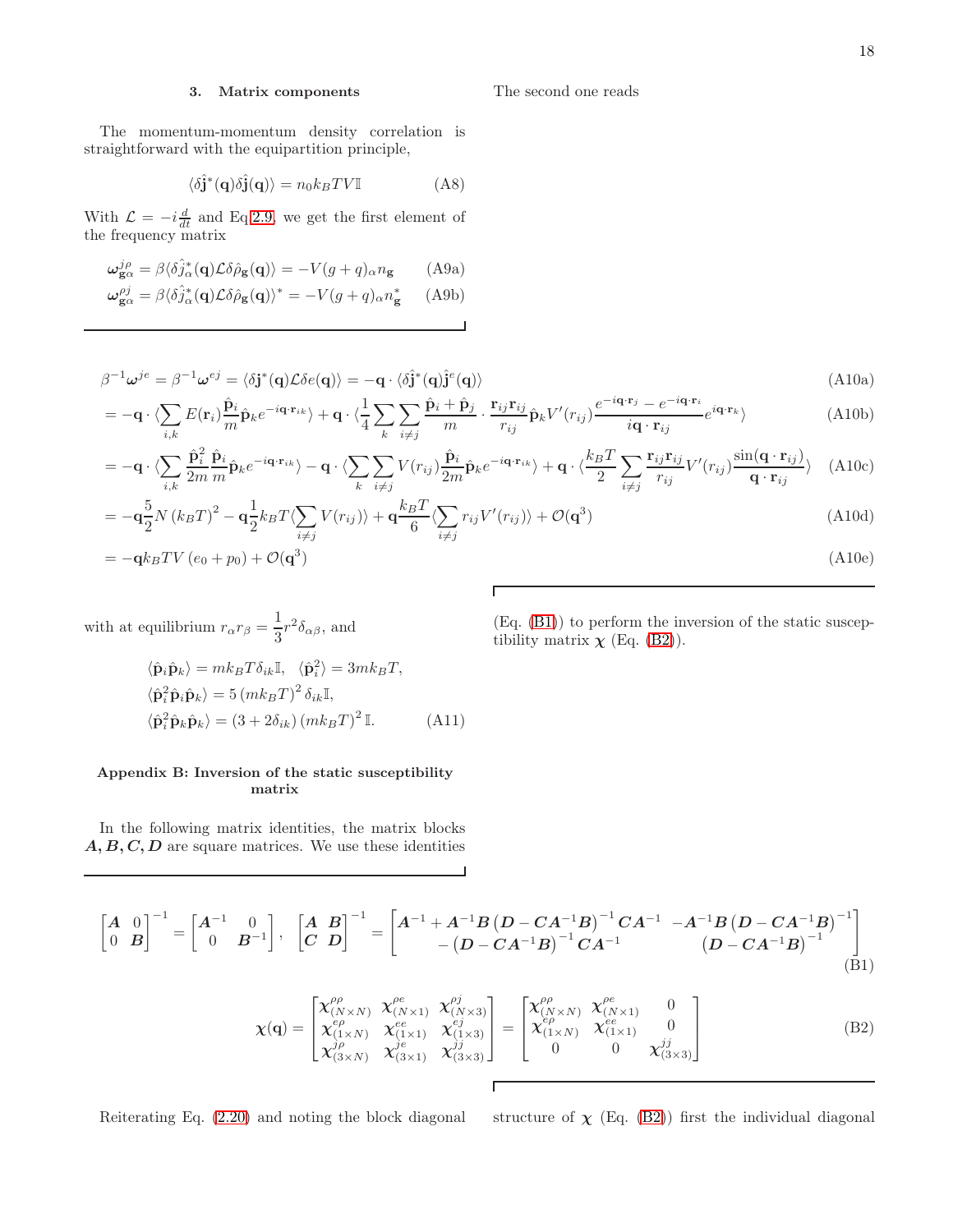blocks are inverted using identity Eq. [\(B1\)](#page-17-0)a. The first diagonal block, comprising of correlation matrices  $\chi^{\rho \rho}$ ,  $\chi^{\rho e}$  and  $\chi^{ee}$  is inverted using identity Eq. [\(B1\)](#page-17-0)b. The second diagonal block, with correlation between components of momentum densities, is easier to invert using the classical equipartition  $(Eq. (2.21))$  $(Eq. (2.21))$  $(Eq. (2.21))$ . Thus the explicit expressions for the inverse matrix

$$
\chi^{-1}(\mathbf{q}) = \begin{bmatrix} (\mathbf{J}^{\rho\rho} + \mathbf{U}\mathbf{L}^{-1}\mathbf{U}^*) & -\mathbf{L}^{-1}\mathbf{U} & 0\\ -(\mathbf{L}^{-1}\mathbf{U})^* & \mathbf{L}^{-1} & 0\\ 0 & 0 & n_0^{-1}\mathbb{I} \end{bmatrix}
$$
 (B3)

is acquired where  $J^{\rho \rho} = (\chi^{\rho \rho})^{-1}$  with components  $J_{gg'}$ (Eq. [\(2.23\)](#page-4-3)). The scalar  $L(q)$  and the components  $U_{\mathbf{g}}$  of the vector  $U$  are given in Eq.  $(2.24)$ .

# <span id="page-18-2"></span>Appendix C: Small wavelength limit of coefficients related to the inverse density correlation function and hence the direct correlation function

#### <span id="page-18-4"></span><span id="page-18-1"></span>1. The generalised elastic coefficients

The elastic coefficients, which are the same as the ones in [\[10,](#page-24-8) [14\]](#page-24-12), are summarised

$$
\lambda_{\alpha\beta}(\mathbf{q}) = \sum_{\mathbf{g'}\mathbf{g''}} g'_{\alpha} n_{\mathbf{g'}}^* J_{\mathbf{g'}\mathbf{g''}}^{*\rho\rho} n_{\mathbf{g''}} g''_{\beta} = \lambda_{\alpha\beta\gamma\delta} q_{\gamma} q_{\delta} + \dots
$$
\n(C1a)

$$
\mu_{\alpha}(\mathbf{q}) = \sum_{\mathbf{g}'\mathbf{g}''} n_{\mathbf{g}'}^* J_{\mathbf{g}'\mathbf{g}''}^{*} n_{\mathbf{g}''} i g_{\alpha}'' = i \mu_{\alpha\beta} q_{\beta} + \dots \qquad \text{(C1b)}
$$

$$
\mu_{\alpha}^*(\mathbf{q}) = \sum_{\mathbf{g}'\mathbf{g}''} -ig'_{\alpha}n_{\mathbf{g}'}^*J_{\mathbf{g}'\mathbf{g}''}^{*\rho\rho}n_{\mathbf{g}''} = -i\mu_{\alpha\beta}q_{\beta} + \dots
$$
 (C1c)

$$
\nu(\mathbf{q}) = \sum_{\mathbf{g}'\mathbf{g}''} n_{\mathbf{g}'}^* J_{\mathbf{g}''\mathbf{g}''}^{*\rho\rho} n_{\mathbf{g}''} = \nu + \dots \tag{C1d}
$$

and then derived here for the sake of completeness.

Substituting  $J_{\mathbf{g}'\mathbf{g}}^*$  using Eq. [\(2.23\)](#page-4-3) in the expression for  $\lambda_{\alpha\beta}(\mathbf{q})$  in Eq. [\(C1\)](#page-18-4)a and utilising the expansion of the gradient of the average density distribution

$$
\nabla_{\alpha} n(\mathbf{r}) = \sum_{\mathbf{g}} i g_{\alpha} n_{\mathbf{g}} e^{i\mathbf{g} \cdot \mathbf{r}} \tag{C2}
$$

in terms of the Bragg peak amplitudes  $n_{\mathbf{g}}$ , one obtains

$$
\lambda_{\alpha\beta}(\mathbf{q}) = \frac{k_B T}{V} \int d^3 r_1 \int d^3 r_2 \nabla_{\alpha} n(\mathbf{r}_1) \nabla_{\beta} n(\mathbf{r}_2) e^{-i\mathbf{q} \cdot (\mathbf{r}_1 - \mathbf{r}_2)} \left[ \frac{\delta(\mathbf{r}_1 - \mathbf{r}_2)}{n(\mathbf{r}_1)} - c(\mathbf{r}_1, \mathbf{r}_2) \right].
$$
\n(C3)

Upon using an equation derived by Lovett, Mou, Buff, Wertheim (LMB [\[27](#page-25-0)]W [\[28](#page-25-1)]),

$$
\frac{\nabla_{\alpha}(n(\mathbf{r}))}{n(\mathbf{r})} = \int d^3 r' c(\mathbf{r}, \mathbf{r}') \nabla_{\alpha} n(\mathbf{r}') \tag{C4}
$$

and realising that the gradient of the equilibrium density  $\nabla_{\alpha} n(\mathbf{r})$  is real i.e.,  $\sum_{\mathbf{g}} i g_{\alpha} n_{\mathbf{g}} e^{i\mathbf{g} \cdot \mathbf{r}} = \sum_{\mathbf{g}} -i g_{\alpha} n_{\mathbf{g}}^* e^{-i\mathbf{g} \cdot \mathbf{r}},$ one gets

$$
\lambda_{\alpha\beta}(\mathbf{q}) = \frac{k_B T}{V} \int d^3 r_1 \int d^3 r_2 \nabla_{\alpha} n(\mathbf{r}_1) \nabla_{\beta} n(\mathbf{r}_2) c(\mathbf{r}_1, \mathbf{r}_2)
$$
  

$$
\left(1 - e^{-i\mathbf{q} \cdot (\mathbf{r}_1 - \mathbf{r}_2)}\right)
$$
(C5a)

$$
\approx \lambda_{\alpha\beta\gamma\delta} q_{\gamma} q_{\delta} + \mathcal{O}(q^4)
$$
 (C5b)

<span id="page-18-0"></span>Similar arguments lead to the expression for

$$
\mu_{\alpha}(\mathbf{q}) = \frac{k_B T}{V} \int d^3 r_1 \int d^3 r_2 n(\mathbf{r}_1) \nabla_{\alpha} n(\mathbf{r}_2) c(\mathbf{r}_1, \mathbf{r}_2)
$$

$$
\left(1 - e^{-i\mathbf{q} \cdot (\mathbf{r}_1 - \mathbf{r}_2)}\right) \tag{C6a}
$$

<span id="page-18-5"></span>
$$
\approx i\mu_{\alpha\beta}q_{\beta} + \mathcal{O}(q^2)
$$
 (C6b)

It can, however, be shown [\[14\]](#page-24-12) that for a crystal with inversion symmetry, the correction in the small q expansion of  $\mu_{\alpha}(\mathbf{q})$  is  $\mathcal{O}(q^3)$ . Finally, the generalised elastic coefficient  $\nu(\mathbf{q})$ , whose leading order contribution comes from the homogeneous constant  $\nu$ , is given by

$$
\nu(\mathbf{q}) = \frac{k_B T}{V} \int d^3 r_1 \int d^3 r_2 n(\mathbf{r}_1) n(\mathbf{r}_2) e^{-i\mathbf{q} \cdot (\mathbf{r}_1 - \mathbf{r}_2)}
$$

$$
\left[ \frac{\delta(\mathbf{r}_1 - \mathbf{r}_2)}{n(\mathbf{r}_1)} - c(\mathbf{r}_1, \mathbf{r}_2) \right]
$$
(C7a)
$$
\approx \nu + \mathcal{O}(q^2)
$$
(C7b)

It can be shown [\[10\]](#page-24-8) that, as a consequence of the  $r_1 \leftrightarrow r_2$ symmetry,  $\nu(\mathbf{q})$  is real and has contributions from even powers in a long wavelength expansion in q.

#### <span id="page-18-3"></span>2. The coefficients coupling to energy

In this section we derive the small wave vector limit for the coefficients  $\tau_{\alpha}$ ,  $\theta$  and L. The initial definition of  $\tau_{\alpha}$  (Eq. [\(3.7\)](#page-8-0))

$$
\tau_{\alpha}(\mathbf{q}) = i \sum_{\mathbf{g}} U_{\mathbf{g}}^{*}(\mathbf{q}) n_{\mathbf{q}} g_{\alpha} \tag{C8}
$$

uses the abbreviated notation of  $U_{\mathbf{g}}$  defined in terms of the inverse density correlation function  $J_{gg'}$  (see Eq. [\(2.23\)](#page-4-3)) and the correlation between fluctuation in energy and Bragg peak amplitudes  $K_{\mathbf{g}}$  (see Eq. [\(2.24\)](#page-4-4)). Therefore, plugging in these definitions,  $\tau_{\alpha}$  can be written in terms of the direct correlation function  $c(\mathbf{r}_1, \mathbf{r}_2)$  and symmetry of these function can be exploited to derive an expression for  $\tau_{\alpha}$  in the small **q** limit.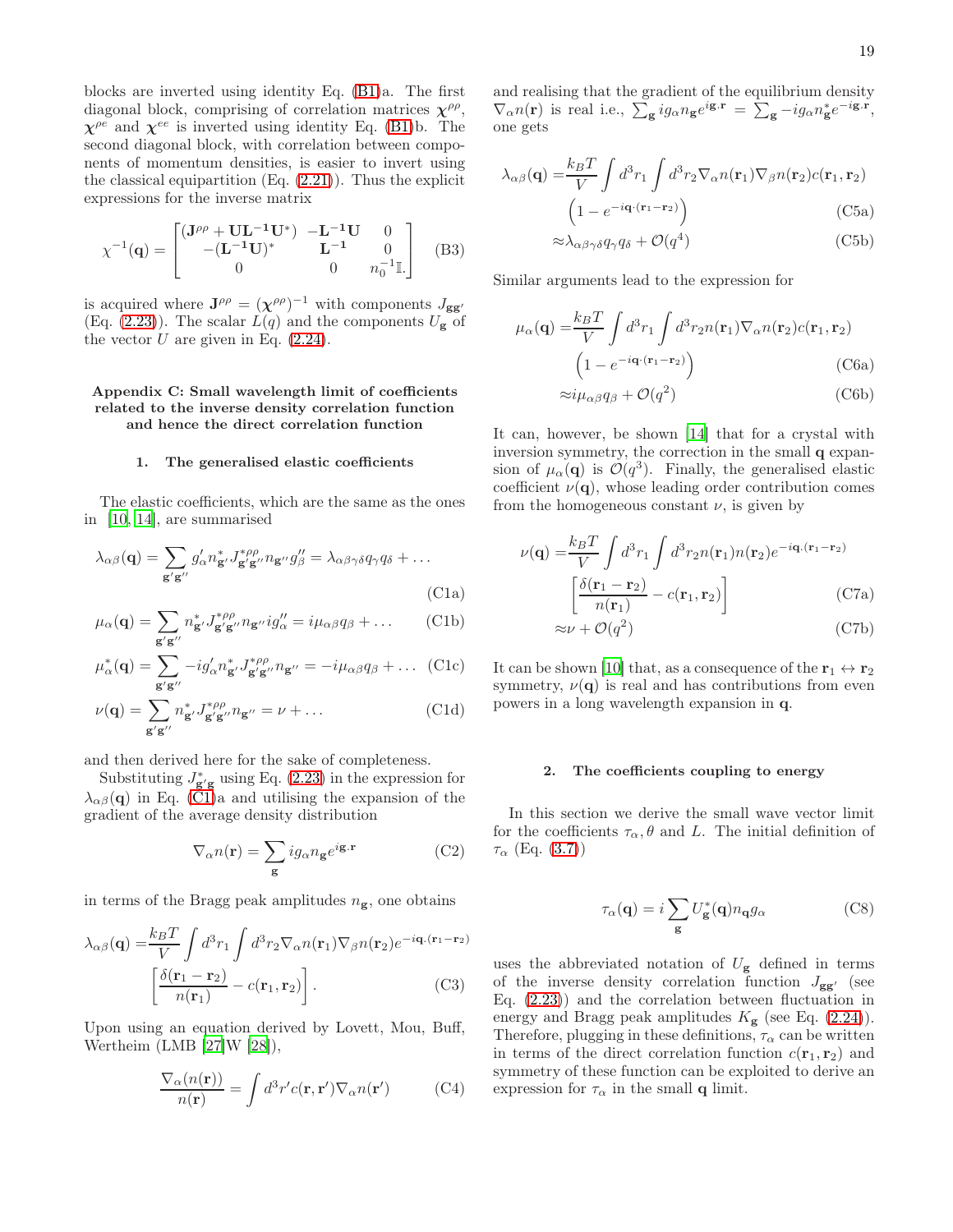<span id="page-19-0"></span>
$$
\tau_{\alpha}(\mathbf{q}) = (\beta V)^{-1} \sum_{\mathbf{g}, \mathbf{g}'} \int d^3 r_1 \int d^3 r_2 i n_{\mathbf{g}} g_{\alpha} e^{i\mathbf{g} \cdot \mathbf{r}_1} K_{\mathbf{g}'}^*(\mathbf{q}) e^{-i\mathbf{g}' \cdot \mathbf{r}_2} e^{-i\mathbf{q} \cdot (\mathbf{r}_1 - \mathbf{r}_2)} \left[ \frac{\delta(\mathbf{r}_1 - \mathbf{r}_2)}{n(\mathbf{r}_1)} - c(\mathbf{r}_1, \mathbf{r}_2) \right]
$$
(C9a)

$$
= (\beta V)^{-1} \sum_{\mathbf{g}'} \int d^3 r_2 \nabla_\alpha n(\mathbf{r}_1) K_{\mathbf{g}'}^*(\mathbf{q}) e^{-i\mathbf{g}' \cdot \mathbf{r}_2} e^{-i\mathbf{q} \cdot (\mathbf{r}_1 - \mathbf{r}_2)} \left[ \frac{\delta(\mathbf{r}_1 - \mathbf{r}_2)}{n(\mathbf{r}_1)} - c(\mathbf{r}_1, \mathbf{r}_2) \right]
$$
(C9b)

$$
= (\beta V)^{-1} \sum_{\mathbf{g}'} \int d^3 r_2 K_{\mathbf{g}'}^* (\mathbf{q}) e^{-i\mathbf{g}' \mathbf{r}_2} \int d^3 r_1 \nabla_\alpha n(\mathbf{r}_1) c(\mathbf{r}_1, \mathbf{r}_2) \left( 1 - e^{-i\mathbf{q} \cdot (\mathbf{r}_1 - \mathbf{r}_2)} \right)
$$
(C9c)

$$
=V^{-2}\sum_{\mathbf{g}'}\int d^3r_2\langle\sum_{jk}E_je^{-i\mathbf{q}\cdot(\mathbf{r}_j-\mathbf{r}_k)}e^{i\mathbf{g'}\cdot\mathbf{r}_k}\rangle e^{-i\mathbf{g'}\mathbf{r}_2}\int d^3r_1\nabla_\alpha n(\mathbf{r}_1)c(\mathbf{r}_1,\mathbf{r}_2)[1-i\mathbf{q}.\mathbf{r}_{12}+\dots]
$$
 (C9d)

$$
= i q_{\beta} \tau_{\alpha \beta} + \mathcal{O}(q^2) \tag{C9e}
$$

 $\Gamma$ 

where the second rank tensor  $\tau_{\alpha\beta}$  is

$$
\tau_{\alpha\beta} = (\beta V)^{-1} \sum_{\mathbf{g}'} \int d^3 r_2 \bar{K}_{\mathbf{g}'}^* e^{-i\mathbf{g'} \mathbf{r}_2} \int d^3 r_1 \nabla_\alpha n(\mathbf{r}_1) c(\mathbf{r}_1, \mathbf{r}_2) r_{12, \beta}
$$
\n(C10)

Note the analogy between the definitions of  $\mu_{\alpha}$  and  $\tau_{\alpha}$ . From this analogy, symmetry arguments applicable for  $\mu_{\alpha\beta}$  (Eq. [\(C1\)](#page-18-4)) (also see reference [\[10\]](#page-24-8)), holds for  $\tau_{\alpha\beta}$  as well. The symmetry  $c(\mathbf{r}_1, \mathbf{r}_2) = c(\mathbf{r}_2, \mathbf{r}_1)$  and the LMBW equation indicates  $\tau_{\alpha\beta} = \tau_{\beta\alpha}$ . The term  $K_{\mathbf{g'}}^*(\mathbf{q})$ , in Eq. [\(C9\)](#page-19-0), is a **q** dependent correlation function (see Eq. [\(2.24\)](#page-4-4)a) between the energy density and Bragg diffraction amplitudes. In the  $q \to 0$  limit the

leading order term, in the expansion of the q dependent exponential in its expression, is a constant  $\bar{K}_{\mathbf{g}'}^*$  and **q** independent macroscopic property of the system. Similar to the correlations in Eq. [\(A9\)](#page-17-3), this quantity is expected to have the periodicity of the lattice structure.

Next we take up the coefficient  $\theta$ . While deriving the explicit expressions for  $\theta$  in terms of  $c(\mathbf{r}_1, \mathbf{r}_2)$  we draw attention to the analogy between the definitions of  $\theta$  and  $\nu$ .

$$
\theta(\mathbf{q}) = \sum_{\mathbf{g}} U_{\mathbf{g}}^*(\mathbf{q}) n_{\mathbf{g}} = \sum_{\mathbf{g}, \mathbf{g}'} K_{\mathbf{g}'}^*(\mathbf{q}) J_{\mathbf{g}'\mathbf{g}}^*(\mathbf{q}) n_{\mathbf{g}} \tag{C11a}
$$

$$
= (\beta V)^{-1} \sum_{\mathbf{g}, \mathbf{g}'} \int \int d^3 r_1 d^3 r_2 n_{\mathbf{g}} e^{i \mathbf{g} \cdot \mathbf{r}_1} \bar{K}_{\mathbf{g}'}^* e^{-i \mathbf{g}' \cdot \mathbf{r}_2} e^{-i \mathbf{q} \cdot (\mathbf{r}_1 - \mathbf{r}_2)} \left[ \frac{\delta(\mathbf{r}_1 - \mathbf{r}_2)}{n(\mathbf{r}_1)} - c(\mathbf{r}_1, \mathbf{r}_2) \right]
$$
(C11b)

$$
= (\beta V)^{-1} \sum_{\mathbf{g}'} \int \int d^3 r_1 d^3 r_2 n(\mathbf{r}_1) \bar{K}_{\mathbf{g}'}^* e^{-i\mathbf{g}' \cdot \mathbf{r}_2} e^{-i\mathbf{q} \cdot (\mathbf{r}_1 - \mathbf{r}_2)} \left[ \frac{\delta(\mathbf{r}_1 - \mathbf{r}_2)}{n(\mathbf{r}_1)} - c(\mathbf{r}_1, \mathbf{r}_2) \right], \quad \therefore n(\mathbf{r}_1) = \sum_{\mathbf{g}} n_{\mathbf{g}} e^{i\mathbf{g} \cdot \mathbf{r}_1}
$$
\n(C11c)

$$
= (\beta V)^{-1} \sum_{\mathbf{g}'} \int d^3 r_2 \bar{K}_{\mathbf{g}'}^* e^{-i\mathbf{g}' \cdot \mathbf{r}_2} - (\beta V)^{-1} \sum_{\mathbf{g}'} \int \int d^3 r_1 d^3 r_2 n(\mathbf{r}_1) \bar{K}_{\mathbf{g}'}^* e^{-i\mathbf{g}' \cdot \mathbf{r}_2} c(\mathbf{r}_1, \mathbf{r}_2) [1 - i\mathbf{q} \cdot \mathbf{r}_{12} + \dots] \tag{C11d}
$$

Г

The above equation shows how in the long wavelength limit,

$$
\theta = (\beta V)^{-1} \sum_{\mathbf{g}'} \int d^3 r_2 \bar{K}_{\mathbf{g}'} e^{-i\mathbf{g}' \cdot \mathbf{r}_2} - (\beta V)^{-1} \sum_{\mathbf{g}'} \int \int d^3 r_1 d^3 r_2 n(\mathbf{r}_1) \bar{K}_{\mathbf{g}'}^* e^{-i\mathbf{g}' \cdot \mathbf{r}_2} c(\mathbf{r}_1, \mathbf{r}_2)
$$
(C12)

is a  $q$  independent real constant similar to  $\nu$ . Here, similar to  $\tau_{\alpha\beta}$ , we have used  $\bar{K}_{g'}^*$  as the long wavelength expectation value for  $K_{\mathbf{g}'}^*(\mathbf{q})$ .

Utilising the microscopic expressions for the energy

fluctuations (see Eq.  $(2.15)$  and Eq.  $(2.16)$ ) in the definition of  $L$  (Eq.  $(2.24)c$ ) and taking Taylor expansion of the exponential functions of q leads to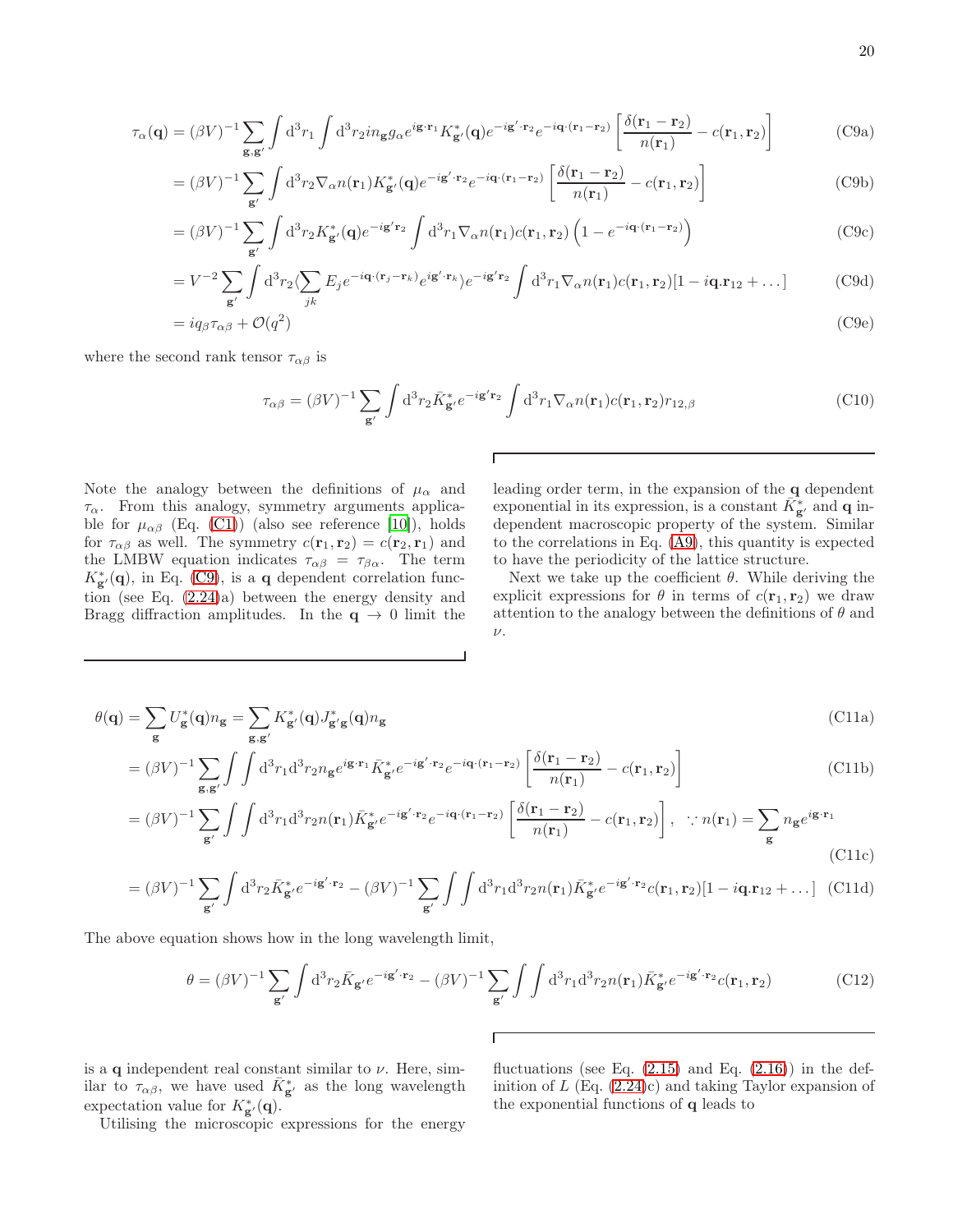$$
L(\mathbf{q}) = \beta \langle \delta \hat{e}^* \delta \hat{e} \rangle - \sum_{\mathbf{g}, \mathbf{g}'} K_{\mathbf{g}}(\mathbf{q}) J_{\mathbf{g}\mathbf{g}'}(\mathbf{q}) K_{\mathbf{g}'}^*(\mathbf{q})
$$
(C13a)

$$
= \beta \langle \delta \hat{e}^* \delta \hat{e} \rangle - (\beta V)^{-1} \sum_{\mathbf{g}, \mathbf{g}'} \int \int d^3 r_1 d^3 r_2 \bar{K}_{\mathbf{g}} e^{i \mathbf{g} \cdot \mathbf{r}_1} \bar{K}_{\mathbf{g}'}^* e^{-i \mathbf{g}' \cdot \mathbf{r}_2} \left[ \frac{\delta(\mathbf{r}_1 - \mathbf{r}_2)}{n(\mathbf{r}_1)} - c(\mathbf{r}_1, \mathbf{r}_2) \right] e^{-i \mathbf{q} \cdot (\mathbf{r}_1 - \mathbf{r}_2)} \tag{C13b}
$$

$$
= \beta \langle \delta \hat{e}^* \delta \hat{e} \rangle - (\beta V)^{-1} \sum_{\mathbf{g}, \mathbf{g'}} \int \int d^3 r_1 d^3 r_2 \bar{K}_{\mathbf{g}} e^{i \mathbf{g} \cdot \mathbf{r}_1} \bar{K}_{\mathbf{g'}}^* e^{-i \mathbf{g'} \cdot \mathbf{r}_2} \left[ \frac{\delta(\mathbf{r}_1 - \mathbf{r}_2)}{n(\mathbf{r}_1)} - c(\mathbf{r}_1, \mathbf{r}_2) \right] \left[ 1 - i \mathbf{q} \cdot \mathbf{r}_{12} + \dots \right] \tag{C13c}
$$

Г

with the small wavelength limit of  $L(q)$ , given by a constant

$$
L = \beta \langle \delta \hat{e}^* \delta \hat{e} \rangle - (\beta V)^{-1} \sum_{\mathbf{g}, \mathbf{g'}} \int \int d^3 r_1 d^3 r_2 \bar{K}_{\mathbf{g}} e^{i \mathbf{g} \cdot \mathbf{r}_1} \bar{K}_{\mathbf{g'}}^* e^{-i \mathbf{g'} \cdot \mathbf{r}_2} \left[ \frac{\delta(\mathbf{r}_1 - \mathbf{r}_2)}{n(\mathbf{r}_1)} - c(\mathbf{r}_1, \mathbf{r}_2) \right]
$$
(C14)

Here, once again, in the  $q \to 0$  limit, the leading order contributions from the terms  $K_{\mathbf{g}}(\mathbf{q})$  are q independent constants like  $\bar{K}_g$ . The arguments related to the term  $J_{gg'}(\mathbf{q})$ , in the small  $\mathbf{q}$  limit, are identical to the ones given for the calculation of  $\nu(\mathbf{q})$  (see Eq. [\(C7\)](#page-18-5) and reference [\[10,](#page-24-8) [14,](#page-24-12) [26\]](#page-24-24)).

#### <span id="page-20-0"></span>Appendix D: coarse-grained static susceptibility

This appendix aims to derive relations between (i) the intensive thermodynamic conjugate fields defined within the Mori-Zwanzig projection formalism and appearing on the left hand side of the Eq.  $(3.3)$ , and  $(ii)$  the thermodynamic fields introduced in the expansion of the free energy in Eq. [\(4.1\)](#page-11-1) and now used to represent the partition function in Eq. [\(D3\)](#page-21-0) (also appearing on the left hand side of Eq.  $(D8)$ ).

The relation between the coarse-grained thermody-

namic variables in Eq.  $(3.3)$  is given by the static susceptibility matrix. The block diagonal structure of the coarse-grained susceptibility matrix  $\chi$ , similar to its microscopic higher dimensional analogue in Eq. [\(2.20\)](#page-4-1), decouples a  $3 \times 3$  diagonal block of correlations between the linear momentum densities,  $\chi^{jj}$ , from the  $5 \times 5$  matrix block  $\chi_{nue}$ , allowing one to separately consider

<span id="page-20-2"></span>
$$
V^{-1}\chi_{nue} \begin{bmatrix} \delta a \\ \delta y \\ \delta b \end{bmatrix} = \begin{bmatrix} \delta n \\ \delta u \\ \delta e \end{bmatrix} . \tag{D1}
$$

decoupled from the correlations to linear momentum. The matrix  $\chi_{nue}$  represents the static correlations between fluctuations in number density, displacement fields and energy density (see Eq. [\(D2\)](#page-20-1)). In this appendix, we focus on interpreting the coarse-grained thermodynamic conjugate variables after defining the static correlation matrix  $\chi_{nue}$ 

$$
\lim_{\mathbf{q}\to 0} \chi_{nue}(\mathbf{q}) = \lim_{\mathbf{q}\to 0} \beta \begin{pmatrix} \langle \delta n^*(\mathbf{q})\delta n(\mathbf{q}) \rangle & \langle \delta n^*(\mathbf{q})\delta u_{\gamma}(\mathbf{q}) \rangle & \langle \delta n^*(\mathbf{q})\delta e(\mathbf{q}) \rangle \\ \langle \delta u_{\alpha}^*(\mathbf{q})\delta n(\mathbf{q}) \rangle & \langle \delta u_{\alpha}^*(\mathbf{q})\delta u_{\gamma}(\mathbf{q}) \rangle & \langle \delta u_{\alpha}^*(\mathbf{q})\delta e(\mathbf{q}) \rangle \\ \langle \delta e^*(\mathbf{q})\delta n(\mathbf{q}) \rangle & \langle \delta e^*(\mathbf{q})\delta u_{\gamma}(\mathbf{q}) \rangle & \langle \delta e^*(\mathbf{q})\delta e(\mathbf{q}) \rangle \end{pmatrix}
$$
\n(D2)

<span id="page-20-1"></span>Г

in terms of thermodynamic derivatives (see Eq. [\(D9\)](#page-22-3)). These relations follow from evaluating the static correlations between the thermodynamic density fields (see Eq. [\(D4\)](#page-21-2)) in the generalized grand-canonical ensemble [\[6,](#page-24-5) [11](#page-24-9), [23\]](#page-24-21). But for that, first we will have to define the partition function (see Eq. [\(D3\)](#page-21-0)). In case of three dimensional systems, u is a three dimensional vector with components  $u_{\alpha}$  corresponding to the three Cartesian coordinates. For ease of representation, in Eq. [\(D2\)](#page-20-1), we choose to show the correlations and the thermodynamic derivatives corresponding to one of the components of u. These expressions are representative of more general

susceptibility matrices with dimensions appropriate for the systems concerned. Reference [\[11\]](#page-24-9) explicitly derives these relations for an isothermal crystalline solid without considering heat transport associated with the fluctuations in energy density  $\delta e$ . For the isothermal case the coarse-grained susceptibility matrix, representing the correlations between the density  $\delta n$  and displacement  $\delta u_{\alpha}$  fluctuations, is a matrix of dimensions  $4 \times 4$ . In this paper, with the additional energy fluctuations  $\delta e$ , the size of the static correlation matrix  $\chi_{nue}$  increases to  $5 \times 5$  to account for the additional thermodynamic correlations. Apart from this increase in the number of cor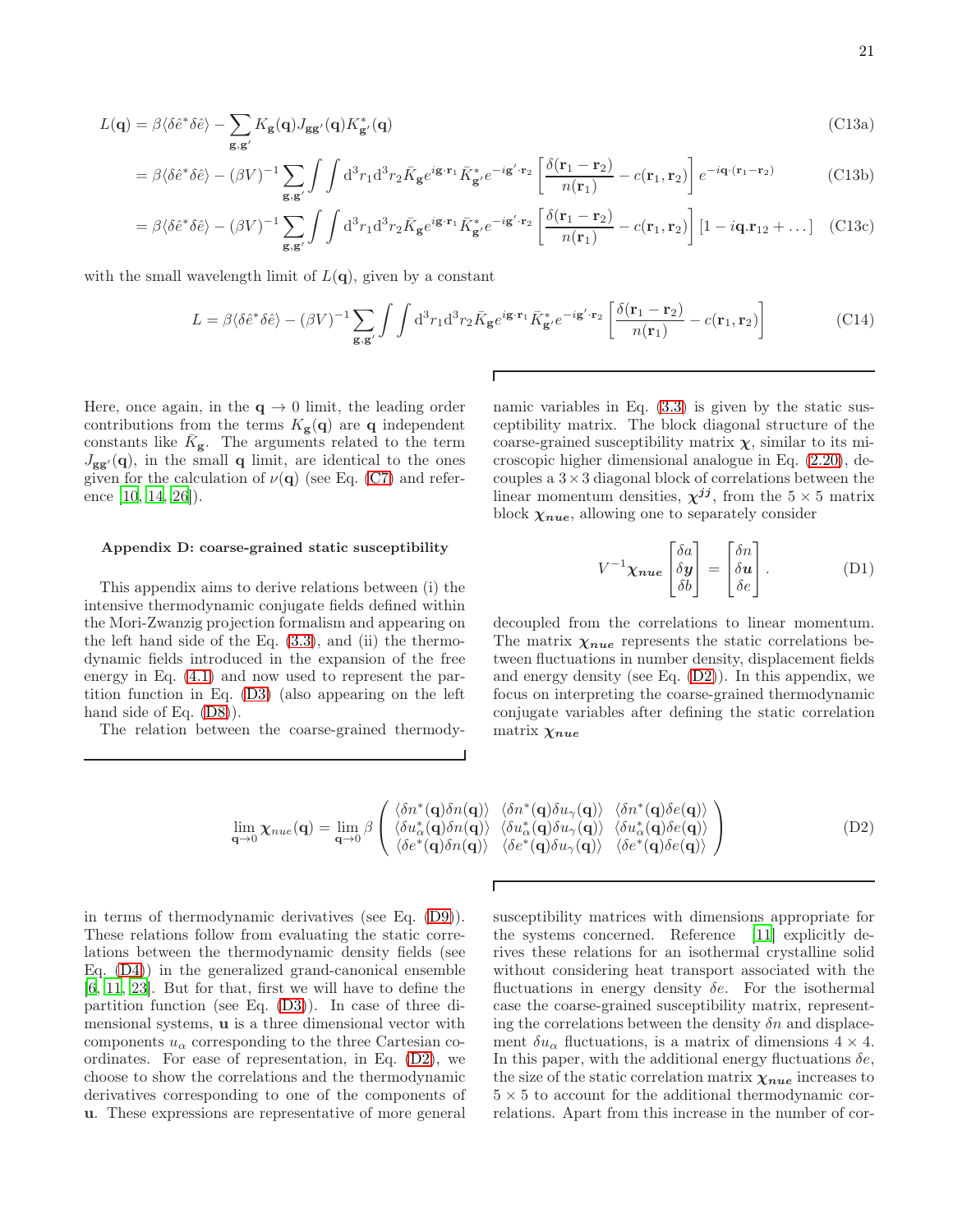relations involved, the main thermodynamic arguments remain identical.

Now we examine how the correlations in Eq. [\(D2\)](#page-20-1) can be represented as thermodynamic derivatives obtained starting from the partition function. Drawing analogy to the statistical mechanics of ordered ferromagnetic states in a system with the Heisenberg Hamiltonian [\[23](#page-24-21)], we introduce the elastic energy  $\mathbf{h} \cdot \mathbf{u}$  in the Hamiltonian  $\mathcal{H}$ . Here we follow the definitions of intensive stress fields  $h_{\alpha\beta}$ introduced as the thermodynamic conjugates to the symmetric linear strain fields  $u_{\alpha\beta}$  in the free energy expansion in Eq. [\(4.1\)](#page-11-1). The partition function  $\mathcal Z$  corresponds to the equilibrium crystalline solid in the limit of  $h_{\alpha\beta} \to 0$ .

<span id="page-21-0"></span>
$$
\mathcal{Z} = \int d\Gamma e^{-\beta \mathcal{H} + \beta \mu N - \beta V \mathbf{h} \cdot \mathbf{u}} \tag{D3}
$$

<span id="page-21-3"></span>Within the linear response picture [\[1](#page-24-0)], the vector **u** has six components representing the Voigt symmetric strain fields  $u_{\alpha\beta}$ : the independent components being for  $\alpha\beta = 11, 22, 33, 23$  or 32, 13 or 31, 12 or 21. From a thermodynamics perspective, the components of the conjugate stress fields  $h_{\alpha\beta}$  can be defined as in Eq. [\(4.3\)](#page-11-2)c where the coefficients of the stiffness tensor  $C^n_{\alpha\beta\gamma\delta}$  are the constants connecting the conjugate pairs. For a ther-

<span id="page-21-2"></span>modynamic variable density w measured at  $\mathbf{q} \to 0$ , the following relations for various density correlations can be derived from Eq. [\(D3\)](#page-21-0) [\[23\]](#page-24-21)

$$
\frac{\partial w}{\partial(\beta \mu)}\Big|_{\beta,\beta \mathbf{h}} = \langle \delta w^* \delta n \rangle \tag{D4a}
$$

$$
-\frac{\partial w}{\partial(\beta h_{\alpha\beta})}\Big|_{\beta,\beta\mu,\beta h_{\gamma\delta}} = \langle \delta w^* \delta u_{\alpha\beta} \rangle \tag{D4b}
$$

$$
-\frac{\partial w}{\partial(\beta)}\Big|_{\beta\mu,\beta\mathbf{h}} = \langle \delta w^* \delta e \rangle.
$$
 (D4c)

For our system of interest, the thermodynamic variable density  $w$  denotes number density  $n$ , energy density e and linear symmetric strain fields  $u_{\alpha\beta}$ , which can be equivalently represented in terms of the displacement fields as given in Eq. [\(3.12\)](#page-9-1). Consider representing fluctuations in these three quantities in terms of the partial derivatives of the three intensive fields  $\beta\mu, \beta h_{\alpha\beta}$  and  $\beta$ now introduced in Eq. [\(D4\)](#page-21-2) through the definition of the partition function in Eq. [\(D3\)](#page-21-0). With  $\sum_{i=1}^{n}$ ∂f  $\frac{\partial f}{\partial x_i}\delta x_i = \delta f$ being a general form for the total derivative of a function f of variables  $x_1, x_2, \ldots, x_n$ , the quantities  $\delta n, \delta u_{\gamma \delta}$  and  $\delta e$  can be written as follows

$$
\frac{\partial n}{\partial(\beta\mu)}\Big|_{\beta,\beta\mathbf{h}}\delta(\beta\mu) - \frac{\partial n}{\partial(\beta h_{\alpha\beta})}\Big|_{\beta,\beta\mu,\beta h_{\gamma\delta}}\delta(\beta h_{\alpha\beta}) - \frac{\partial n}{\partial(\beta)}\Big|_{\beta\mu,\beta\mathbf{h}}\delta\beta = \delta n
$$
\n(D5a)

$$
\frac{\partial u_{\gamma\delta}}{\partial(\beta\mu)}\Big|_{\beta,\beta\mathbf{h}}\delta(\beta\mu) - \frac{\partial u_{\gamma\delta}}{\partial(\beta h_{\alpha\beta})}\Big|_{\beta,\beta\mu,\beta h_{\gamma\delta}}\delta(\beta h_{\alpha\beta}) - \frac{\partial u_{\gamma\delta}}{\partial(\beta)}\Big|_{\beta\mu,\beta\mathbf{h}}\delta\beta = \delta u_{\gamma\delta}
$$
(D5b)

$$
\frac{\partial e}{\partial(\beta\mu)}\Big|_{\beta,\beta\mathbf{h}}\delta(\beta\mu) - \frac{\partial e}{\partial(\beta h_{\alpha\beta})}\Big|_{\beta,\beta\mu,\beta h_{\gamma\delta}}\delta(\beta h_{\alpha\beta}) - \frac{\partial e}{\partial(\beta)}\Big|_{\beta\mu,\beta\mathbf{h}}\delta\beta = \delta e. \tag{D5c}
$$

<span id="page-21-4"></span>Einstein convention for summation over repeated indices has been used here. Since the linear symmetric strain fields  $\delta u_{\alpha\beta}$  can be written in terms of the displacement fields  $(Eq. (3.12))$  $(Eq. (3.12))$  $(Eq. (3.12))$ , we choose to follow the analogy of Eq. [\(3.11\)](#page-9-0) to define the vector  $\delta h$  in terms of the stress

fields  $\delta h_{\alpha\beta}$  such that the components of  $\delta h$ 

$$
\delta h_{\alpha} = -i \delta h_{\alpha\beta} q_{\beta},\tag{D6}
$$

are conjugates to  $\delta u_{\alpha}$ . When  $\delta u_{\alpha\beta}$  and  $\delta h_{\alpha\beta}$  are substituted with  $\delta u_{\alpha}$  and  $\delta h_{\alpha}$  respectively in Eq. [D5,](#page-21-3) they transform to

$$
\frac{\partial n}{\partial(\beta\mu)}\Big|_{\beta,\beta\mathbf{h}}\delta(\beta\mu) - \frac{\partial n}{\partial(\beta h_{\alpha})}\Big|_{\beta,\beta\mu,\beta h_{\gamma}}\delta(\beta h_{\alpha}) - \frac{\partial n}{\partial(\beta)}\Big|_{\beta\mu,\beta\mathbf{h}}\delta\beta = \delta n
$$
\n(D7a)

$$
\frac{\partial u_{\gamma}}{\partial(\beta\mu)}\Big|_{\beta,\beta\mathbf{h}}\delta(\beta\mu) - \frac{\partial u_{\gamma}}{\partial(\beta h_{\alpha})}\Big|_{\beta,\beta\mu,\beta h_{\gamma}}\delta(\beta h_{\alpha}) - \frac{\partial u_{\gamma}}{\partial(\beta)}\Big|_{\beta\mu,\beta\mathbf{h}}\delta\beta = \delta u_{\gamma}
$$
(D7b)

$$
\frac{\partial e}{\partial(\beta\mu)}\Big|_{\beta,\beta\mathbf{h}}\delta(\beta\mu) - \frac{\partial e}{\partial(\beta h_{\alpha})}\Big|_{\beta,\beta\mu,\beta h_{\gamma}}\delta(\beta h_{\alpha}) - \frac{\partial e}{\partial(\beta)}\Big|_{\beta\mu,\beta\mathbf{h}}\delta\beta = \delta e. \tag{D7c}
$$

The set of equations in Eq.  $(D7)$  can be contracted into the matrix form

<span id="page-21-1"></span>
$$
V^{-1} \chi_{nue} \begin{bmatrix} \delta(\beta \mu) \\ \delta(\beta \mathbf{h}) \\ \delta \beta \end{bmatrix} = \begin{bmatrix} \delta n \\ \delta \mathbf{u} \\ \delta e \end{bmatrix} . \tag{D8}
$$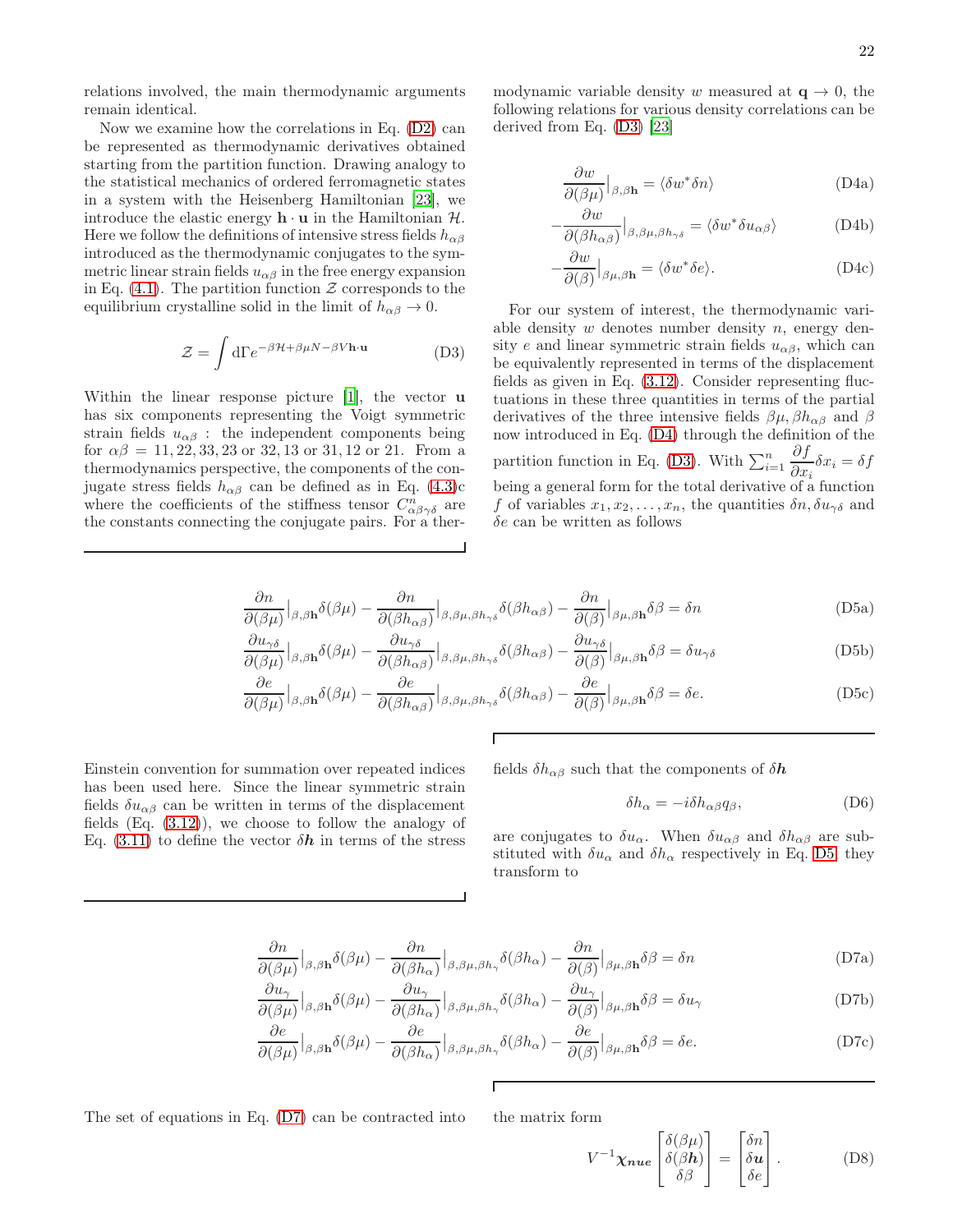<span id="page-22-3"></span>if the matrix  $\chi_{nue}$  is given by Eq. [\(D9a\)](#page-22-1). Next, recall Eq. [\(D4\)](#page-21-2), which gives linear response relations be<span id="page-22-1"></span>tween static correlation functions and respective thermodynamic derivatives. This can now be used to obtain Eq. [\(D9b\)](#page-22-2) from Eq. [\(D9a\)](#page-22-1).

$$
\lim_{\mathbf{q}\to 0} \chi_{nue}(\mathbf{q}) = \beta V \begin{pmatrix} \frac{\partial n}{\partial(\beta\mu)} \Big|_{\beta,\beta\mathbf{h}} & -\frac{\partial n}{\partial(\beta h_{\alpha})} \Big|_{\beta,\beta\mu,\beta h_{\gamma}} & -\frac{\partial n}{\partial\beta} \Big|_{\beta\mu,\beta\mathbf{h}} \\ \frac{\partial u_{\gamma}}{\partial(\beta\mu)} \Big|_{\beta,\beta\mathbf{h}} & -\frac{\partial u_{\gamma}}{\partial(\beta h_{\alpha})} \Big|_{\beta,\beta\mu,\beta h_{\gamma}} & -\frac{\partial u_{\gamma}}{\partial\beta} \Big|_{\beta\mu,\beta\mathbf{h}} \\ \frac{\partial e}{\partial(\beta\mu)} \Big|_{\beta,\beta\mathbf{h}} & -\frac{\partial e}{\partial(h_{\alpha})} \Big|_{\beta,\beta\mu,\beta h_{\gamma}} & -\frac{\partial e}{\partial\beta} \Big|_{\beta\mu,\beta\mathbf{h}} \end{pmatrix}
$$
(D9a)

$$
\chi_{nue}(\mathbf{q}) = \beta V \begin{pmatrix} \langle \delta n^*(\mathbf{q}) \delta n(\mathbf{q}) \rangle & \langle \delta n^*(\mathbf{q}) \delta u_{\gamma}(\mathbf{q}) \rangle & \langle \delta n^*(\mathbf{q}) \delta e(\mathbf{q}) \rangle \\ \langle \delta u_{\alpha}^*(\mathbf{q}) \delta n(\mathbf{q}) \rangle & \langle \delta u_{\alpha}^*(\mathbf{q}) \delta u_{\gamma}(\mathbf{q}) \rangle & \langle \delta u_{\alpha}^*(\mathbf{q}) \delta e(\mathbf{q}) \rangle \\ \langle \delta e^*(\mathbf{q}) \delta n(\mathbf{q}) \rangle & \langle \delta e^*(\mathbf{q}) \delta u_{\gamma}(\mathbf{q}) \rangle & \langle \delta e^*(\mathbf{q}) \delta e(\mathbf{q}) \rangle \end{pmatrix}
$$
(D9b)

Finally, in Eq. [\(D9b\)](#page-22-2), we have recovered the expression of the static susceptibility matrix  $\chi_{nue}$  we presented in Eq. [\(D2\)](#page-20-1) from our consideration of the hydrodynamic variables in the Mori-Zwanzig formulation. In deriving Eq. [D9,](#page-22-3) from a purely thermodynamic starting point (Eq. [\(D3\)](#page-21-0)), we establish the relations (recall  $h_{\alpha\beta}^0 = 0$ ))

$$
\delta a = \beta^{-1} \delta (\beta \mu) = \delta \mu - \frac{\mu^0}{T} \delta T \tag{D10a}
$$

$$
\delta y_{\alpha\beta} = \beta^{-1} \delta(\beta h_{\alpha\beta}) = \delta h_{\alpha\beta}, \tag{D10b}
$$

$$
\delta b = -\beta^{-1} \delta \beta = \frac{1}{T} \delta T.
$$
 (D10c)

<span id="page-22-2"></span>Comparing Eq. [\(D1\)](#page-20-2) to Eq. [\(D8\)](#page-21-1) derived through the steps presented in Eq. [\(D5\)](#page-21-3), Eq. [\(D7\)](#page-21-4) and Eq. [\(D9\)](#page-22-3) allows us to identify the microscopically derived ther-modynamic conjugate fields (see section [III B\)](#page-7-1)  $\delta a$ ,  $\delta y_{\alpha\beta}$ and  $\delta b$  in terms of the thermodynamic intensive fields  $\delta(\beta\mu), \delta(\beta h_{\alpha\beta})$  and  $\delta\beta$  respectively. They are recalled in Eq. [\(4.4\)](#page-12-0) in the main text.

<span id="page-22-4"></span>It is important to note here that the Eq. [\(D10\)](#page-22-4) identifying  $\delta a$ ,  $\delta y_{\alpha}$  and  $\delta b$  as intensive thermodynamic fields, can be derived also from considering the inverse route (see reference [\[26](#page-24-24)]). First reconsider the relation between δa,  $\delta y_{\alpha}$ , δb and their respective conjugates δn,  $\delta u_{\gamma}$ , δe through  $\chi_{nue}^{-1}$  in Eq. [\(D8\)](#page-21-1). After inverting the matrix  $\chi_{nue}$ , using relations between partial derivatives of thermodynamic variables, Eq. [\(D9a\)](#page-22-1) leads to

$$
\lim_{\mathbf{q}\to 0} \chi_{nue}^{-1}(\mathbf{q}) = (\beta V)^{-1} \begin{pmatrix} \frac{\partial(\beta \mu)}{\partial n}\Big|_{e,\mathbf{u}} & \frac{\partial(\beta \mu)}{\partial u}\Big|_{n,u_{\alpha},e} & \frac{\partial(\beta \mu)}{\partial e}\Big|_{n,\mathbf{u}}\\ -\frac{\partial(\beta h_{\alpha})}{\partial n}\Big|_{e,\mathbf{u}} & -\frac{\partial(\beta h_{\alpha})}{\partial u_{\gamma}}\Big|_{n,u_{\alpha},e} & -\frac{\partial(\beta h_{\alpha})}{\partial e}\Big|_{n,\mathbf{u}}\\ -\frac{\partial\beta}{\partial n}\Big|_{e,\mathbf{u}} & -\frac{\partial\beta}{\partial u_{\gamma}}\Big|_{n,u_{\alpha},e} & -\frac{\partial\beta}{\partial e}\Big|_{n,\mathbf{u}} \end{pmatrix},
$$
\n(D11a)

which can be plugged in Eq. [\(3.3\)](#page-7-8) in order to bring out the expressions for the variables  $\delta a$ ,  $\delta b$  and  $\delta y_{\alpha\beta}$  given in Eq. [\(D10\)](#page-22-4).

This representation of the  $\chi_{nue}^{-1}$  makes certain thermodynamic relations, derived in Eq. [\(4.3\)](#page-11-2), explicit. The expression for  $C^n_{\alpha\beta\gamma\delta}$  (Eq. [\(4.3\)](#page-11-2)c) is specially cited here because it helps us understand how a Voigt symmetric stiffness tensor  $C^n_{\alpha\beta\gamma\delta}$  of dimensions  $6 \times 6$ 

$$
\beta C_{\alpha\beta\gamma\delta}^{n} q_{\beta} q_{\delta} = \frac{\partial (\beta h_{\alpha\beta})}{\partial u_{\gamma\delta}} \Big|_{n, u_{\alpha\beta}, \beta} q_{\beta} q_{\delta} = -\frac{\partial (\beta h_{\alpha})}{\partial u_{\gamma}} \Big|_{n, u_{\alpha}, \beta}
$$
(D12)

contributes to the  $3 \times 3$  (in a three dimensional system) block of correlations between the displacement fields in the  $\chi_{nue}^{-1}$  matrix. The results of this appendix dis-

cussing the relations between the coarse-grained fields derived from the Mori-Zwanzig projection operations and the corresponding thermodynamic fields, is used in section [IV B.](#page-11-0)

### <span id="page-22-0"></span>Appendix E: Equation of motion : micro to macro

The equations of motion (Eq. [\(2.33\)](#page-6-4)) for the microscopic relevant variables transform to the equations Eq. [\(3.19\)](#page-10-2) when the fluctuations in the Bragg peak amplitudes  $\delta n_{\mathbf{g}}(\mathbf{q},t)$  are substituted with the two coarsegrained fields  $\delta u_{\alpha}(\mathbf{q},t)$  and  $\delta n(\mathbf{q},t)$  using the ansatz in Eq. [\(3.1\)](#page-7-3). Here we present the steps involved in deriving Eq. [\(3.19\)](#page-10-2) from Eq. [\(2.33\)](#page-6-4). We reiterate the microscopic equations of motion  $(Eq. (2.33))$  $(Eq. (2.33))$  $(Eq. (2.33))$  in the first lines of Eq.  $(E1)$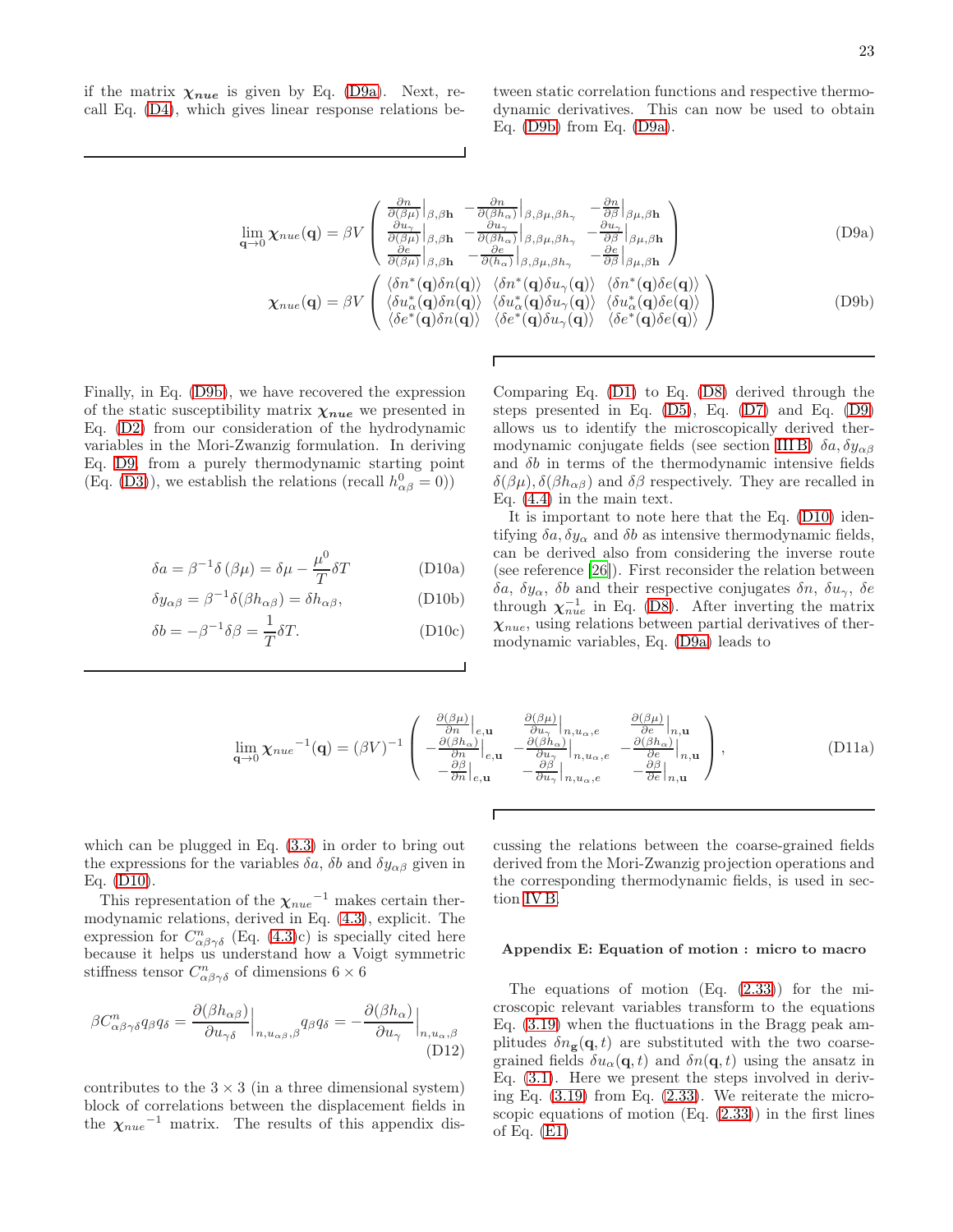<span id="page-23-0"></span>
$$
\partial_t \delta n_{\mathbf{g}}(\mathbf{q},t) = \frac{\omega_{\mathbf{g}\alpha}^{\rho j}(\mathbf{q})}{V} \delta v_{\alpha}(\mathbf{q},t) - \sum_{\mathbf{g}'} \frac{\Gamma_{\mathbf{g}\mathbf{g}'}^{\rho \rho}(\mathbf{q})}{V} \delta a_{\mathbf{g}'}(\mathbf{q},t) - \frac{\Gamma_{\mathbf{g}}^{\rho e}(\mathbf{q})}{V} \delta b(\mathbf{q},t)
$$
\n
$$
= -i(g+q)_{\alpha} n_{\mathbf{g}} \delta v_{\alpha}(\mathbf{q},t) - \sum_{\mathbf{g}'} n_{\mathbf{g}} n_{\mathbf{g}'}^{*} g_{\alpha} g_{\beta}' \zeta_{\alpha\beta} \delta a_{\mathbf{g}'}(\mathbf{q},t) - q_{\beta} \xi_{\alpha\beta}^{\top} n_{\mathbf{g}} g_{\alpha} \delta b(\mathbf{q},t)
$$
\n(E1a)\n
$$
\partial_t \delta e(\mathbf{q},t) = \frac{\omega_{\alpha}^{ej}}{V} \delta v_{\alpha}(\mathbf{q},t) - \sum_{\mathbf{g}'} \frac{\Gamma_{\mathbf{g}}^{\rho \rho}(\mathbf{q})}{V} \delta a_{\mathbf{g}}(\mathbf{q},t) - \frac{\Gamma_{\mathbf{g}}^{\epsilon e}}{V} \delta b(\mathbf{q},t)
$$

$$
\delta e(\mathbf{q}, t) = \frac{\omega_{\alpha}^{2}}{V} \delta v_{\alpha}(\mathbf{q}, t) - \sum_{\mathbf{g}} \frac{\mathbf{1}_{\mathbf{g}}(\mathbf{q})}{V} \delta a_{\mathbf{g}}(\mathbf{q}, t) - \frac{\mathbf{1}_{\mathbf{f}}}{V} \delta b(\mathbf{q}, t)
$$
  
= 
$$
-i(e_{0} + p_{0}) q_{\alpha} \delta v_{\alpha}(\mathbf{q}, t) - \sum_{\mathbf{g}} n_{\mathbf{g}}^{*} g_{\beta} q_{\alpha} \xi_{\alpha \beta} \delta a_{\mathbf{g}}(\mathbf{q}, t) - q_{\alpha} q_{be} \alpha_{\alpha \beta} T \delta b(\mathbf{q}, t)
$$
(E1b)

$$
\partial_t \delta j_\alpha(\mathbf{q}, t) = \sum_{\mathbf{g}} \frac{\omega_{\alpha \mathbf{g}}^{j \rho}}{V} \delta a_{\mathbf{g}}(\mathbf{q}, t) + \frac{\omega_{\alpha}^{j e}}{V} \delta b(\mathbf{q}, t) - \frac{\Gamma_{\alpha \beta}^{j j}}{V} \delta v_\beta(\mathbf{q}, t)
$$
  
=  $i \sum_{\mathbf{g}} n_{\mathbf{g}}^*(g + q)_\alpha \delta a_{\mathbf{g}}(\mathbf{q}, t) - i(e_0 + p_0) q_\alpha \delta b(\mathbf{q}, t) - q_\beta q_\gamma \eta_{\alpha \beta \gamma \delta} v_\delta(\mathbf{q}, t)$  (E1c)

Г

before plugging in expressions for  $\omega_{\mathbf{g}\alpha}^{pj}, \omega_{\alpha}^{ej}$  from Eq. [\(2.28\)](#page-5-3) and  $\Gamma_{gg'}^{\rho\rho}, \Gamma_{g}^{\rho e}, \Gamma_{\alpha\beta}^{jj}$  from Eq. [\(3.16\)](#page-10-1), Eq. [\(3.17\)](#page-10-3) in the second lines of Eq. [\(E1\)](#page-23-0). The components of  $\Gamma^{pj}_{(N\times3)}$ ,  $\Gamma^{ej}_{(1\times3)}$  and their conjugate transposes in the dynamical equations Eq. [\(2.33\)](#page-6-4) have been neglected in our calculations. It can be shown [\[26\]](#page-24-24) that the leading q dependent term for these components arises from  $\mathcal{O}q(g+q)$ while all the other components of  $\Gamma$  has  $\mathcal{O}(\mathbf{g} + \mathbf{q})$  (see Eq.  $(3.16)$ , Eq.  $(3.17)$  and Eq.  $(3.18)$  leading order terms.

<span id="page-23-1"></span>Next we differentiate Eq. [\(3.2\)](#page-7-4)a with respect to time and substitute  $\partial_t \delta n_{\mathbf{g}}$  using Eq. [\(E1\)](#page-23-0)a. Then, due to the

symmetry argument  $\sum_{g} |n_{g}|^{2} g_{\beta} = 0$ , several terms in Eq. [\(E1\)](#page-23-0)a vanishes and the time evolution of the density field is obtained

$$
\partial_t \delta n(\mathbf{q}, t) = -i n_0 q_\alpha \delta v_\alpha(\mathbf{q}, t). \tag{E2}
$$

Similar steps are repeated, to get the time evolution of the displacement fields  $\delta u_{\alpha}(\mathbf{q}, t)$ , starting with Eq. [\(3.2\)](#page-7-4)b. It is differentiated with respect to time and then using Eq. [\(2.33a\)](#page-6-5) and  $\mathcal{N}_{\alpha\beta} = \sum_{\mathbf{g}} |n_{\mathbf{g}}|^2 g_{\alpha} g_{\beta}$ , one arrives at the following equation of motion for the displacement fields

$$
\partial_t \delta u_{\alpha}(\mathbf{q},t) = \delta v_{\alpha}(\mathbf{q},t) - \zeta_{\alpha\beta} \left[ -\mu_{\beta}^*(\mathbf{q}) \frac{\delta n(\mathbf{q},t)}{n_0} + \lambda_{\beta\gamma}(\mathbf{q}) \delta u_{\gamma}(\mathbf{q},t) + \tau_{\beta}^*(\mathbf{q}) \delta b(\mathbf{q},t) \right] - i q_{\beta} \xi_{\alpha\beta}^{\top} \delta b(\mathbf{q},t)
$$
(E3a)  
=  $\delta v_{\alpha}(\mathbf{q},t) - \zeta_{\alpha\beta} \delta y_{\beta} - i q_{\beta} \xi_{\alpha\beta}^{\top} \delta b(\mathbf{q},t)$  (E3b)

Here we have made use of the fact that  $\delta a_{\mathbf{g}}$  can be written in terms of the inverse density correlation matrix  $J_{gg'}$ (see Eq. [\(3.5\)](#page-7-6)a) which ends up giving the expressions for the generalised material coefficients  $\lambda_{\alpha\beta}, \mu_{\alpha}, \nu, \tau_{\alpha}, \theta$ (see Appendix [C\)](#page-18-2). For a more elegant representation of Eq. [\(E3\)](#page-23-1)a, we substitute the second term with  $\delta y_\beta$  from Eq. [\(3.6\)](#page-8-2)c.

The equation for the energy density  $(Eq. (E1)b)$  $(Eq. (E1)b)$  $(Eq. (E1)b)$  is taken up next. Once again using the definitions of the generalised material coefficients (see Appendix [C\)](#page-18-2) and the expression for  $\delta y_\beta$  in Eq. [\(3.6\)](#page-8-2)c leads to the following equations

$$
\partial_t \delta e(\mathbf{q}, t) = -\mathrm{i} (e_0 + p_0) q_\alpha \delta v_\alpha(\mathbf{q}, t) + \mathrm{i} q_\alpha \xi_{\alpha\beta} \left[ -\mu_\beta^*(\mathbf{q}) \frac{\delta n(\mathbf{q}, t)}{n_0} + \lambda_{\beta\gamma}(\mathbf{q}) u_\gamma(\mathbf{q}, t) + \tau_\beta^*(\mathbf{q}) \delta b(\mathbf{q}, t) \right] - q_\alpha q_\beta \alpha_{\alpha\beta} T \delta b(\mathbf{q}, t)
$$
\n(E4a)

$$
= -i\left(e_0 + p_0\right)q_\alpha\delta v_\alpha(\mathbf{q}, t) + iq_\alpha\xi_{\alpha\beta}\delta y_\beta - q_\alpha q_\beta\alpha_{\alpha\beta}T\delta b(\mathbf{q}, t). \tag{E4b}
$$

Г

Finally, the equation for the density of the linear momen- tum in Eq. [\(E1\)](#page-23-0)c can be written in terms of the conju-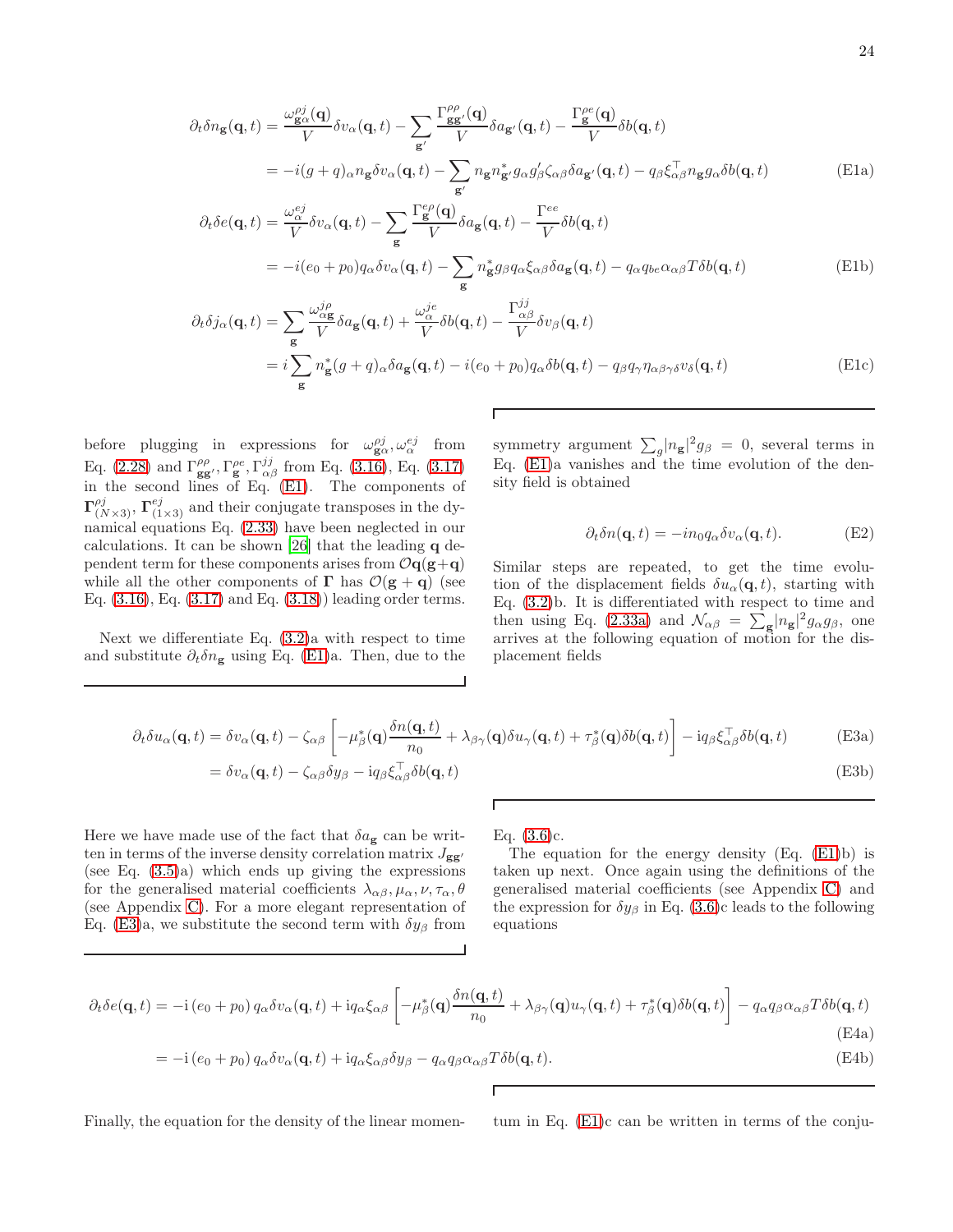<span id="page-24-25"></span>gate fields  $\delta a, \delta b, \delta v_\alpha, \delta y_\alpha$  defined in Eq. [\(3.6\)](#page-8-2). Here we have employed the same mathematical manipulations, as

in case of the equations for  $\delta n, \delta u_\alpha, \delta e$ , to identify the generalised material constants and their relations to the conjugate fields.

$$
\partial_t \delta j_\alpha(\mathbf{q}, t) = -i n_0 q_\alpha \left[ \frac{\nu(\mathbf{q})}{n_0^2} \delta n(\mathbf{q}, t) - \frac{\mu_\beta(\mathbf{q})}{n_0} \delta u_\beta(\mathbf{q}, t) - \frac{\theta^*(\mathbf{q})}{n_0} \delta b(\mathbf{q}, t) \right]
$$

$$
- \left[ -\mu_\alpha^*(\mathbf{q}) \frac{\delta n(\mathbf{q}, t)}{n_0} + \lambda_{\alpha\beta}(\mathbf{q}) \delta u_\beta(\mathbf{q}, t) + \tau_\alpha^*(\mathbf{q}) \delta b(\mathbf{q}, t) \right]
$$

$$
-i (e_0 + p_0) q_\alpha \delta b(\mathbf{q}, t) - q_\beta q_\gamma \eta_{\alpha\beta\gamma\delta} v_\delta(\mathbf{q}, t)
$$
(E5a)
$$
= -i n_0 q_\alpha \delta a(\mathbf{q}, t) - \delta y_\alpha(\mathbf{q}, t) - i (e_0 + p_0) q_\alpha \delta b(\mathbf{q}, t) - q_\beta q_\gamma \eta_{\alpha\beta\gamma\delta} v_\delta(\mathbf{q}, t). \tag{E5b}
$$

This appendix shows how, the eight hydrodynamic equations presented in Eq. [\(3.19\)](#page-10-2) can be derived from

the  $(N + 4)$  Mori-Zwanzig equations (Eq.  $(2.33)$ ) for the microscopic fields of a local-defect rich three dimensional crystal, through the coarse-graining ansatz in Eq. [\(3.1\)](#page-7-3).

- <span id="page-24-0"></span>[1] L.D. Landau and E.M. Lifshitz, Theory of Elasticity, 3rd ed. (Pergamon Press, 1986).
- <span id="page-24-1"></span>[2] P. C. Martin, O. Parodi, and P. S. Pershan, Unified Hydrodynamic Theory for Crystals, Liquid Crystals, and Normal Fluids, Phys. Rev. A 6[, 2401 \(1972\).](https://doi.org/10.1103/PhysRevA.6.2401)
- <span id="page-24-2"></span>[3] P. D. Fleming and C. Cohen, Hydrodynamic of solids, [Phys. Rev. B](https://doi.org/10.1103/PhysRevB.13.500) 13, 500 (1976).
- <span id="page-24-3"></span>[4] G. Szamel and M. H. Ernst, Slow modes in crystals: a method to study elastic constants, [Phys. Rev. B](https://doi.org/https://doi.org/10.1103/PhysRevB.48.112) 48, 112 (1993).
- <span id="page-24-4"></span>[5] G. Szamel, Statistical mechanics of dissipative transport in crystals, [J. Stat. Phys.](https://doi.org/https://doi.org/10.1007/BF02181271) 87, 1067 (1997).
- <span id="page-24-5"></span>[6] D. Forster, Hydrodynamic fluctuations, broken symmetry, and correlation functions (Benjamin, Reading, Massachusetts, 1975).
- <span id="page-24-6"></span>[7] M. S. Green, Markoff random processes and the statistical mechanics of time-dependent phenomena, [J. Chem. Phys.](https://doi.org/10.1063/1.1700722) **20**, 1281 (1952)<br>[8] M. S. Green, Markoff ra
- S. Green, Markoff random processes and the statistical mechanics of time-dependent phenomena. ii. irreversible processes in fluids, [J. Chem. Phys.](https://doi.org/10.1063/1.1740082) 22, 398 (1954).
- <span id="page-24-7"></span>[9] R. Kubo, Statistical-mechanical theory of irreversible processes. i. general theory and simple applications to magnetic and conduction problems, [J. Phys. Soc. Japan](https://doi.org/10.1143/JPSJ.12.570) 12, 570 (1957).
- <span id="page-24-8"></span>[10] C. Walz and M. Fuchs, Displacement field and elastic constants in nonideal crystals, Phys. Rev. B 81[, 134110 \(2010\).](https://doi.org/10.1103/PhysRevB.81.134110)
- <span id="page-24-9"></span>[11] J. M. Häring, C. Walz, G. Szamel, and M. Fuchs, Coarsegrained density and compressibility of nonideal crystals: General theory and an application to cluster crystals, Phys. Rev. B 92[, 184103 \(2015\).](https://doi.org/10.1103/PhysRevB.92.184103)
- <span id="page-24-10"></span>[12] B. M. Mladek, D. Gottwald, G. Kahl, M. Neumann, and C. N. Likos, Formation of polymorphic cluster phases for a class of models of purely repulsive soft spheres, [Phys. Rev. Lett.](https://doi.org/10.1103/PhysRevLett.96.045701) 96, 045701 (2006).
- <span id="page-24-11"></span>[13] E. Stiakakis, et al. , Self assembling cluster crys-

tals from dna based dendritic nanostructures, [Nat. Commun.](https://doi.org/10.1038/s41467-021-27412-3) 12, 7167 (2021).

- <span id="page-24-12"></span>[14] S. Ganguly, G. P. Shrivastav, S.-C. Lin, J. Häring, R. Haussmann, G. Kahl, M. Oettel, and M. Fuchs, Elasticity in crystals with a high density of local defects: Insights from ultra-soft colloids, J. Chem. Phys. 156[, 064501 \(2022\).](https://doi.org/10.1063/5.0073624)
- <span id="page-24-13"></span>[15] S. C. Lin, M. Oettel, J. M. Häring, R. Haussmann, M. Fuchs, and G. Kahl, Direct correlation function of a crystalline solid, [Phys. Rev. Lett.](https://doi.org/10.1103/PhysRevLett.127.085501) 127, 085501 (2021).
- <span id="page-24-14"></span>[16] T. Ras, M. Szafarczyk, and M. Fuchs, Elasticity of disordered binary crystals, [Colloid Polym. Sci.](https://doi.org/10.1007/s00396-019-04589-0) 298, 803 (2020).
- <span id="page-24-15"></span>[17] R. Haussmann, Microscopic density-functional approach to nonlinear (2022).
- <span id="page-24-16"></span>[18] K. Kawasaki and J. D. Gunton, Theory of nonlinear transport processes: Nonlinear shear viscosity and normal stress effects, Phys. Rev. A 8[, 2048 \(1973\).](https://doi.org/10.1103/PhysRevA.8.2048)
- <span id="page-24-17"></span>[19] J. Mabillard and P. Gaspard, Microscopic approach to the macrodynamics of matter with broken symmetries, [J. Stat. Mech.: Theory Exp.](https://doi.org/10.1088/1742-5468/abb0e0) 2020 (10), 103203.
- <span id="page-24-18"></span>[20] J. Mabillard and P. Gaspard, Nonequilibrium statistical mechanics of crystals, [J. Stat. Mech.: Theory Exp.](https://doi.org/10.1088/1742-5468/ac02c9) 2021 (6), 063207.
- <span id="page-24-19"></span>[21] R. Zwanzig, Nonequilibrium statistical mechanics (Oxford University Press, Oxford, 2001).
- <span id="page-24-20"></span>[22] D. J. Evans and G. Morriss, Statistical Mechanics of Nonequilibrium Liquids (Cambridge University Press, 2008).
- <span id="page-24-21"></span>[23] P. M. Chaikin and T. C. Lubensky, Principles of Condensed Matter Physics (Cambridge University Press, 1995).
- <span id="page-24-22"></span>[24] N. W. Ashcroft and N. D. Mermin, Solid State Phys. (Saunders College, Philadelphia, 1976).
- <span id="page-24-23"></span>[25] H. Wagner, Long-wavelength excitations and the Goldstone theorem in many-particle systems with "broken symmetries", [Zeitschrift für Phys.](https://doi.org/10.1007/BF01325630) 195, 273 (1966).
- <span id="page-24-24"></span>[26] F. Miserez, Hydrodynamics of Crystals, Ph.D. thesis, Soft